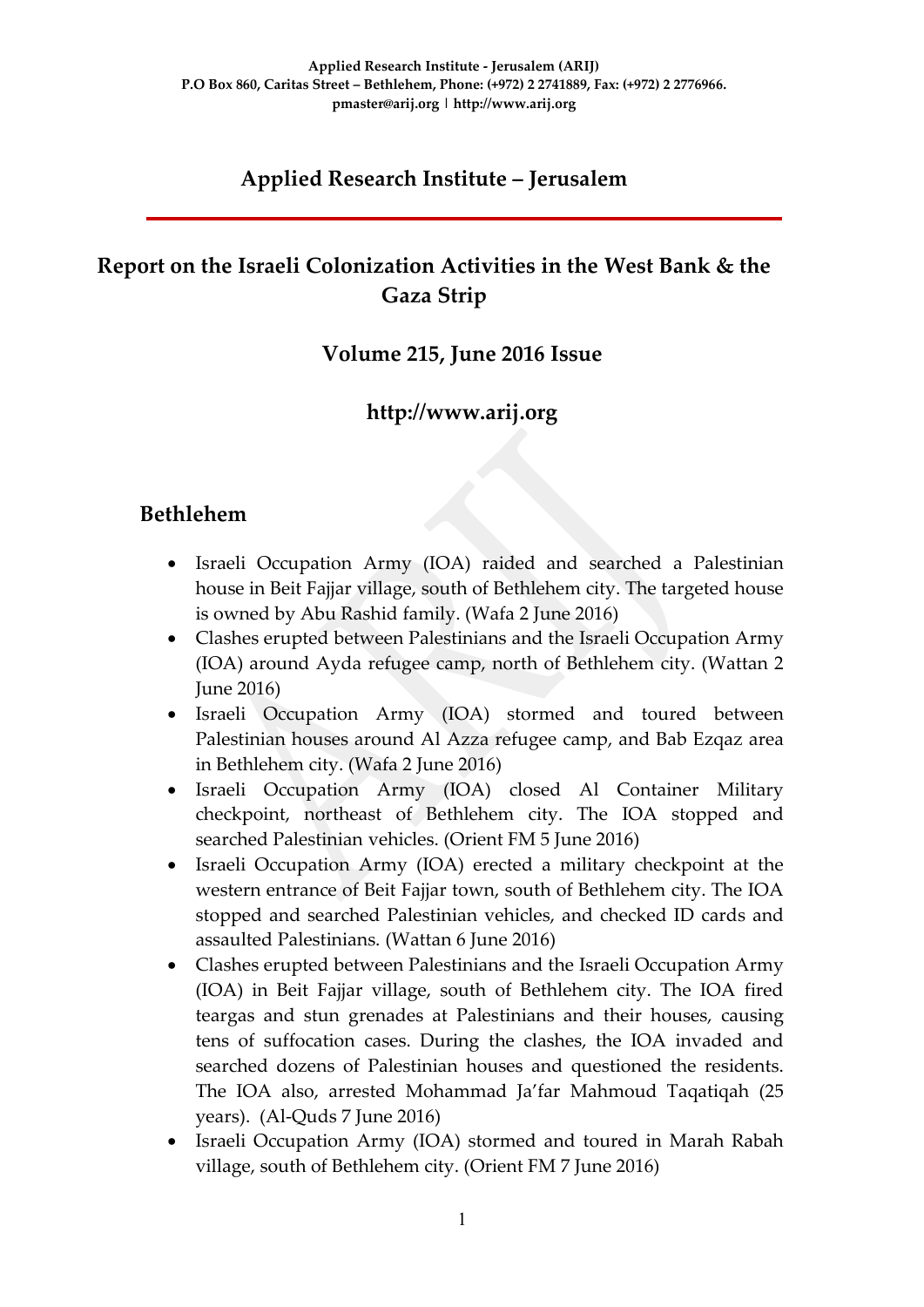- Israeli Occupation Authorities handed out military orders to stop the construction of two animal sheds in Al Bariya area in Ar-Rashayida village, southeast of Bethlehem city. The targeted sheds are owned by: Ali Odeh and Farhan Ali Rashayida. The Israeli Authorities claimed that the targeted sheds located in area classified as "closed military area". (RB2000 7 June 2016)
- Israeli settlers living in Neve Daniyyal settlement escorted by the Israeli Occupation Army (IOA) razed 15 dunums of Palestinian agricultural land in Thaghir Hamad area in Wadi An Nis village, southwest of Bethlehem city. The targeted land owned by Salah family, and located at the Jerusalem- Hebron road, near Kilo 17 area; adjacent to the aforementioned settlement. (Wafa 8 June 2016)
- Clashes erupted between Palestinians and the Israeli Occupation Army (IOA) in Ayda refugee camp, north of Bethlehem city, after the IOA stormed and searched tens of Palestinian houses. The IOA fired rubber bullets and teargas grenades at Palestinians and their houses. During the operation, the IOA arrested Daoud Mahmoud Al Khateb. (Al-Quds 10 June 2016)
- Israeli settlers closed At- Tayba road, which link between Beit Fajjar village in Bethlehem governorate, and Sair town in Hebron governorate. The targeted road length reach to 3 kilometers. (Orient FM 10 June 2016)
- Clashes erupted between Palestinians and the Israeli Occupation Army (IOA) in Al Balo' area in Al Khader village, southwest of Bethlehem city. The IOA fired teargas grenades at Palestinians and their houses, causing tens of suffocation cases. (Al-Quds 13 June 2016)
- Israeli Occupation Army (IAO) stormed Harmala village, southeast of Bethlehem city, and fired stun and teargas grenades at Palestinian houses. (Al-Quds 13 June 2016)
- Israeli Occupation Army (IOA) invaded and searched a number of Palestinian houses in Janata village, southeast of Bethlehem city. The IOA questioned the residents and checked their ID cards. (Al-Quds 15 June 2016)
- Israeli Occupation Army (IOA) stormed and toured in Khallit An-Nahla area in Wadi Rahal village, south of Bethlehem city. (RB2000 15 June 2016)
- Clashes erupted between Palestinians and the Israeli Occupation Army (IOA) in Ayda refugee camp, north of Bethlehem city. The IOA fired live and rubber bullets, and teargas and stun grenades, causing the injury of two Palestinians. During the clashes, the IOA invaded and searched tens of Palestinian houses and arrested Mohammad Al Amir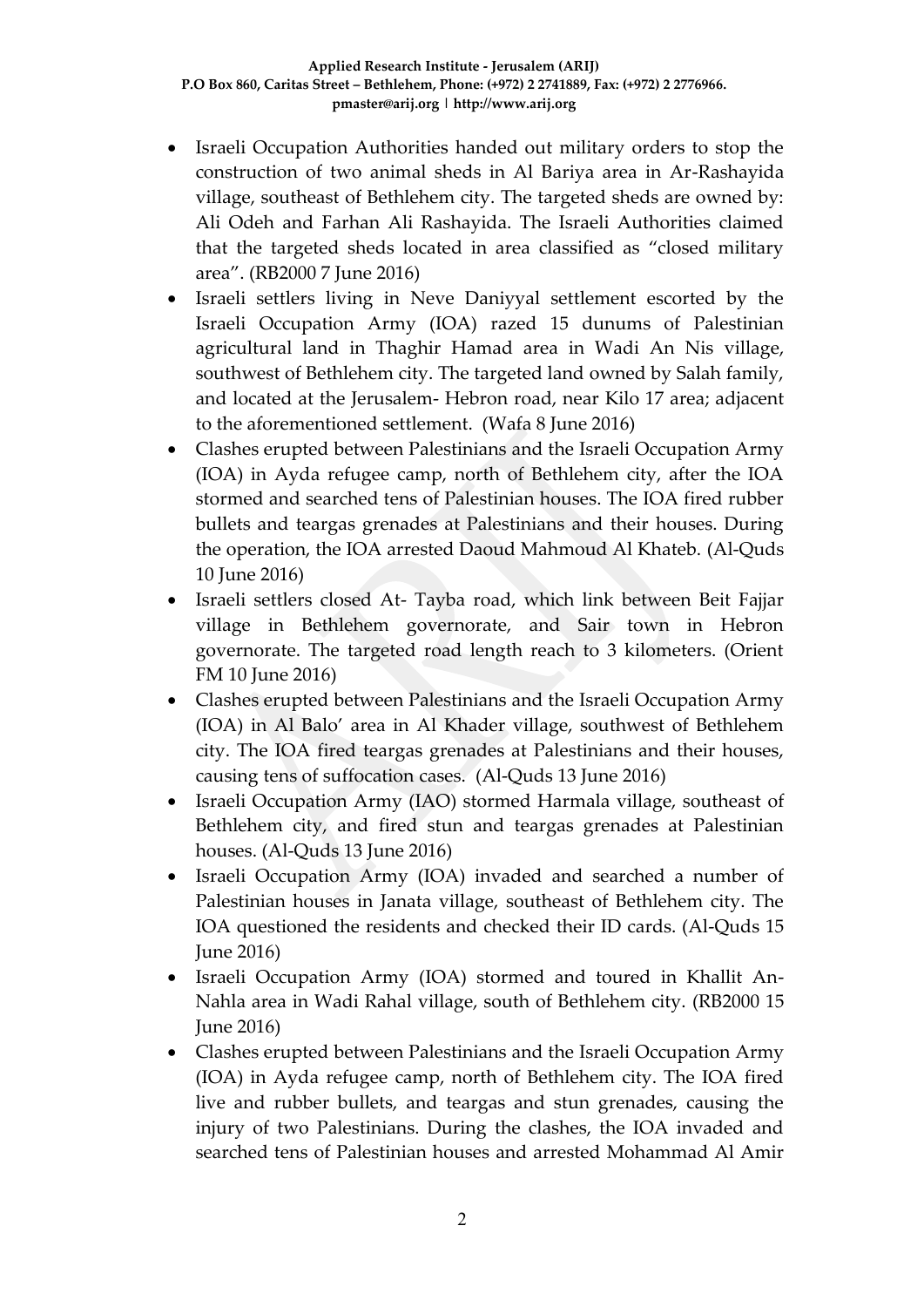and Anas Nabhan. The IOA transferred the arrestees to unknown location. (Shasha News 16 June 2016)

- Israeli Occupation Army (IOA) raided and searched a Palestinian house in Hindaza village, east of Bethlehem city. The targeted house is owned by Al 'Ajouri family. Clashes erupted between Palestinians and the IOA. (Safa 21 June 2016)
- Israeli Occupation Army (IOA) stormed and searched a number of Palestinian commercial stores in Ad-Doha town in Bethlehem governorate, and checked the record of the security cameras. As a result, clashes erupted between Palestinians and the IOA, where the IOA fired teargas and stun grenades, causing tens of suffocation cases. (Safa & Wafa 21 June 2016)
- Israeli Occupation Army (IOA) raided and searched tens of Palestinian Two of the targeted houses are owned by Nassar Nassar and Khalid Yaghmour. houses in "Al Iskan area" in Beit Jala town in Bethlehem governorate. (Orient FM 21 June 2016)
- Israeli Occupation Army (IOA) stormed and searched a number of Palestinian commercial stores in Ad-Doha town in Bethlehem governorate, and checked the record of the security cameras in Al Basha Supermarket. (Al-Quds 22 June 2016)
- Israeli Occupation Army (IOA) raided and searched dozens of commercial stores in Al Balo' area in Al Khader village, southwest of Bethlehem city. Clashes erupted between Palestinians and the IOA, where the IOA fired teargas grenades and rubber bullets, causing tens of suffocation cases. (Al-Quds 22 June 2016)
- Israeli settlers steal Bethlehem villages water supply. Palestinian residents in the villages surrounding Bethlehem are suffering from a shortage of water as their supply is stolen by illegal settlers living in the area, *Quds-Net* reported yesterday. Head of Al-Rashaydeh Village Council Fawwaz Rashaydeh said the shortage was caused by the use of settlers in the nearby settlements. Adding that priority is given to the settlements and Israeli factories and not Palestinian communities. "At night, the Israeli settlers close the water supply to the two villages [Al-Rashaydeh and Rawa'en]." The head of the village council called for the responsible bodies to solve the problem of the two villages, reiterating this is the most important issue for the villages who depend on livestock for their income. He noted that there are 20,000 sheep and 500 camels in both villages. [\(Middle East Monitor](https://www.middleeastmonitor.com/20160622-israeli-settlers-steal-bethlehem-villages-water-supply/) 22 June 2016)
- Crews from Israeli Civil Administration escorted by the Israeli Occupation Army (IOA) invaded Khirbet 'Aliya in Al Khader village, southwest of Bethlehem city, and handed out halt construction orders that targeted four house, an agricultural room and a mobile house. The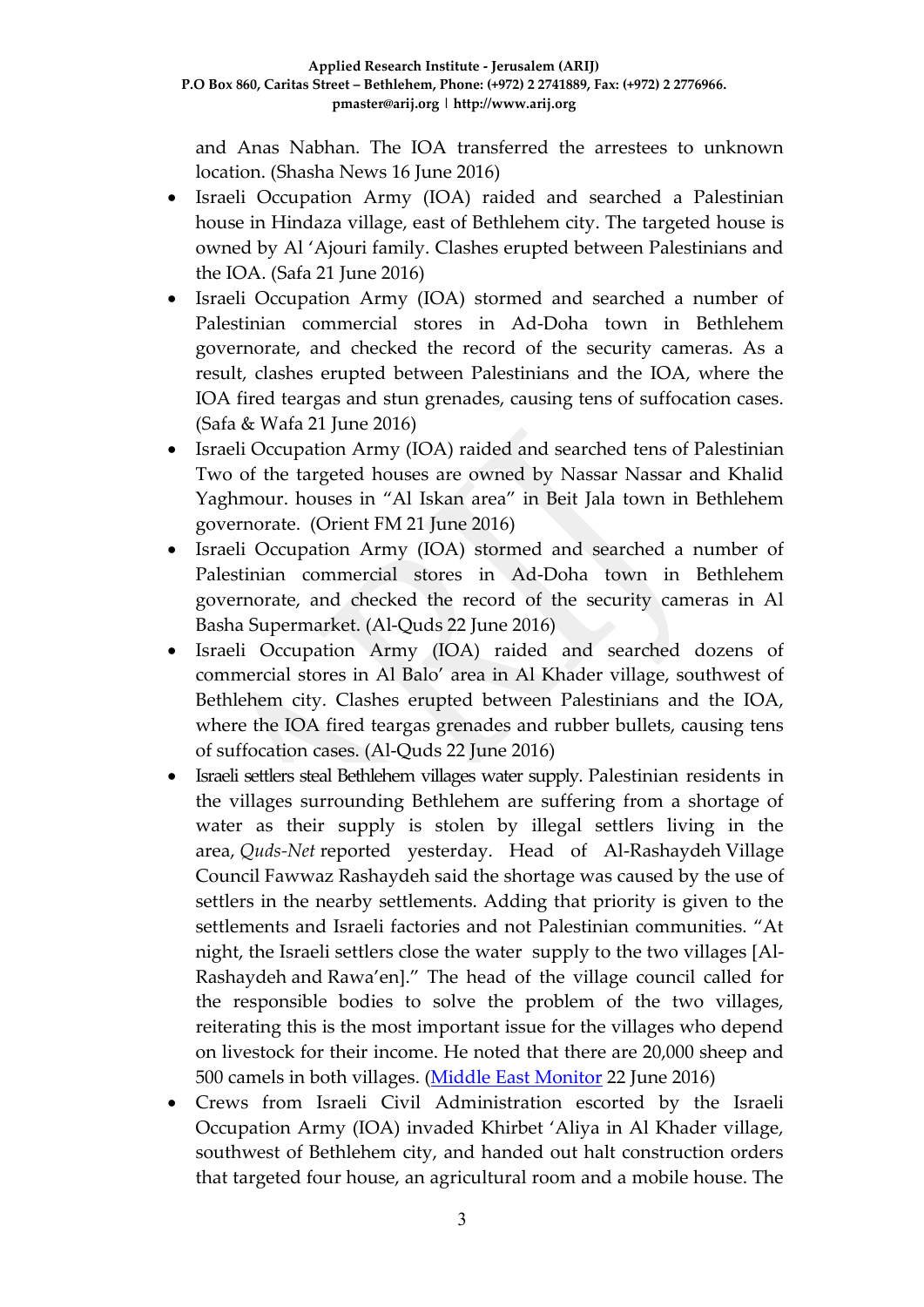targeted structures are owned by: Ahmed Mahmoud Yacoub Salah and his two sons; Sameh and Samir, Nasri Mahmoud Yacoub Salah, and Sameh Salah. (Wattan & NBPRS 22 June 2016)

- Israeli Occupation Army (IOA) assaulted and injured Mohammad Jamel Radidah (22 years) and Jehad Jamal Radidah (21 years) from Al Ubidiya town, east of Bethlehem city, while they were near the Segregation wall in Wadi Abu Al Homus area near Al Khas and An-No'man village, east of Bethlehem city.(Wafa 23 June 2016)
- Clashes erupted between Palestinians and the Israeli Occupation Army (IOA) around Al Khader international Stadium in Al Khader village, southwest of Bethlehem city. The IOA fired teargas and stun grenades at Palestinians. (Pal Info 23 June 2016)
- Israeli Occupation Army (IOA) stormed a number of commercial stores in Ad Doha town in Bethlehem city, and seized the records of the security cameras. Clashes erupted between Palestinians and the IOA, where the IOA fired teargas and stun grenades, and live bullets, causing tens of suffocation cases and the injury of a Palestinian. (Wafa 24 June 2016)
- Israeli Occupation Army (IOA) fired Illumination grenades at Palestinian lands around Solomon Pools in 'Artas village, southwest of Bethlehem city, causing the torch of the land. (NBPRS 25 June 2016)
- Israeli Occupation Army (IOA) stormed Al Khader village, southwest of Bethlehem city and fired teargas grenades at Palestinian houses, causing tens of suffocation cases. During the operation, the IOA arrested Bassam Na'im Al Balbol. (Al-Quds 26 June 2016)
- Clashes erupted between Palestinians and the Israeli Occupation Army (IOA) in Al Khader village, southwest of Bethlehem city. The IOA fired teargas and stun grenades at Palestinians and their houses. (Wattan 27 June 2016)
- Israeli Occupation Army (IOA) stormed and toured in several areas and neighborhoods in Al Khader village, and Ad Doha and Beit Jala towns in Bethlehem governorate. (Al- Quds 29 June 2016)
- Clashes erupted between Palestinians and the Israeli Occupation Army (IOA) in Ad Duheisha refugee camp, south of Bethlehem city, after the IOA invade and searched tens of Palestinian houses, and arrested two Palestinians, identified as: Mohammad Omar Taha Salah (from Al Khader village, but he was in Ad Duheisha refugee camp during the operation), Manal Abu Yabes, Ismail Al Mughrabi and Mahmoud Da'amsah, and summoned Ibrahim Khalid Ziyada to interview the Israeli Intelligence Police in Gush Etzion settlement bloc. During the clashes, the IOA fired teargas and stun grenades, causing tens of suffocation cases. (Al-Quds & Pal Info & Wafa 30 June 2016)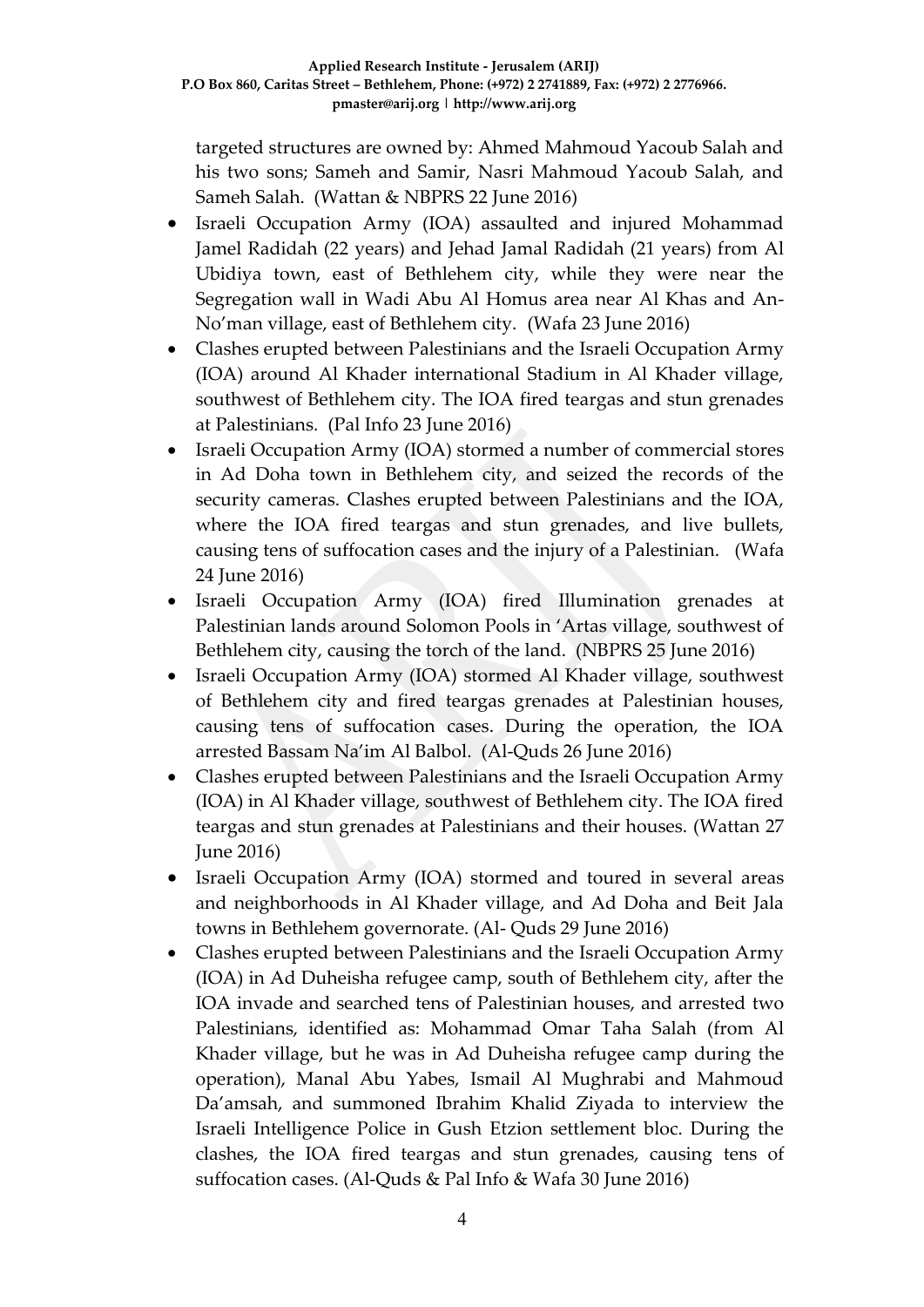- Clashes erupted between Palestinians and the Israeli Occupation Army (IOA) in Ad Doha town in Bethlehem governorate. The IOA used rubber bullets and teargas grenades to attack Palestinians. (Al-Quds 30 June 2016)
- Israeli settlers living in Betar Illit settlement stormed a Palestinian agricultural land in Al Fawar area, south of Wadi Fukin village, west of Bethlehem city, uprooted plantings, destroyed two plastic houses, and wrote anti-Palestinian slogans. The targeted land and plastic houses are owned by: Maher Asaf, Jamel Asaf, Mohammad Salah Asaf and Naem Daoud Atiya. (RB2000 30 June 2016)

# **Jenin**

- Israeli Occupation Army (IOA) stormed At-Tayba village, northwest of Jenin city, and declared it as "Closed military zone", where the IOA prevented Palestinians from entering or leaving the village. (RB2000 2 June 2016)
- Israeli Occupation Army (IOA) erected a military checkpoint at the entrance of Rummana village, northwest of Jenin city. The IOA stopped and searched Palestinian vehicles and checked ID cards. (ARN 12 June 2016)
- Israeli Occupation Army (IOA) erected military checkpoints at the entrance of Rummana and Zububa villages, northwest of Jenin city. The IOA stopped and searched Palestinian vehicles and checked ID cards. (Safa 14 June 2016)
- Israeli Occupation Army (IOA) invaded and searched a Palestinian house in Fahma village, southwest of Jenin city, and questioned the residents. The targeted house is owned by Ahmed Abed Al Latif Nawasrah. (Wafa 15 June 2016)
- Israeli Occupation Army (IOA) raided and searched areas and neighborhoods at the eastern part of Jaba village, southwest of Jenin city. (Wafa 15 June 2016)
- Israeli Occupation Army (IOA) invaded, searched and toured in the eastern neighborhoods and areas in Jaba village, southwest of Jenin city. (Wafa 16 June 2016)
- Israeli Occupation Army (IOA) confiscated an agricultural tractor after raiding a Palestinian land in Al Jalamah village, north of Jenin city. The targeted tractor is owned by 'Adi Fayad. (Orient FM & NBPRS 21 June 2016)
- Israeli Occupation Army (IOA) stormed and searched a Palestinian farm in Deir Abu De'if village, east of Jenin city. (Wafa 23 June 2016)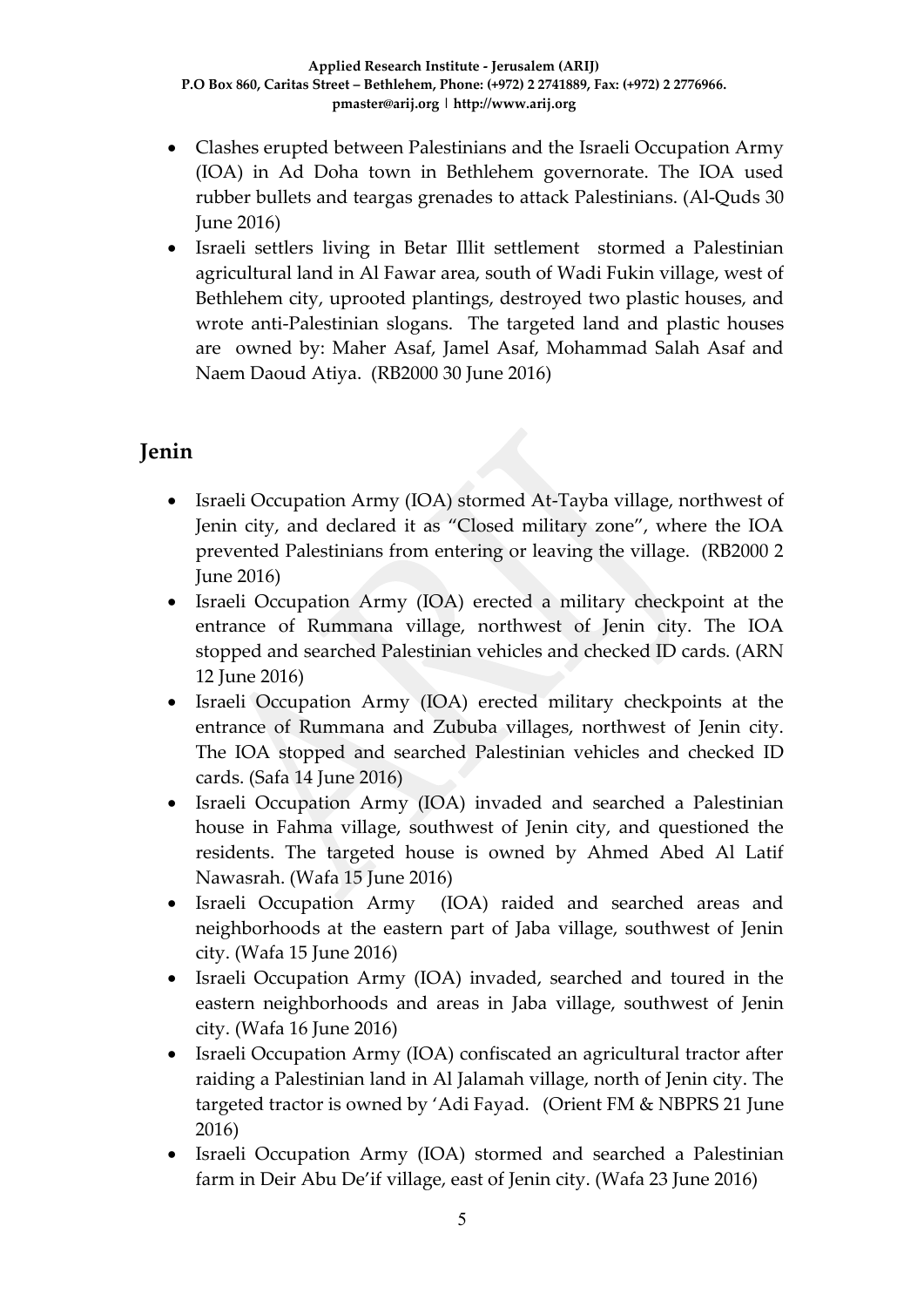- Israeli Occupation Army (IOA) invaded and toured in areas in Jalqamus village, southeast of Jenin city. (Wafa 23 June 2016)
- Israeli Occupation Army (IOA) erected a military checkpoints at the entrance of Jaba village, southwest of Jenin city. The IOA stopped and searched Palestinian vehicles and checked ID cards. (Wafa 24 June 2016)
- Israeli Occupation Army (IOA) intensified its presences in Marj Ben Amer area near the Israeli Segregation wall at the western part of Jenin governorate. The IOA searched the area and questioned Palestinian farmers. (Pal Info 29 June 2016)
- Israeli Occupation Army (IOA) erected a military checkpoint at Jenin-Haifa road in Jenin city. The IOA stopped and searched Palestinian vehicles and checked ID cards. (Pal Info 29 June 2016)
- Israeli Occupation Army (IOA) closed the road link between Ti'innik and Zububa villages, northwest of Jenin city. (Pal Info 29 June 2016)

# **Jerusalem**

- Israeli settlers escorted by the Israeli Occupation Army (IOA) stormed Al Aqsa mosque in Jerusalem city and toured in its courtyard. (Wafa 1 June 2016)
- Israeli Municipality of Jerusalem issued an administrative order to stop the construction of "bathroom units" near Al Aqsa mosque in Jerusalem city. (Maannews 1 June 2016)
- Israeli Occupation Army (IOA) invaded and toured in several areas in Shufat refugee camp, north of Jerusalem city. (Wafa 2 June 2016)
- Israeli Occupation bulldozers demolished a 75 square meters commercial barracks and a 12 square meters mobile house in Ar Ram town, north of Jerusalem city. The targeted structures are owned by: Said Ahmed Fauis Ghaith. Noted that the Israeli Authorities claimed that the targeted structures located near the Israeli segregation wall. (LRC 2 June 2016)
- Israeli Occupation Army (IOA) stormed a Palestinian house in Al Bustan neighborhood in Silwan town in Jerusalem city. The targeted house is owned by Khalil Khalaf Odeh. (Wattan 2 June 2016)
- Israeli settlers escorted by the Israeli Occupation Army (IOA) stormed Al Aqsa mosque in Jerusalem city, and toured in its courtyard. (Wattan 2 June 2016)
- Israeli Occupation Army (IOA) stormed Al Issawiya town in Jerusalem city, after fired teargas and stun grenades at Palestinians and their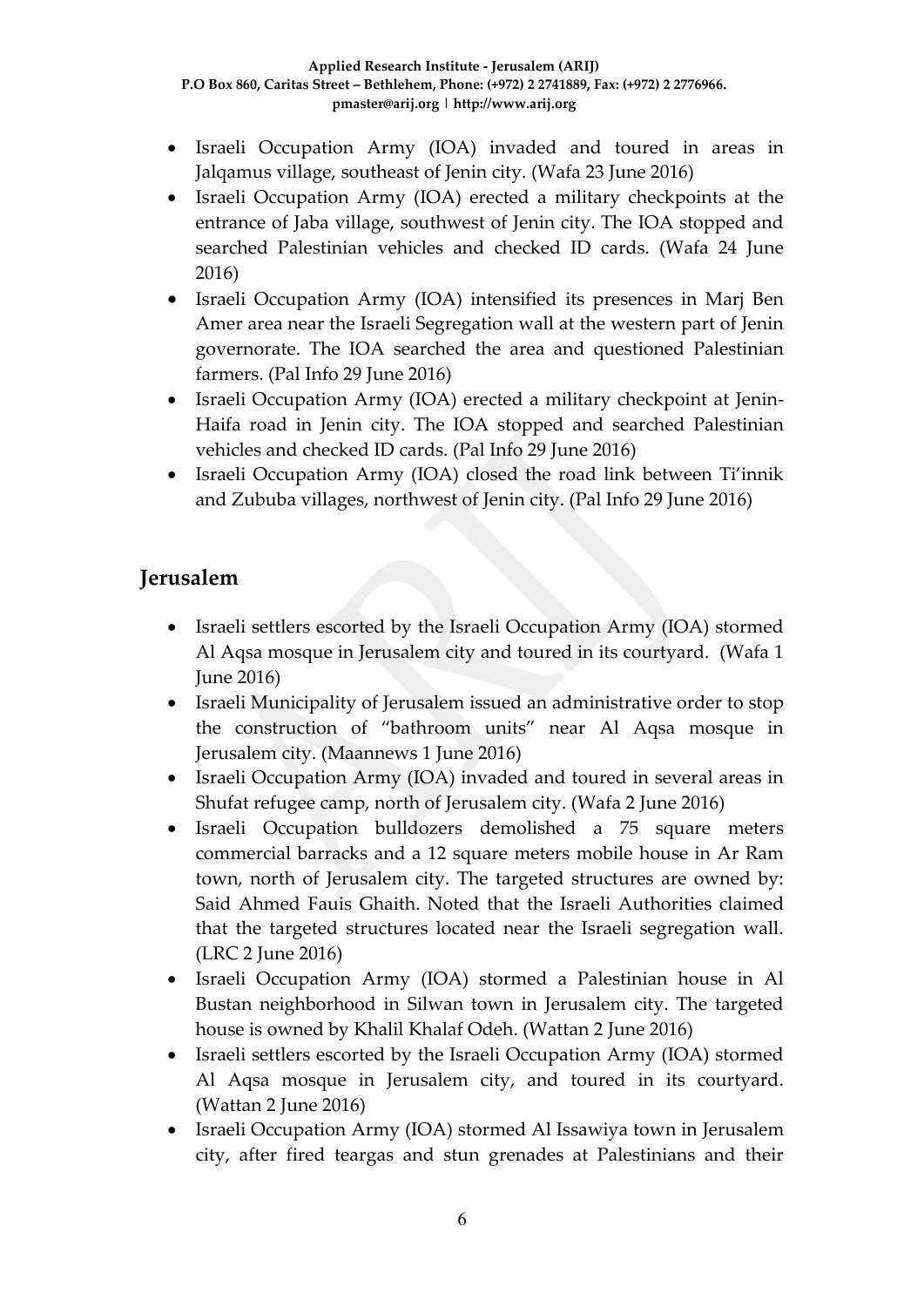houses. As a result, clashes erupted between Palestinians and the IOA. (Orient FM 3 June 2016)

- Israeli Municipality of Jerusalem closed a Palestinian building located near Al Ghawanma gate; one of Al Aqsa mosque gates, in Jerusalem city. The building included 80 bathroom units, and was supposed to open it before Ramadan. (SilwanIC 3 June 2016)
- Israeli settlers escorted by the Israeli Occupation Army (IOA) carried out the "Flags March" to celebrate the occupy of the eastern part of Jerusalem in 1967. The march starting from the western Jerusalem through Bab Al Amoud area and reach to Al Buraq wall in the old city of Jerusalem. The Israeli settlers raised the Israeli flags and chanted anti-Palestinian slogans, (SilwanIC 5 June 2016)
- More than 300 Israeli settlers escorted by the Israeli Occupation Army (IOA) stormed Al Aqsa mosque in Jerusalem city, and toured in its courtyard. (SilwanIC & NBPRS 5 June 2016)
- Israeli settlers escorted by the Israeli Occupation Army (IOA) stormed Al Aqsa mosque in Jerusalem city, and toured in its courtyard. (NBPRS 7 June 2016)
- Israeli settlers assaulted and injured a Palestinian bus driver; Khalid Dabash, in Jerusalem city. (NBPRS 7 June 2016)
- Israeli Planning and Construction community in the Israeli Municipality of Jerusalem approved the construction of 82 housing units in the Israeli settlement of Ramat Shlomo, north of Jerusalem city. (Al-Quds 7 June 2016)
- Loay Abu As-Sa'd was injured after an Israeli police vehicle ran over him while he was in the courtyard of Al Aqsa mosque in Jerusalem city. (Maannews 8 June 2016)
- Israeli Occupation Army (IOA) raided and toured in several areas and neighborhoods in Ar-Ram town, north of Jerusalem city, and damaged a number of Palestinian vehicles parked at the main street in the town. (Wafa 8 June 2016)
- Israeli settlers escorted by the Israeli Occupation Army (IOA) stormed Al Aqsa mosque in Jerusalem city, toured in its courtyard, and performed Talmudic rituals. (Sama News 8 June 2016)
- Israeli settlers escorted by the Israeli Occupation Army (IOA) stormed Al Aqsa mosque in Jerusalem city and toured in its courtyard. (Wafa 9 June 2016)
- Israeli Occupation Army (IOA) shot and injured a Palestinian from Jenin city, while he tried to entre Jerusalem city. (Al-Quds 10 June 2016)
- Clashes erupted between Palestinians and the Israeli Occupation Army (IOA) in Abu Dis town, east of Jerusalem city. The IOA fired live and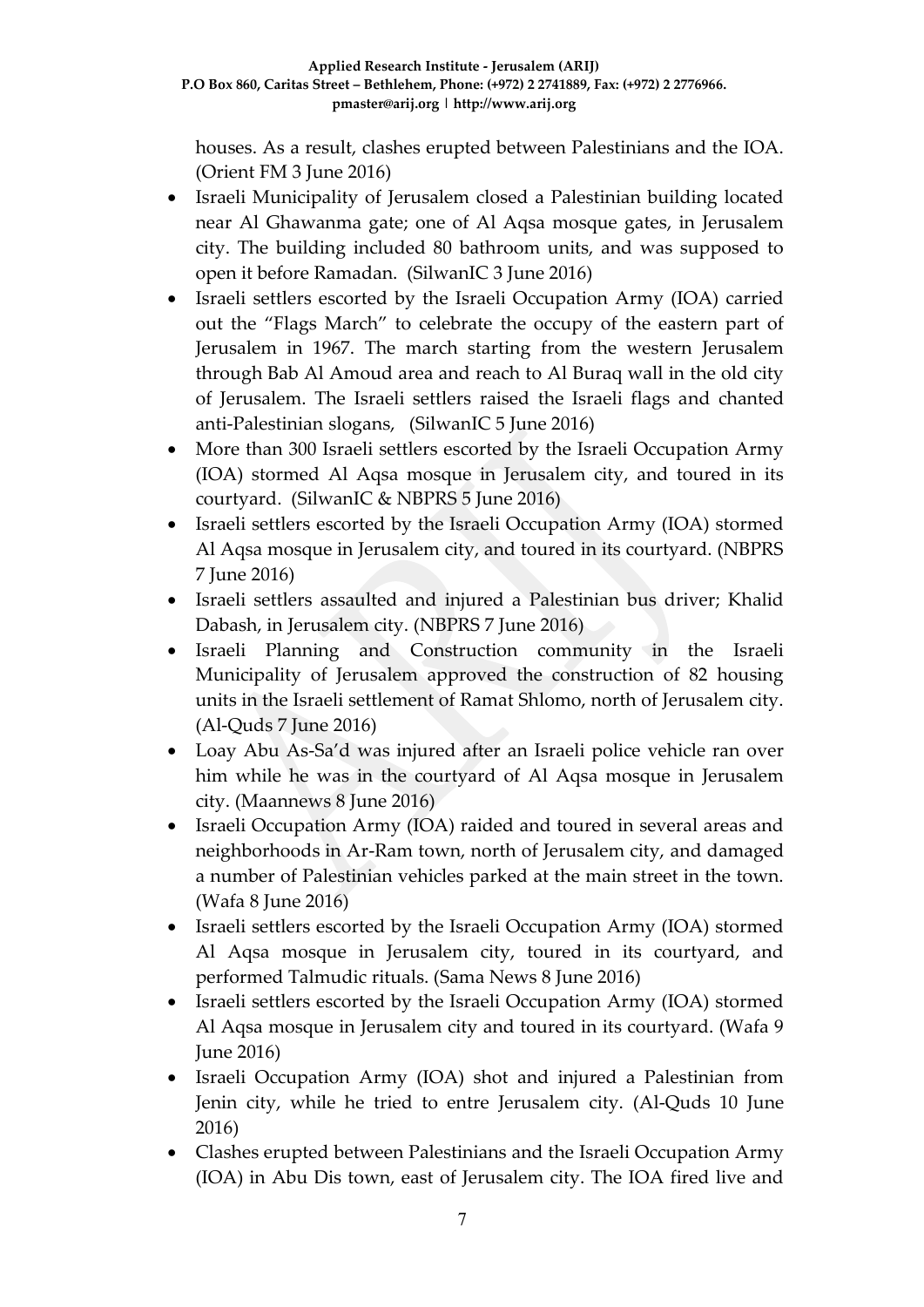rubber bullets, and teargas grenades at Palestinians. During the operation, the IOA stormed and searched a commercial structure, and handed out the owner a military order to close it. Noted that the IOA arrested the owner of the commercial structure; Osama Bader. (Maannews 10 June 2016)

- Israeli Occupation Army (IOA) attacked Palestinians in Bab Huta neighborhood in Jerusalem city. As a result, five Palestinians were injured after the IOA assaulted them. The Palestinians were identified as: Hatim Al Mahlous, 'Ahed Ar-Rashiq, Arafat Sider, Ramadan Sider and Thair Sider. (Raya 11 June 2016)
- Israeli Planning and Construction community in the Israeli Municipality of Jerusalem approved the construction of 150 housing units in the Israeli settlement of Gilo, north of Bethlehem city. (Al-Quds 11 June 2016)
- Israeli newspaper "Kool Hair" revealed that an Israeli construction company "A.Aharoun", started the construction of "Nofi Adumim project in Ma'ale Adumim settlement, east of Jerusalem city. The new project included the construction of a building consist of 6 housing units and a building consist of 8 housing units. On the other hand, and in the Israeli settlement of Pisgat Ze'ev, north of Jerusalem city, the construction of "Pisgat Ze'ev park" project was started, where three buildings with 53 housing units will construct in the settlement. And according to the Israeli recourses, the first marketing step is for two buildings; the first one consist of 5 floors with 17 housing units, and the second building consist of 6 floors with 25 housing units. (Al-Quds 11 June 2016)
- More than 100 Israeli settlers escorted by the Israeli Occupation Army (IOA) stormed Al Aqsa mosque in Jerusalem city, toured in its courtyard and performed Talmudic rituals. (Al-Quds 12 June 2016)
- Israeli settlers destroyed 20 Palestinian vehicles in Silwan town in Jerusalem city. (Al-Quds 12 June 2016)
- Israeli settlers escorted by the Israeli Occupation Army (IOA) stormed Al Aqsa mosque in Jerusalem city, and toured in its courtyard. (Wattan 13 June 2016)
- Clashes erupted between Palestinians and the Israeli Occupation Army (IOA) in Anata town, northeast of Jerusalem city. The IOA fired teargas and stun grenades at Palestinians and their houses. During the clashes, the IOA arrested Ayman Musa Ar-Rifa'I after storming and searching his family house. (Safa 14 June 2016)
- Israeli settlers escorted by the Israeli Occupation Army (IOA) stormed Al Aqsa mosque in Jerusalem city, toured in its courtyard and performed Talmudic rituals. During the operation, the IOA arrested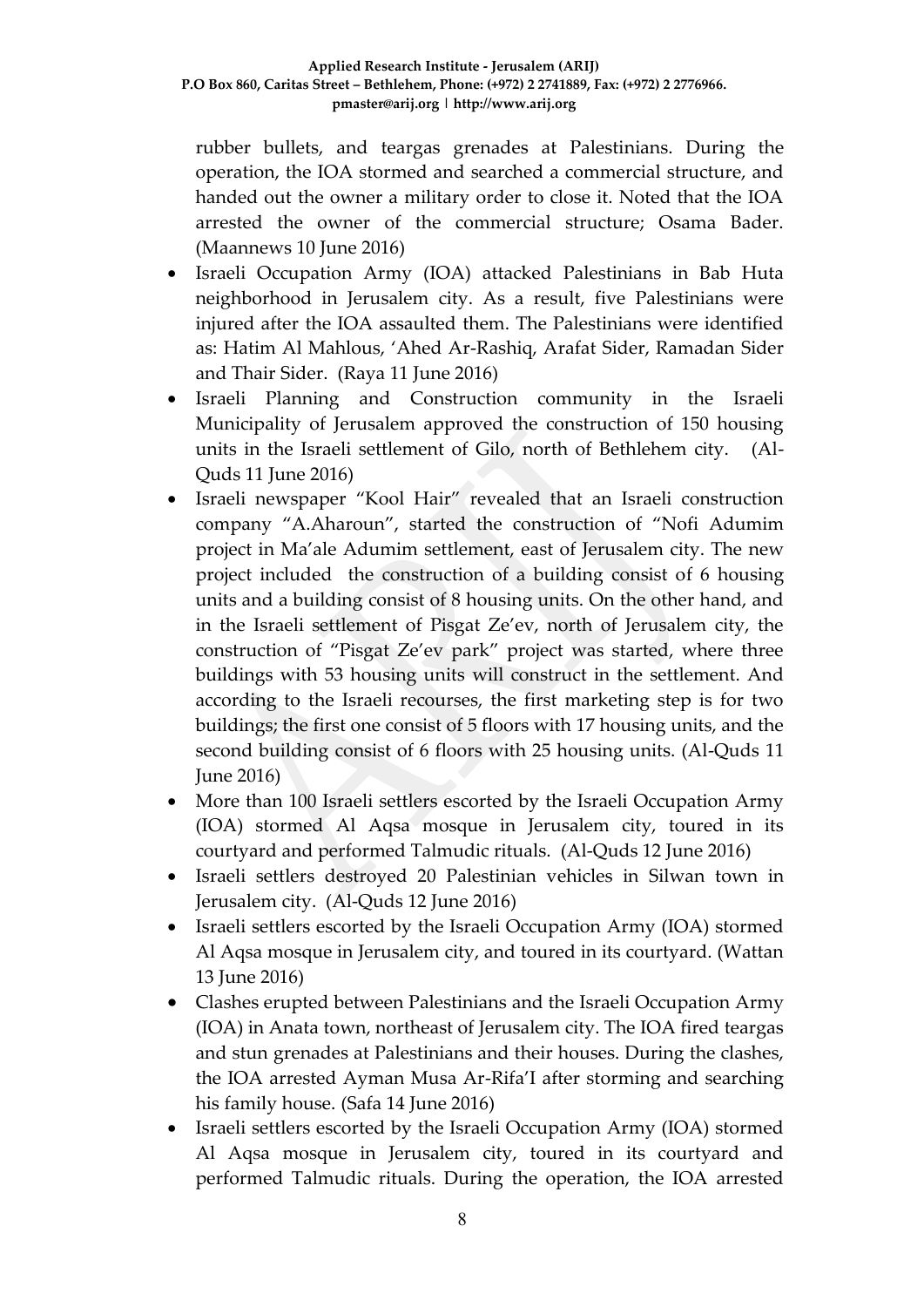three Palestinians, one of them was identified as: Mahmoud Abu 'Irmilah. (Wafa & RB2000 14 June 2016)

- Israeli Settlement Organization (Nahal) revealed that the Israeli Planning and Construction community in the Israeli Municipality of Jerusalem will hold, on the  $23<sup>rd</sup>$  of June 2016, a meeting to discuss a new plan to construct 258 housing units on Palestinian land located between At-Tur and Al Issawiya town in Jerusalem city. The new project will locate near the land where the "National Park" will construct. According to the plan, the Israeli Authorities aims to construct a school, a Synagogue and a small park in addition to the 258 housing units. To implement this plan, the Israeli authorities will demolish 23 Palestinian houses in Al Issawiya town. (Al-Quds 14 June 2016)
- Israeli Occupation Army (IOA) stormed and searched a number of Palestinian houses in Anata town, northeast of Jerusalem city. (Wafa 15 June 2016)
- Israeli settlers escorted by the Israeli Occupation Army (IOA) stormed Al Aqsa mosque in Jerusalem city, and toured in its courtyard. (RB2000 15 June 2016)
- Israeli settlers attended an event to celebrate the Jewish Shavout holiday, on a hilltop in Jabal Al Mukabir town, south of Jerusalem city, and performed Talmudic rituals. (Safa 15 June 2016)
- Israeli High Court allowed the demolition of two Palestinian houses in Qalandiya refugee camp, north of Jerusalem city. The targeted houses are owned by the families of two Palestinian martyrs; Adnan Mohammad Salah Hamad and Issa Yassen Yousif Asaf. (Orient FM 15 June 2016)
- Jerusalem Local Planning Committee in the Israeli Municipality of Jerusalem approved the construction of a large building for settlers in the heart of the Batan Al Hawa neighborhood in Silwan town at the southern part of the old city of Jerusalem. The three story building will be located in one of the most densely populated areas in East Jerusalem, near the Yonatan House. (Al-Quds 15 June 2016)
- Israeli settlers escorted by the Israeli Occupation Army (IOA) stormed Al Aqsa mosque in Jerusalem city and toured in its courtyard. (Wafa 16 June 2016)
- Israeli bulldozers razed "Wadi Hilwa Stadium" in Wadi Hilwa neighborhood in Silwan town in Jerusalem city. (Shasha News 16 June 2016)
- Israeli Occupation Army (IOA) prevented hundreds of Palestinians from entering the Jerusalem city to pray in Al Aqsa mosque. Where the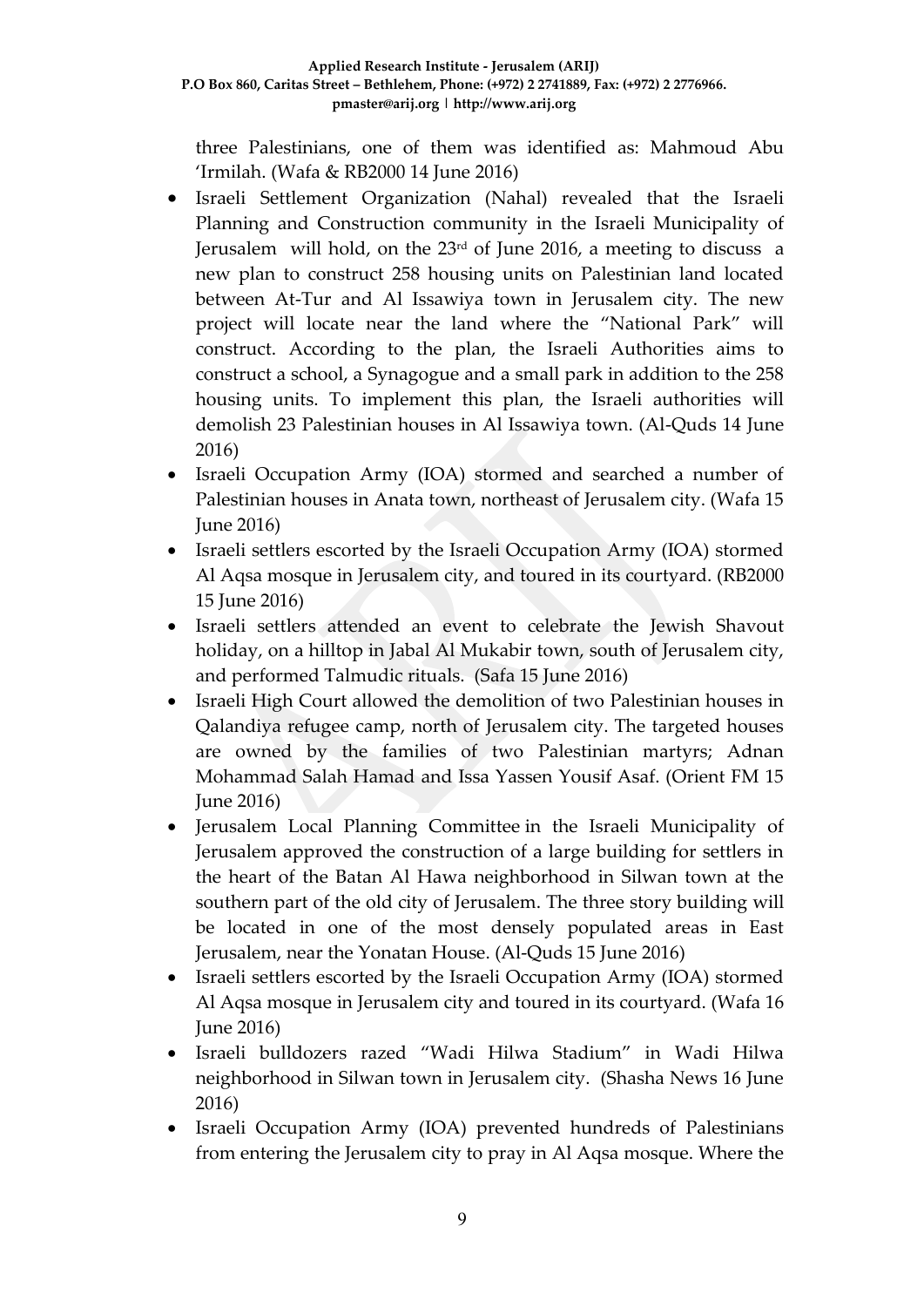IOA prevented the men under the age of 45 years from entering the city. (RB2000 17 June 2016)

- Israeli Occupation Army (IOA) closed with cement block a road link between Jabal Al Mukabir and Sur Baher towns, south of Jerusalem city. The IOA also, erected cement blocks at the southern entrance of Jabal Al Mukabir town, where the IOA stopped and searched Palestinians and checked their ID cards. (Maannews 17 June 2016)
- Israeli weekly Newspaper "Yroshalim", declared that " Beit Hanina Association prepared before two years a plan for a huge public building used in daylight hours as a school taught students from kindergarten age and even high school until they receive the certificate «albgharot» and transforms the building in the evening to the headquarters of the mass activities provide classes in Arabic and Hebrew, free judicial consultancy. Land was purchased and prepared schemes at the expense of the Association and all that's left is to get approval from the City Council to begin construction. And they sigh for in the municipality at the beginning of this idea and select Nair Barakat Mayor appointment for a tour of the project site but then he postponed the visit passed off land remained free for two years. Today there is a shortage of about 2000 class in East Jerusalem, and classes in municipal schools too overcrowded. (Al-Quds 18 June 2016)
- Israeli settlers escorted by the Israeli Occupation Army (IOA) stormed Al Aqsa mosque in Jerusalem city and toured in its courtyard, The Israeli settlers also, tried to perform Talmudic rituals. (NBPRS 19 June 2016)
- Clashes erupted between Palestinians and the Israeli Occupation Army (IOA) in Shufat refugee camp, north of Jerusalem city. The IOA fired teargas grenades at Palestinians and their houses. During the clashes, the IOA stormed and searched two Palestinian houses owned by Ar-Rashiq and Sharha families, and arrested Musa Ar-Rashiq. (Safa & Pal Today 20 June 2016)
- Clashes erupted between Palestinians and the Israeli Occupation Army (IOA) in Ash-Sheikh Sa'ed village, south of Jerusalem city. The IOA fired teargas grenades, causing tens of suffocation cases. (Wafa 20 June 2016)
- Israeli settlers escorted by the Israeli Occupation Army (IOA) stormed A Aqsa mosque in Jerusalem city and toured in its courtyard. (Wafa 20 June 2016)
- Israeli Occupation Army (IOA) erected military checkpoints at the entrances of Al Issawiya town in Jerusalem city. The IOA stopped and searched Palestinian vehicles and checked ID cards. (Safa 20 June 2016)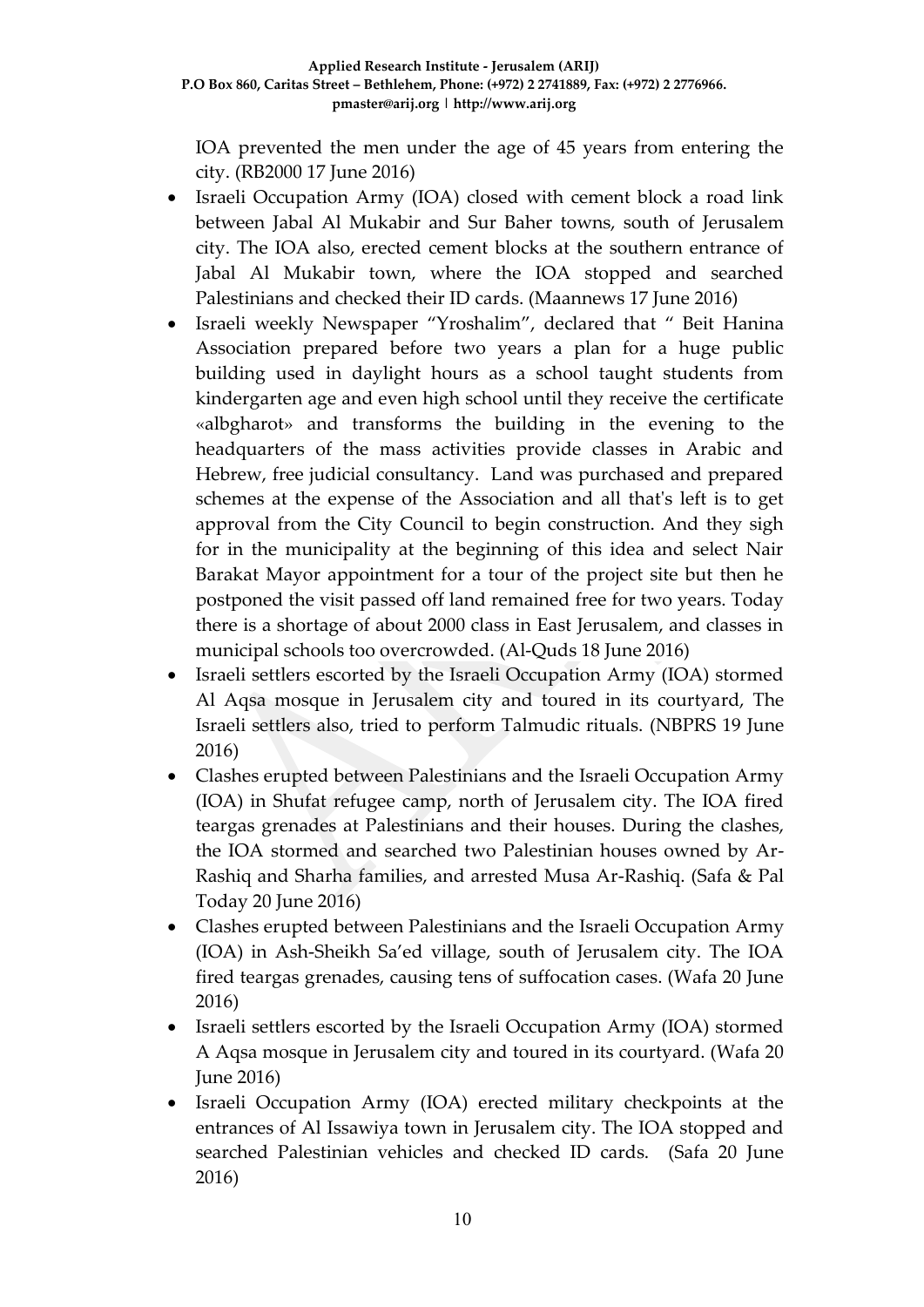- Israeli Occupation Army (IOA) seized a number of stalls from Bab Al Amoud, Bab Asbat and Bab As Sahira areas in Jerusalem city. (SilwanIC 21 June 2016)
- Israeli settlers escorted by the Israeli Occupation Army (IOA) stormed Al Aqsa mosque in Jerusalem city and toured in its courtyard. (NBPRS 21 June 2016)
- Israeli Occupation Army (IOA) stormed a Palestinian house in Deit As-Sana neighborhood in Silwan town in Jerusalem city, and ordered the residents to evacuate the house to allow the Israeli bulldozer to demolish it. The targeted house area reach to 100 square meters and owned by Khalid Al 'abbasi and inhabited by three family members. (Orient FM 21 June 2016)
- Israeli Occupation Army (IOA) erected military checkpoints in several streets in Silwan town in Jerusalem city. The IOA stopped and searched Palestinian vehicles and checked ID cards. (SilwanIC 21 June 2016)
- Clashes erupted between Palestinians and the Israeli Occupation Army (IOA) in Al Issawiya town in Jerusalem city. During the clashes, the IOA invaded and searched tens of houses and arrested five Palestinians, identified as: Mohammad Nader Abu 'Awis (16 years), Tamir Mlihat (17 years), Naser Mazen Muhseen (15 years), Abed Al FatahYousif Abu Saimah (15 years) and Tamer Darwish. (SilwanIC & Wafa 22 June 2016)
- Clashes erupted between Palestinians and the Israeli Occupation Army (IOA) in Anata town, northeast of Jerusalem city. The IOA fired teargas and stun grenades at Palestinians. (Wafa 22 June 2016)
- Israeli settlers escorted by the Israeli Occupation Army (IOA) stormed Al Aqsa mosque in Jerusalem city and toured in its courtyard. (NBPRS 22 June 2016)
- Israeli Occupation Army (IOA) forced the family of the Palestinian martyr; Abu Ihab Hashimah, to remove a tap water put in Aqbet Al Khalidiya neighborhood in the old city of Jerusalem. Where the visitors can drink from this tap. (Safa 23 June 2016)
- Clashes erupted between Palestinians and the Israeli Occupation Army (IOA) in Ar-Ram town, north of Jerusalem city. The IOA fired teargas and stun grenades, and rubber bullets. During the clashes, the IOA arrested a Palestinian. (Sama News 23 June 2016)
- Israeli settlers escorted by the Israeli Occupation Army (IOA) stormed Al Aqsa mosque in Jerusalem city and toured in its courtyard. (Sama News 23 June 2016)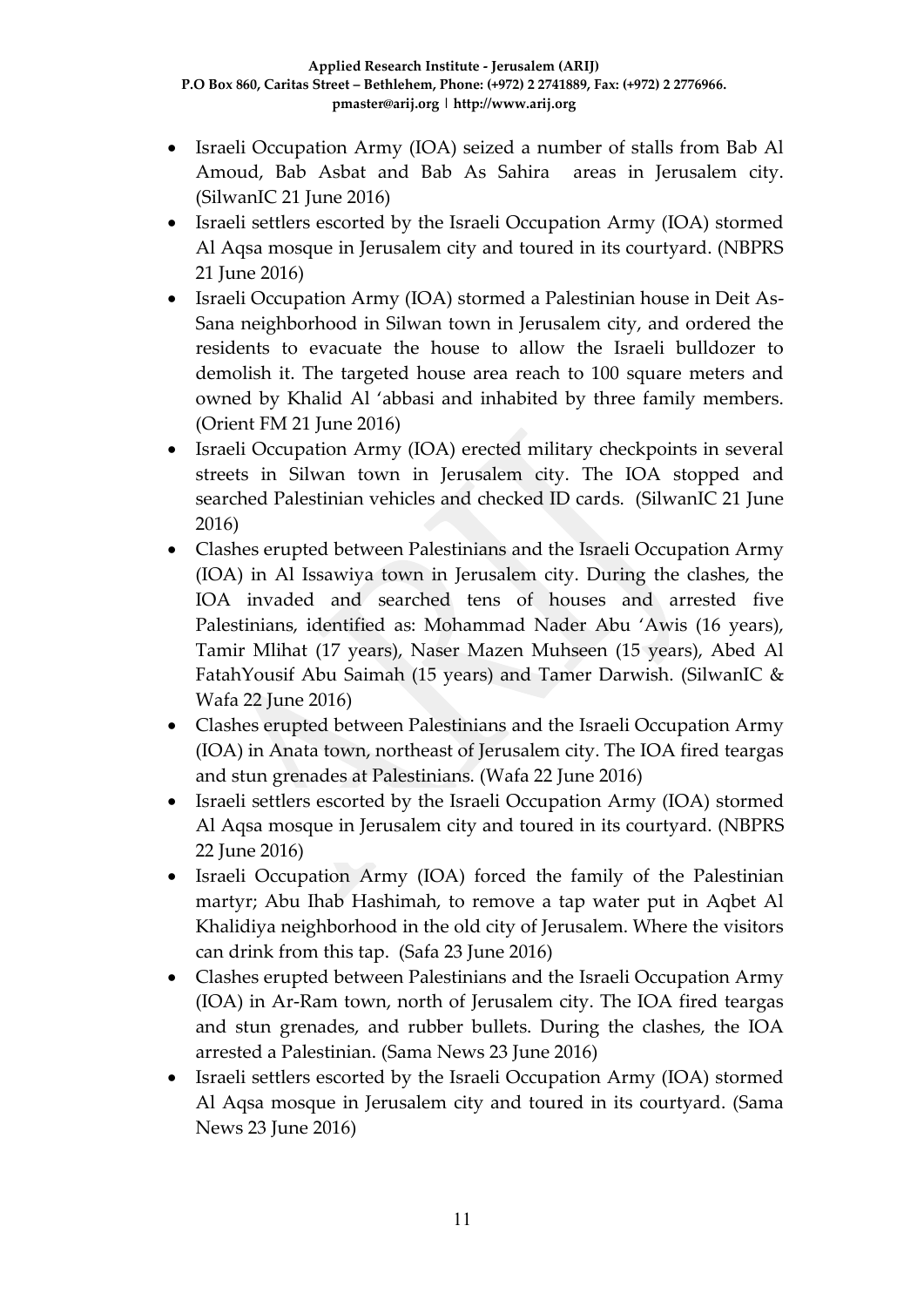- Israeli Occupation Army (IOA) tightened its procedures around Jerusalem city, where the IOA prevented the Palestinians under the age of 45 from entering Al Aqsa mosque. (Wafa 24 June 2016)
- Israeli weekly newspaper of "Yorshalem" revealed that the Israeli Municipality of Jerusalem started the preparation to construct 750 housing units, swimming pool and sport structures in the Israeli settlement of Ramot, northwest of Jerusalem city, within the plan "Ramot Country". (Al- Ayyam 25 June 2016)
- Israeli weekly newspaper of "Kool Ha'ir" revealed that an agreement done between the Deputy Director General of the Israeli Ministry of Environment and the City Council in Ma'ale Adumim settlement, east of Jerusalem, to construct a structure to recycle waste. (Al Ayyam 25 June 2016)
- Israeli Occupation Army (IOA) assaulted and injured a Palestinian after his vehicle hit an Israeli Jeep in Jaba village, northeast of Jerusalem city. (Raya 26 June 2016)
- Israeli Occupation Army (IOA) stormed Al Eaziriya town, east of Jerusalem city. The IOA stopped, searched and questioned tens of Palestinians. (Raya 26 June 2016)
- Clashes that erupted between Palestinians and the Israeli Occupation Army (IOA) in the courtyard of Al Aqsa mosque in Jerusalem city, after **a group of Israeli settlers stormed and toured in the mosque.**  The IOA assaulted and fired live bullets at Palestinians. (Al-Quds & Wafa 26 June 2016)
- Mahfoud Khiuo was injured after an Israeli settler assaulted him while he was working on of the streets near Ramot settlement, northwest of Jerusalem city, (NBPRS 26 June 2016)
- Israeli settlers escorted by the Israeli Occupation Army (IOA) stormed Al Aqsa mosque in Jerusalem city from Bab Al Magharba, and toured in its courtyard. During the operation, the IOA forced Palestinian Worshipers and ambulances to evacuate the courtyard of the mosque. Where the IOA also, closed the main gate of Al -Qibli Chapel. As a result, clashes erupted between Palestinians and the IOA, where the IOA fired live and rubber bullets, and teargas grenades. During the operation, the IOA assaulted and injured the head of Public relations in Jerusalem Awqaf Department; Firas Ad Dibes, while he was working in the courtyard of Al Aqsa mosque. (Wafa & Maannews 27 June 2016)
- Israeli Occupation Army (IOA) stormed the courtyard of Al Aqsa mosque in Jerusalem city, clashes erupted between Palestinians and the IOA. During the operation, the IOA arrested 13 Palestinians after stopping them at the entrance of the mosque or while they were in the courtyard of the mosque. Four of the arrestees were identified as: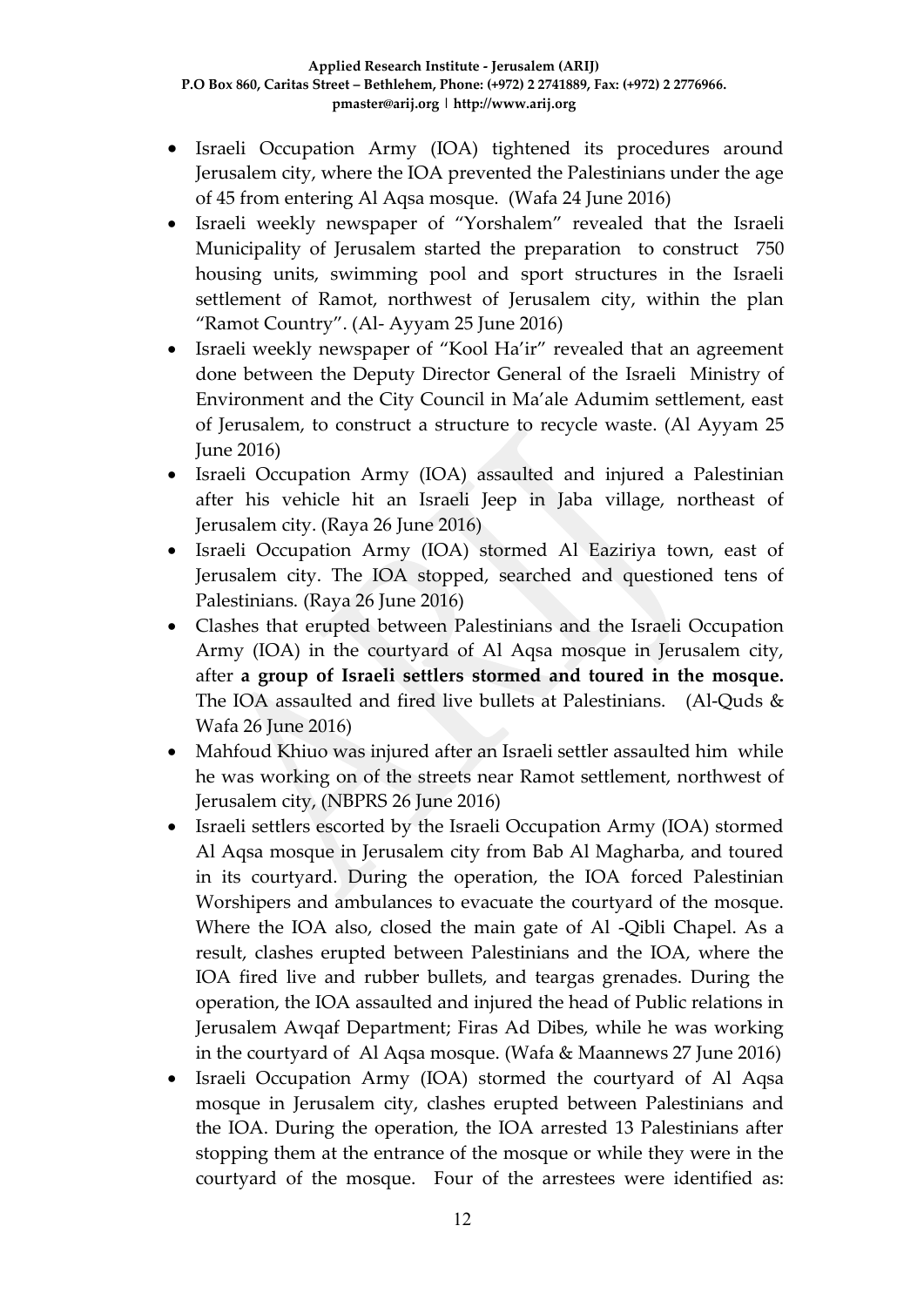Ayham Razmi Za'anen (13 years), Amir Balbisi, Yousif Majed Hzinahi (16 years) , Wissam Hijazi, Jehad Mohammad Shalabi (15 years), Malek Bassam 'Assili (14 years), Abed Al Qader Imad Abu Khdeir (16 years), Mohammad Adel Switi (12 years), Mohammad Waled Maza'rou (16 years), Ahmed Ibrahim Huseen (17 years), Khalid As-Sahen, Sabri Alyan and Musalam Hijazi. (Wafa & Wattan 28 June 2016)

- Israeli Occupation Army (IOA) stormed Ein Al Louza neighborhood in Silwan town in Jerusalem city. The IOA stopped and questioned Palestinians and checked their ID cards. Clashes erupted between Palestinians and the IOA, where the IOA fired live and rubber bullets, teargas and stun grenades, and wastewater at Palestinians and their houses. During the clashes, the IOA closed the road link to Beir Ayob neighborhood. (SilwanIC 30 June 2016)
- Israeli Occupation Army (IOA) invaded Al Issawiya town in Jerusalem city, and fired stun grenades and rubber bullets at Palestinians and their houses. As a result, clashes erupted between Palestinians and the IOA. During the clashes, the IOA arrested Mohammad Alyan (55 years). (SilwanIC 30 June 2016)
- Israeli settlers stormed a Palestinian house in Al Qarmi neighborhood in the old city of Jerusalem, seized its consist and wrote anti – Palestinian slogans of the walls. The targeted house is owned by Salah Zalum. (Al Quds 30 June 2016)

### **Hebron**

- Israeli High Court approved on the demolition of a Palestinian house in Beit 'Amra village, south of Hebron city. The targeted house owned by Id'iss family. (Maannews 1 June 2016)
- Israeli Occupation Authorities issued the military order No. T/3/16 to confiscate 8.855 dunums of Palestinian land in Beit Ummer town, north of Hebron city, to construct new road interchange, near Gush Etzion junction. (LRC 2 June 2016)
- Israeli settlers living in Qiryat Arba settlement hurled stones at Palestinian houses in Jaber neighborhood in Hebron city. As a result, Muaz Ar-Rajabi (18 years) was injured. (Pal Info 3 June 2016)
- **Soldiers gather children in Hebron neighborhood, photograph them and release them.** On Tuesday, 24 May 2016, at around 7:30 P.M., several dozen soldiers came to the Jaber neighborhood in Hebron. The neighborhood lies along the road settlers call "Worshipers' Route" as they use it to reach the Tomb of the Patriarchs from the settlement of Kiryat Arba. This area has known many confrontations between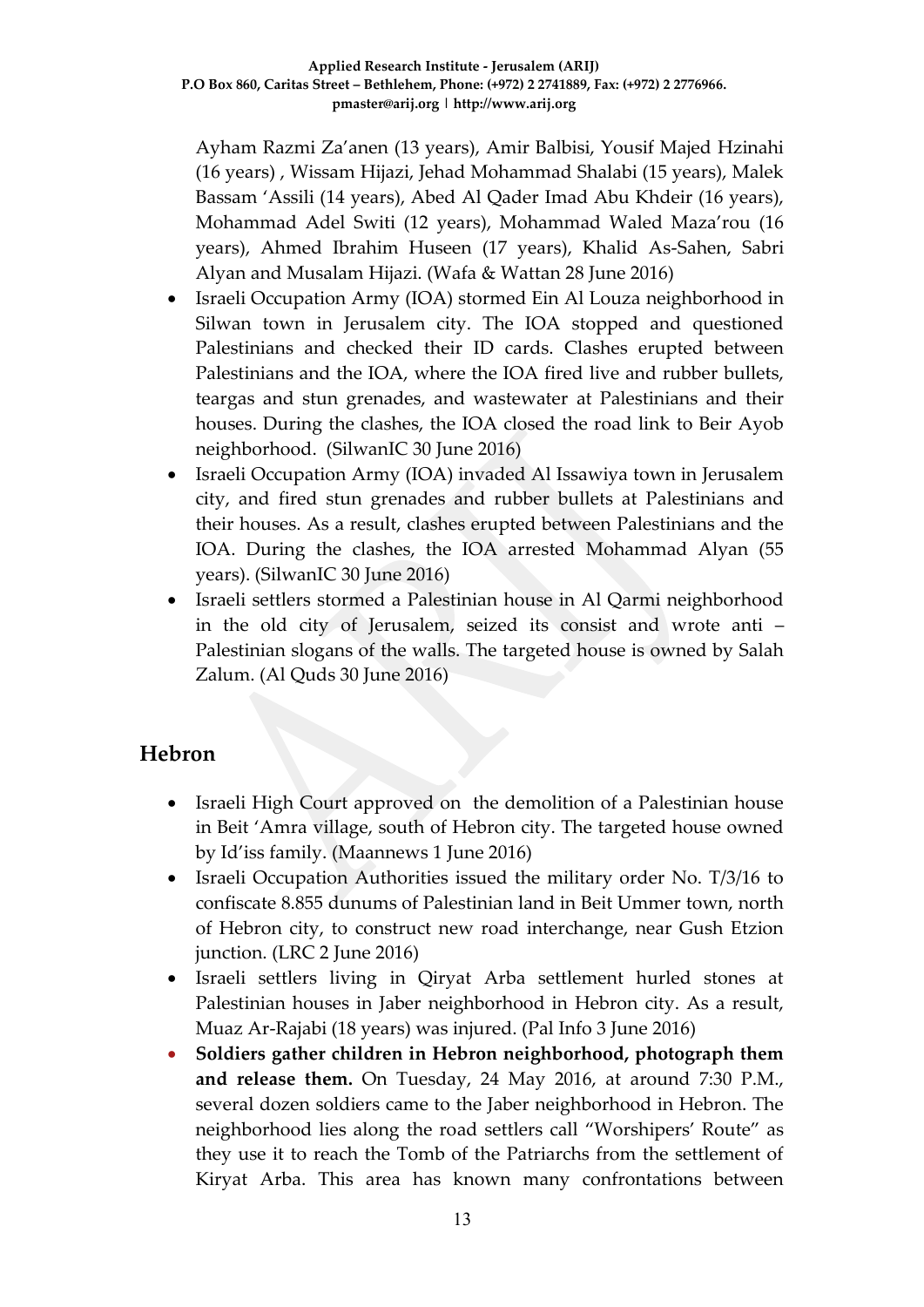settlers and army forces, on one hand, and Palestinian residents, on the other. Testimonies given to B'Tselem and footage filmed by B'Tselem volunteer Suzan Zraqo, who lives in the neighborhood, indicate that the soldiers passed through the neighborhood, gathering, seemingly at random, some twenty children and teens from the streets. The soldiers had them stand against a wall and began questioning them about an incident that occurred in the area earlier that day, in which stones were thrown at an Israeli bus. They then took a photo of every child and teen using a mobile phone and released them. B'Tselem obtained the details of fourteen of these minors, seven of whom are under the age of twelve – the cutoff age for criminal liability. ([B'Tselem](http://www.btselem.org/hebron/20160602_soldiers_photograph_minors_in_hebron) 3 June 2016)

- Israeli Occupation Army (IOA) stormed and toured in Palestinian neighborhoods in Deir Samit village in Hebron governorate. (Safa 4 June 2016)
- Israeli Occupation Army (IOA) demolished a water well and razed Palestinian land and uprooted trees in Khallit Mana' area in Dura town in Hebron Governorate. The targeted land and water well are owned by Salah Ad-Diyn Abdalla Amro. (LRC 4 June 2016)
- Israeli Occupation Army (IOA) erected military checkpoints at the northern entrance of Hebron city, and at the main entrance of Sair town in Hebron governorate. The IOA stopped and searched Palestinian vehicles and checked ID cards. (Raya 4 June 2016)
- Israeli Occupation Army (IOA) attacked a non-violent protest at the northern entrance of Hebron city. The IOA assaulted and injured the participants; one of them was identified as: Mohammad Abed Ar-Rahman Al Jibrini (38 years). (Al-Quds 5 June 2016)
- Israeli Occupation Army (IOA) invaded and toured in several areas and neighborhoods in Beit 'Awa town, west of Hebron city. (Orient FM 5 June 2016)
- Israeli settlers escorted by the Israeli Occupation Army (IOA) stormed and toured in the old city of Hebron and chanted anti-Palestinian slogans,. (NBPRS 5 June 2016)
- Israeli Civil Administration handed out military orders to halt construction of two Palestinian buildings in Dhahir Al Barahish and Khallit Al Kutla areas in Beit Ummer town, north of Hebron city. The targeted houses are owned by: Mahmoud Khadir Mugbil (owned a 280 square meters three-floors house) and Ibrahim Khader Ridan Sabarnah (owned a 220 square meters two-floors house). (Pal Info 5 June 2016)
- Israeli Occupation Army (IOA) invaded and toured between Palestinian houses in Al Arroub refugee camp, north of Hebron city.(Orient FM 7 June 2016)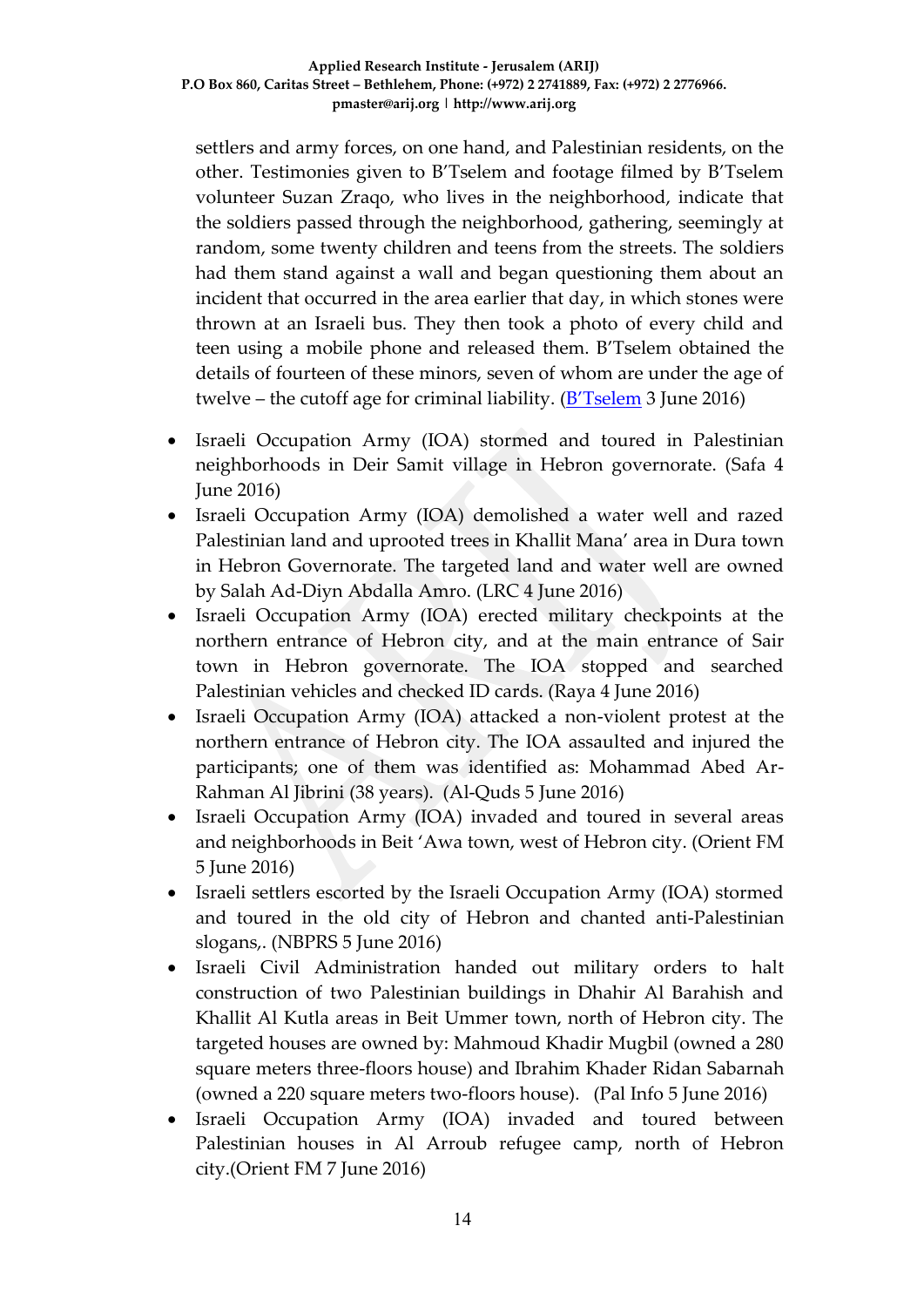- Israeli Occupation Army (IOA) stormed and searched dozens of Palestinian houses in Yatta town, south of Hebron city, and closed all the entrances and prevented Palestinians from entering or leaving the town. During the operation, the IOA arrested three Palestinians; identified as: Ibrahim Hamad Zein, Mohammad Ibrahim Zein and Mohammad Ibrahim Hamad Khamamrah (22 years). (Wafa & Wattan & Maannews 9 June 2016)
- Israeli Occupation Army (IOA) raided and searched tens of Palestinian houses in Sair town, north of Hebron city, and fired stun grenades at Palestinian houses. (Wafa 10 June 2016)
- Israeli Occupation Army (IOA) still imposing blockade on Yatta town, south of Hebron city, where the IOA closed all the entrances of the town with cement blocks and earth mounds. (ARN 10 June 2016)
- Israeli Occupation Army (IOA) stormed and searched tens of Palestinian houses and a health center in Yatta town, south of Hebron city. Two of the targeted houses are owned by: Ra'fat Al 'adra, Ay'iesh Musa Zein. During the operation, the IOA arrested Mahmoud Jamal Makhamrah (27 years). (Wafa 11 June 2016)
- Israeli Occupation Army (IOA) invaded and searched a number of Palestinian houses in Bani Na'im village, east of Hebron city. Two of the targeted houses are owned by: Yahya Ali Musa Manasrah and Zaiyed Abdalla Hamad Abu Isninah. (Wafa 11 June 2016)
- Israeli bulldozers escorted by the Israeli Occupation Army (IOA) demolished a two-floor Palestinian house in Beit 'Amra village, south of Hebron city. The targeted house is inhabited by 10 family members, and owned by the family of the Palestinian pensioner in the Israeli Jail; Murad Bader 'Ad'ies. (Wafa & Maannews 11 June 2016)
- Israeli Occupation Army (IOA) threatened the residents of Beit Einun village, north of Hebron city, to close all the entrances of the village. (Maannews 12 June 2016)
- Israeli Occupation Authorities handed out military orders to demolish two Palestinian houses in Yatta town, south of Hebron city. The targeted houses are owned by the families of two Palestinian prisoners in the Israeli Jails; Mohammad Ahmed Musa Makhamrah and Khalid Mohammad Musa Makhamrah. (Wattan & Orient FM 12 June 2016)
- Israeli Occupation Army (IOA) still imposing blockade on Yatta town, south of Hebron city, where the IOA closed with earth mounds all the entrances of the town, and prevented Palestinians from entering or leaving it. The IOA also, invaded and searched tens of Palestinian houses, and questioned the residents. (NBPRS 12 June 2016)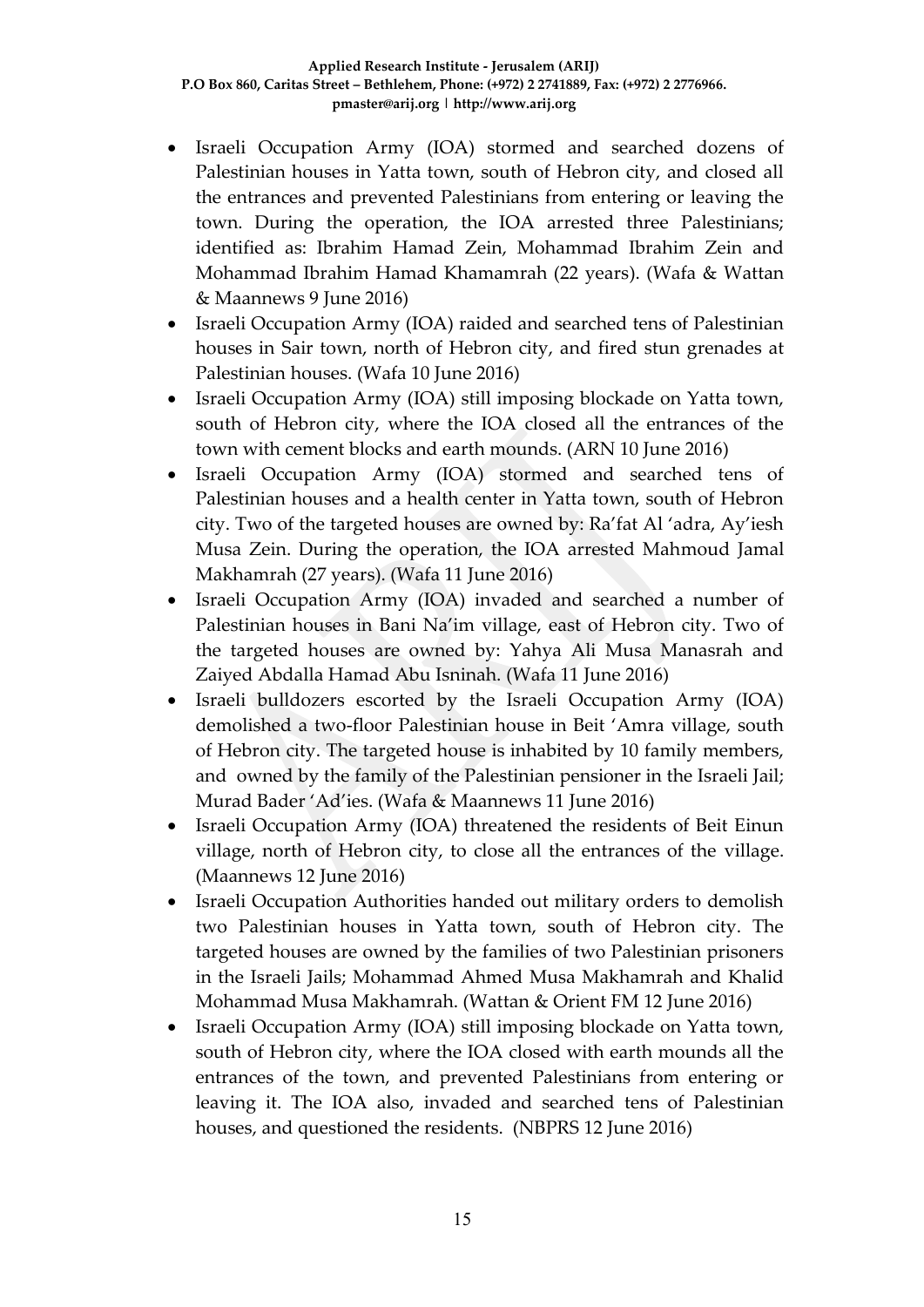- Israeli Occupation Army (IOA) invaded and searched a number of Palestinian houses in Bani Naim village, east of Hebron city. (Safa 13 June 2016)
- Israeli settlers carried out a Cycling Race the Israeli bypass road No. 60, at the northern part of Hebron city, where the race started from Beit Hajja settlement toward Kfar Etzion settlement. As a result, the Israeli Occupation Army (IOA) closed all the entrances of Bani Naim, Samir and Shuyyukh villages, north of Hebron city. (Maannews 13 June 2016)
- Israeli Occupation Army (IOA) closed with earth mounds all the entrances of Yatta town, south of Hebron city, and prevented Palestinians from entering or leaving the town. During the operation, the IOA invaded and searched tens of Palestinian houses. Three of the targeted houses are owned by: Mohammad Khalid Issa Jabour, Mazen Yousif Jabour and Ali Ismail Aqil. (Wafa 13 June 2016)
- Israeli Occupation Army (IOA) demolished a fence (length= 250 meters) surrounded a Palestinian land in Yatta town, south of Hebron city. The targeted fence is owned by Mohammad Khalil Nu'man. (Safa 14 June 2016)
- Israeli Occupation Army (IOA) demolished a water well and an animal shed in Al Karmel area, east of Yatta town, south of Hebron city. The targeted structures are owned by: Odeh Abu Az-Zeit and Mahmoud Khalil Nu'man. (NBPRS 14 June 2016)
- Israeli Occupation Army (IOA) handed out a military order to demolish a water well in Ar-Rifa'iyya area, east of Yatta town, south of Hebron city. The targeted well is owned by Mohammad Salamah Rabi'i. (NBPRS 14 June 2016)
- Israeli Occupation Army (IOA) invaded and searched a number of Palestinian houses in Yatta town, south of Hebron city, and questioned the residents. Clashes erupted between Palestinians and the IOA, where the IOA fired teargas and stun grenades, and rubber bullets, causing dozens of suffocation cases and the injury of 12 years old Palestinian. During the operation, the IOA arrested three Palestinians; identified as: Mohammad Mahmoud Abu 'Aram, Abed Ar-Rahim Mohammad Mahmoud and Abed Al Aziz Adel Al Yamani. (Al-Quds & PNN & Maannews 15 June 2016)
- Israeli Occupation Authorities handed out military orders to halt the construction of two Palestinian houses in Beit Rush Al Fuqa village, west of Hebron city. The targeted houses are owned by: Omar Haribi Kashour (owned a two-storey under construction house) and Adel Mohammad Taha Hribat. (Al-Quds 15 June 2016)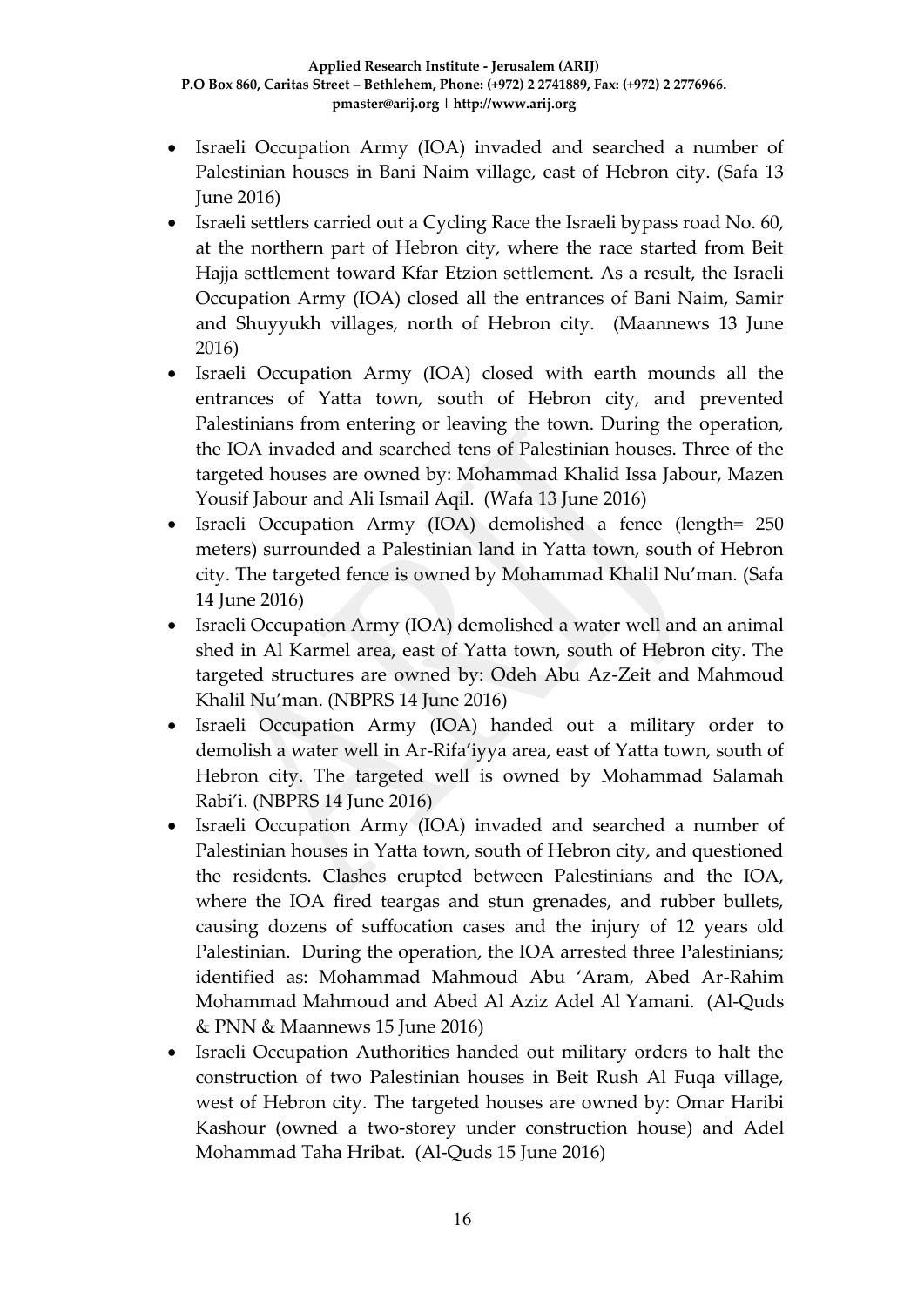- Israeli Occupation Army (IOA) handed out military orders to demolish a Palestinian house in Yatta town, south of Hebron city. The targeted house is owned by the family of the Palestinian prisoner in the Israeli Jail; Khalid Makhamrah. Noted that the IOA informed the residents, that their house will demolish on the 20<sup>th</sup> of June 2016. (PNN 15 June 2016)
- Israeli Occupation Army (IOA) stormed and searched a Palestinian house in Yatta town, south of Hebron city, and questioned the residents. The targeted house is owned by the family of the Palestinian prisoner in the Israeli Jail; Khalid Makhamrah. (Al-Quds 16 June 2016)
- The Israeli Civil Administration submitted a building scheme in Al Quds Daily Newspaper for Public Review**<sup>1</sup>** . The Regional Plan No. (508/1/1), Mandate scheme RJ/S/ירש and 508, parts of basin number 2 in Khirbet At-Ta'ale area in Yatta town, south of Hebron city. The plan change the status of land in Ma'on settlement from agricultural and open areas to public and commercial buildings, road networks, and open area. (Al-Quds 16 June 2016)
- Israeli Occupation Army (IOA) stormed and searched a Palestinian house in Yatta town, south of Hebron city. The targeted house is owned by the family of the Palestinian prisoner in the Israeli Jail; Khalid Makhamrah. Clashes erupted between Palestinians and the IOA, where the IOA fired teargas grenades and rubber bullets, causing tens of suffocation cases. During the operation, the IOA arrested Nabil Waheed Mahmoud Al Jundi (21 years). (PNN & RB2000 17 June 2016)
- Israeli Occupation Army (IOA) invaded and searched tens of Palestinian houses in Yatta town, south of Hebron city, questioned the residents and checked ID cards. Four of the targeted houses are owned by: the family of the Palestinian martyr Amjad Hatim Al Jundi, Abed Al Karem Al Jundi, Hamza Yaish Zein, and Munjed Al 'Amour. (Wattan 18 June 2016)
- Israeli Occupation Army (IOA) stormed and searched four Palestinian houses in Beit 'Amra village, south of Hebron city. The targeted houses are owned by: the family of the Palestinian prisoner in the Israeli Jail; Murad Bader Id'ies, Kamal Id'ies, Kamel Id'ies and Rashad Id'ies. (Wattan 18 June 2016)
- Israeli Occupation Army (IOA) raided and searched two Palestinian houses in Hebron city. The targeted houses are owned by: Abieda and Salah Daoud Ar-Rajabo. (Wattan 18 June 2016)

1

<sup>1</sup> It is the last step before approving the building scheme, after which, building permits and tenders may be issued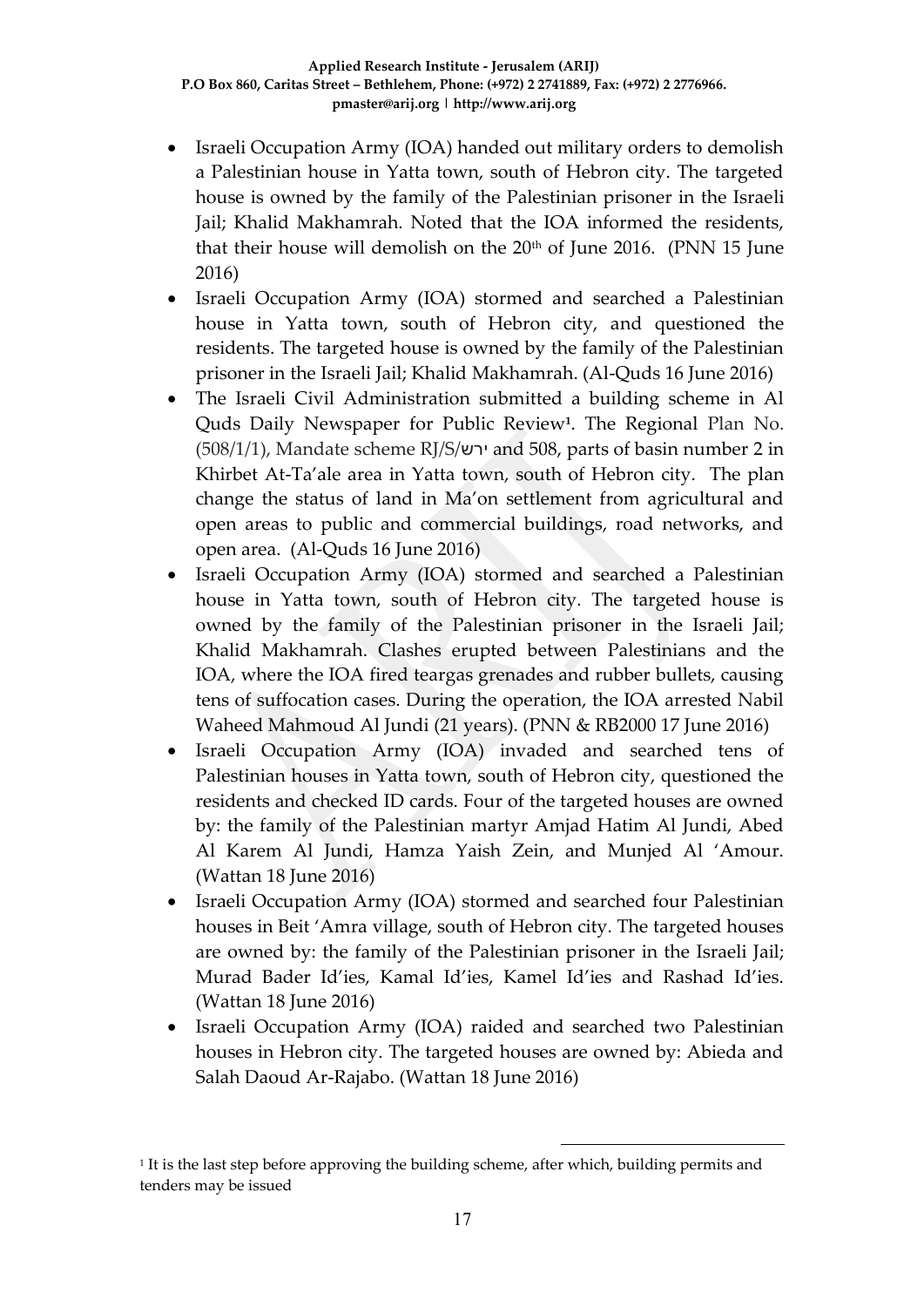- Israeli Occupation Army (IOA) invaded and searched tens of Palestinian houses in Yatta town, south of Hebron city, and questioned the residents. Two of the targeted houses are owned: the family of the Palestinian prisoner; Mohammad Ahmed Makhamrah, and Ahmed Musa Al Makhamrah. (NBPRS 19 June 2016)
- 'Arief Sharif Jaradan (21 years) died of wounds he sustained during an Israeli military operation in Sair town, north of Hebron city, on the 4<sup>th</sup> of May 2016. (Maannews 19 June 2016)
- Israeli settlers escorted by the Israeli Occupation Army (IOA) stormed and toured in the market area in the old city of Hebron. (NBPRS 19 June 2016)
- Israeli Occupation Army (IOA) demolished two resident barracks and three animal sheds in Wadi Ijhesh area, south of Susiya village, east of Yatta town in Hebron governorate. The targeted structures are owned by Khalil Salamah An-Nawa'ja and his son Hisham. (Al Ayyam & Al-Quds 19 June 2016)
- Israeli Occupation Army (IOA) prevented the residents of Al Karmil village, east of Yatta town, south of Hebron city form praying in Abu Hrirah mosque in the village. (Safa 20 June 2016)
- Israeli Occupation Army (IOA) invaded and searched a Palestinian house in Beit 'Amra village, south of Hebron city, and questioned the residents. The targeted house is owned by the family of the Palestinian martyr: Iyad 'Ides. (RB2000 20 June 2016)
- Israeli Occupation Army (IOA) invaded and searched dozens of Palestinian houses in Al Arroub refugee camp, north of Hebron city. (Safa 22 June 2016)
- Israeli occupation Army (IOA) stormed and toured in several neighborhoods in Hebron city. (Wafa 22 June 2016)
- Israeli occupation Army (IOA) stormed and toured in several neighborhoods in Yatta town, south of Hebron city. (Wafa 22 June 2016)
- Israeli Civil Administration and the Israeli Occupation Army (IOA) stormed Al Baq'a area, east of Hebron city, and seized a water network and destroyed 10 dunums of land planted with vegetables. The targeted land is owned by Jaber and Ar-Rajabi families. (Wafa 23 June 2016)
- Clashes erupted between Palestinians and the Israeli Occupation Army (IOA) in Yatta town, south of Hebron city. The IOA fired rubber bullets and teargas grenades, causing tens of suffocation cases and the injury of a Palestinian. During the clashes, the IOA invaded and searched two houses owned by: Khalid Makhamrah and Mohammad Issa Awad. (Safa 24 June 2016)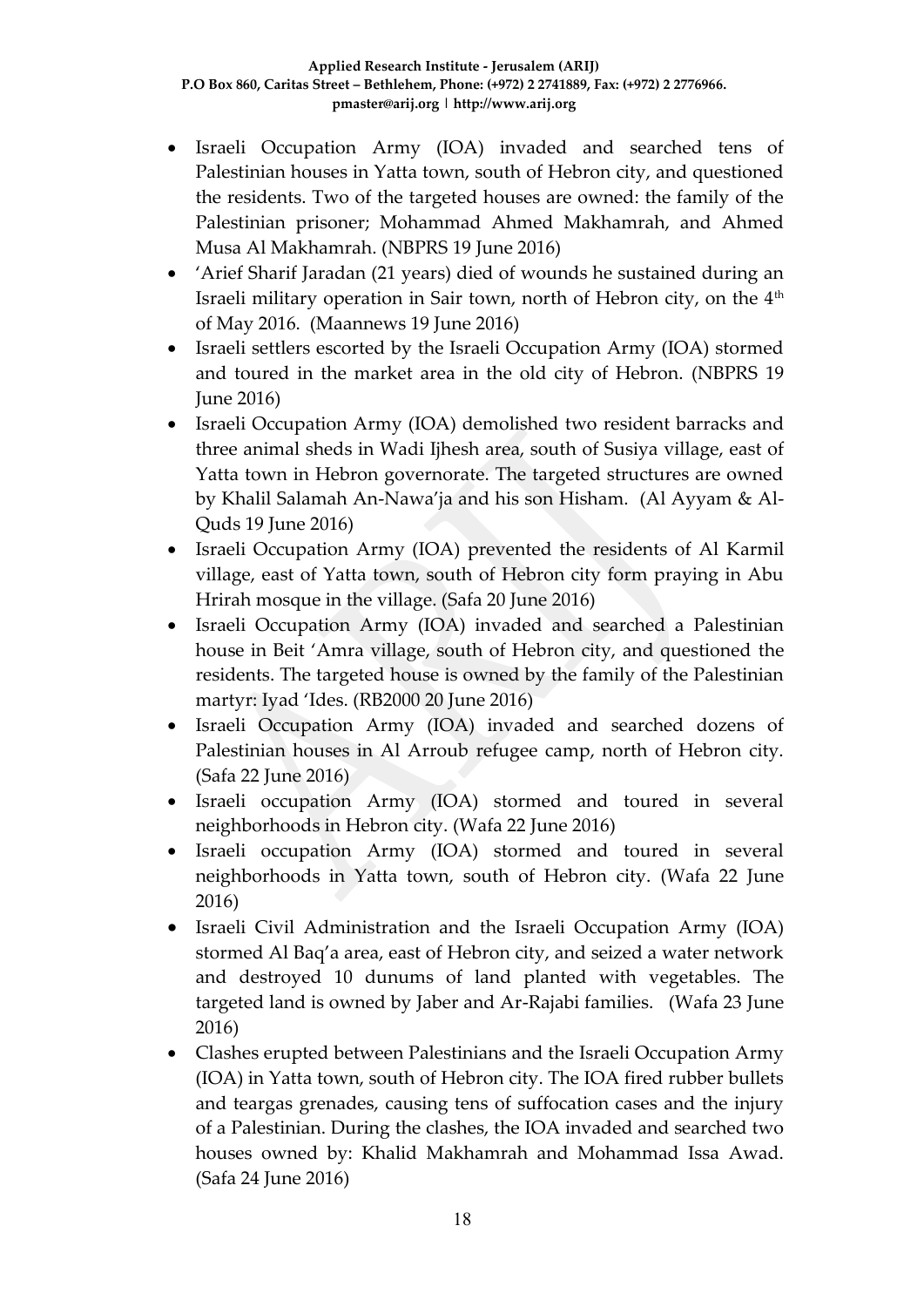- Israeli Occupation Army (IOA) shoot and killed Majd Al Khadour (19 years) from Bani Na'im village, east of Hebron city, while she was driving her car at the entrance of Qiryat Arba settlement, at the eastern part of Hebron City. (Orient FM 24 June 2016)
- Israeli Occupation Army (IOA) started the construction of a section of the segregation wall at the western part of Al Burj village, southwest of Hebron governorate. (Orient FM & NBPRS 24 June 2016)
- Israeli Occupation Army (IOA) closed with cement blocks the entrances of Bani Naim village, east of Hebron city. (Wattan 25 June 2016)
- Israeli Occupation Army (IOA) stormed and searched a Palestinian house in Yatta town, south of Hebron city, and detained the residents. The targeted house is owned by Ziyad 'Aqab An Nawa'ja (40 years). As a result, clashes erupted between Palestinians and the IOA, where the IOA fired teargas and stun grenade at Palestinians. (Safa 26 June 2016)
- Israel resumes construction of Separation Wall south of Hebron. Israel resumed the construction of the Separation Wall southwest of Hebron to replace the barbed wire fence that was erected a few years ago. Witnesses told *Quds Press* that the Israeli Occupation Authorities started work on closing the wall in the areas adjacent to the southern Hebron village of Al-Burg with seven-meter high concrete columns. Work has started in the areas which had not been previously closed with a barbed wire fence. (RB2000 & Middle East Monitor 26 June 2016)
- Clashes erupted between Palestinians and the Israeli Occupation Army (IOA) in Ash- Shuyyukh village, north of Hebron city. The IOA fired teargas and stun grenades and rubber bullets at Palestinians, causing tens of suffocation cases. (RB2000 28 June 2016)
- Clashes erupted between Palestinians and the Israeli Occupation Army (IOA) in Ras Al 'Aroud area in Sair town, north of Hebron city. The IOA fired teargas grenades and live bullets, causing tens of suffocation cases and the injury of a Palestinian. (RB2000 28 June 2016)
- Israeli Occupation Army (IOA) invaded and searched Ras Al Joura, Ein Sarah, Ar Ramah, Al Kasarah and Jabal Johar areas in Hebron city. The IOA stopped and questioned Palestinians and checked their ID cards. (RB2000 28 June 2016)
- Israeli Occupation Army (IOA) shoot and killed Mohammad At-Tarirah (17 years) from Bani Naim village in Hebron governorate, while he was near Kharsine settlement, east of Hebron city. (Safa & Maannews 30 June 2016)
- Israeli Occupation Army (IOA) invaded and searched a number of Palestinian houses in Bani Na'im village, east of Hebron city, and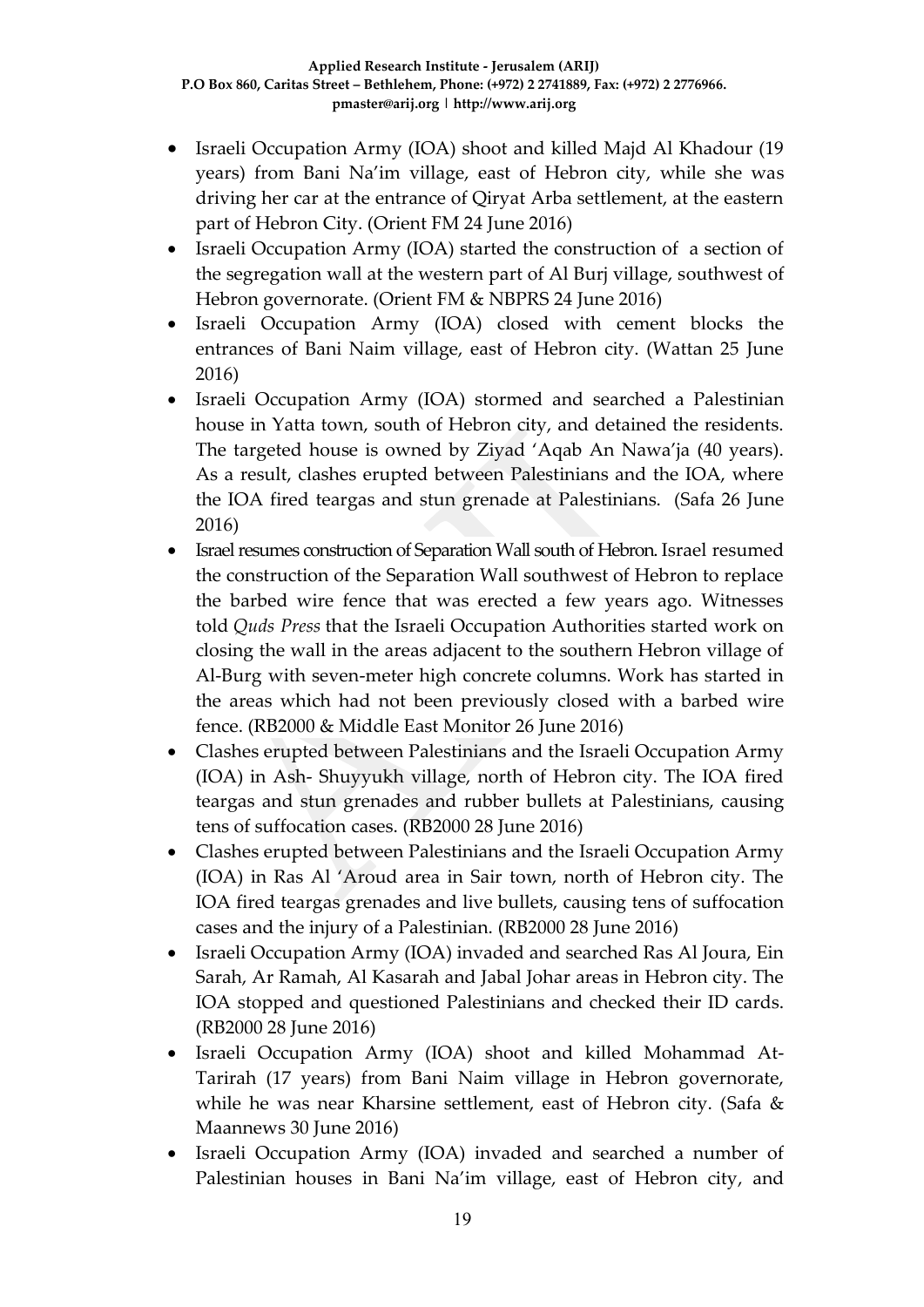imposed blockade on the village and closed the main entrance. One of the targeted houses is owned by the family of the Palestinian martyr; Mohammad At Tarirah, where the IOA arrested his father. As a result, clashes erupted between Palestinians and the IOA. (Wattan & Sama News & Maannews 30 June 2016)

 Israeli settlers escorted by the Israeli Occupation Army (IOA) demonstrated at the entrance of Qiryat Arba settlement, east of Hebron city, closed the road and hurled stones at Palestinian vehicles. (Ramallah city 30 June 2016)

# **Qalqilyah**

- Clashes erupted between Palestinians and the Israeli Occupation Army (IOA) in Qalqiliyah city. The IOA fired teargas grenades and rubber bullets, causing the injury of two Palestinians. (Wafa 1 June 2016)
- Israeli Occupation Army (IOA) invaded Azzun village, east of Qalqiliyah city, and fired teargas and stun grenades at Palestinian houses. The IOA also, closed all the village' entrances. During the operation, the IOA arrested a Palestinian. (Wafa 3 June 2016)
- Israeli Occupation Army (IOA) attacked the weekly non-violent protest against the Segregation wall and Settlements in Kafr Qaddum village, east of Qalqiliyah city. The IOA fired live bullets, and teargas and stun grenades, causing tens of suffocation cases and the injury of two Palestinians, identified as: 'Asf Hikmat (19 years) and his brother Omran (20 years). (Al-Quds 3 June 2016)
- Israeli Occupation Army (IOA) attacked the weekly non-violent protest against the Segregation wall and Settlements in Kafr Qaddum village, east of Qalqiliyah city. The IOA fired teargas grenades, rubber bullets and wastewater at Palestinians and their houses, causing tens of suffocation cases. (Wafa 10 June 2016)
- Clashes erupted between Palestinians and the Israeli Occupation Army (IOA) after the IOA stormed Qalqilyah city, and fired illumination grenades at 100 dunums of Palestinian agricultural lands, causing the torch of 50 olive trees. The IOA fired teargas grenades at Palestinians and their houses causing tens of suffocation cases. (Safa & Raya 13 June 2016)
- Clashes erupted between Palestinians and the Israeli Occupation Army (IOA) in Jayyus village, north of Qalqiliyah city. (Safa 14 June 2016)
- Israeli Occupation Army (IOA) attacked the weekly non-violent protest against the Segregation wall and settlements in Kafr Qaddum village, east of Qalqiliyah city. The IOA fired teargas grenades at Palestinians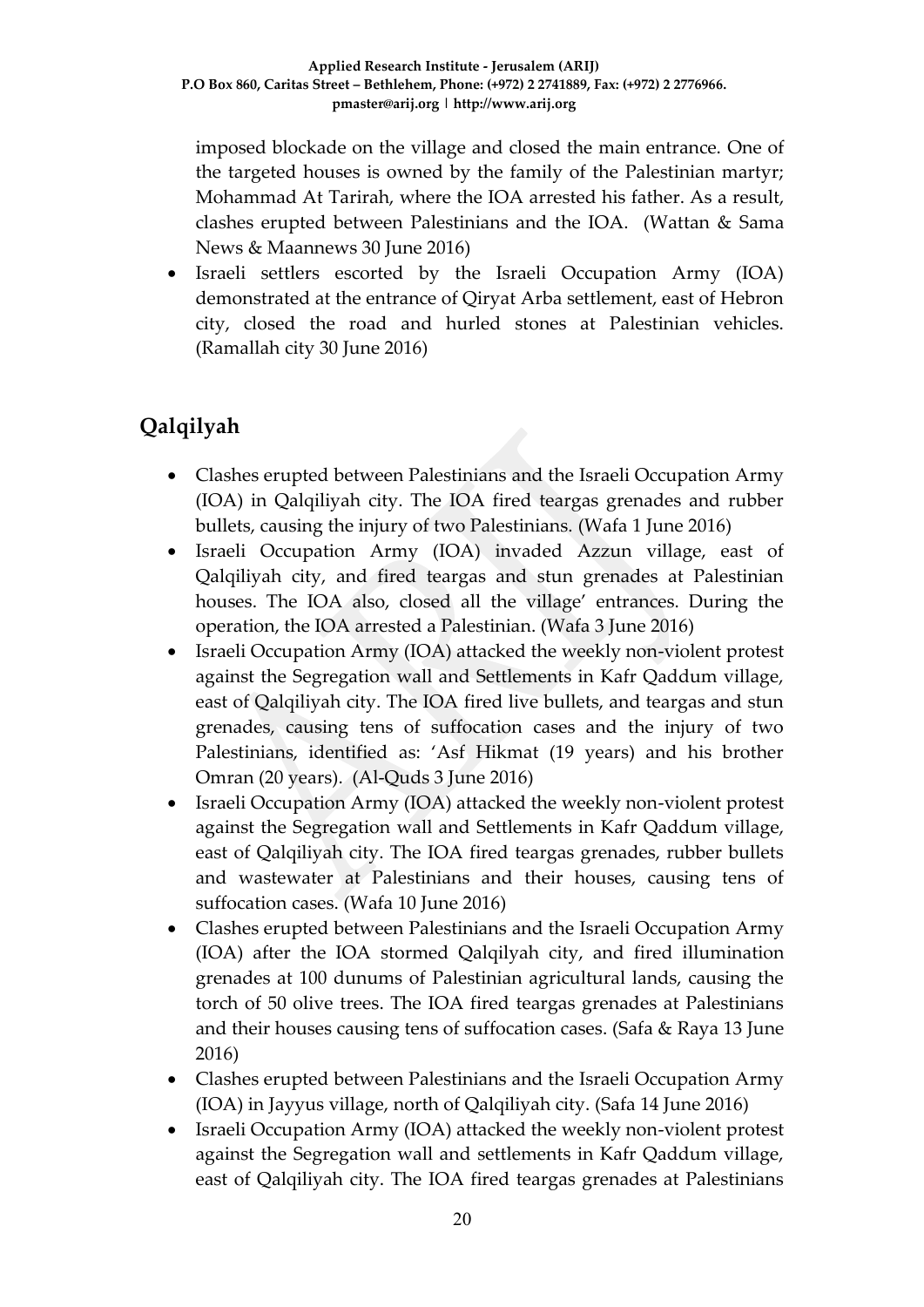and their houses, causing a number of suffocation cases. During the operation, the IOA destroyed a water tank owned by Nasser Rushdi. (Maannews 17 June 2016)

- Israeli High Court allowed the demolition of a Palestinian house in Hajja village, east of Qalqiliyah city on the 20<sup>th</sup> of June 2016. The targeted house is owned by the family of the Palestinian martyr; Bashar Masalha, (Wattan 17 June 2016)
- Israeli Occupation Army (IOA) stormed Azzun village, east of Qalqiliyah city, where an Israeli jeep ran over Hamza Abdalla 'Awisat. During the operation, the IOA arrested three Palestinians while they were in the village. The arrestees were identified as: Ayed Huseen Odeh (22 years), Muheb Othman Odeh (19 years) and Mohammad Abdalla 'Awisat. (Wattan 18 June 2016)
- Israeli Occupation Army (IOA) demolished a Palestinian house in Hajja village, east of Qalqiliyah city. The targeted house is owned by the family of the Palestinian martyr Bashar Masalha. (NBPRS 21 June 2016)
- Israeli Occupation Army (IOA) attacked the weekly non-violent protest against the Segregation Wall and Settlements in Kafr Qaddum village, east of Qalqiliyah city. The IOA fired teargas and stun grenades at participants. (Orient FM 24 June 2016)

### **Tubas**

- Israeli Occupation Army (IOA) seized a commercial vehicle in Al Hadidiya area in the northern of Jordan valley. The targeted vehicle is owned by Sanad Bani Odeh. (Wafa 8 June 2016)
- Israeli Occupation Army (IOA) carried out military trainings in an area located between Al 'Aqaba and Tayasir village, east of Tubas city. (NBPRS 9 June 2016)
- Israeli Occupation Army (IOA) seized a tractor and a Water tanker from Samra area, east of Tubas city. The targeted tractor and water tanker owned by Mohammad Abu 'Awad. (Wafa 15 June 2016)
- Israeli Occupation Authorities handed out military orders to demolish two water pools in Al Maleh area, east of Tubas city. (Al-Quds 15 June 2016)
- Israeli Occupation Army (IOA) handed out military orders to demolish two water pools in Umm Jamal area in the northern of Jordan valley. (NBPRS 15 June 2016)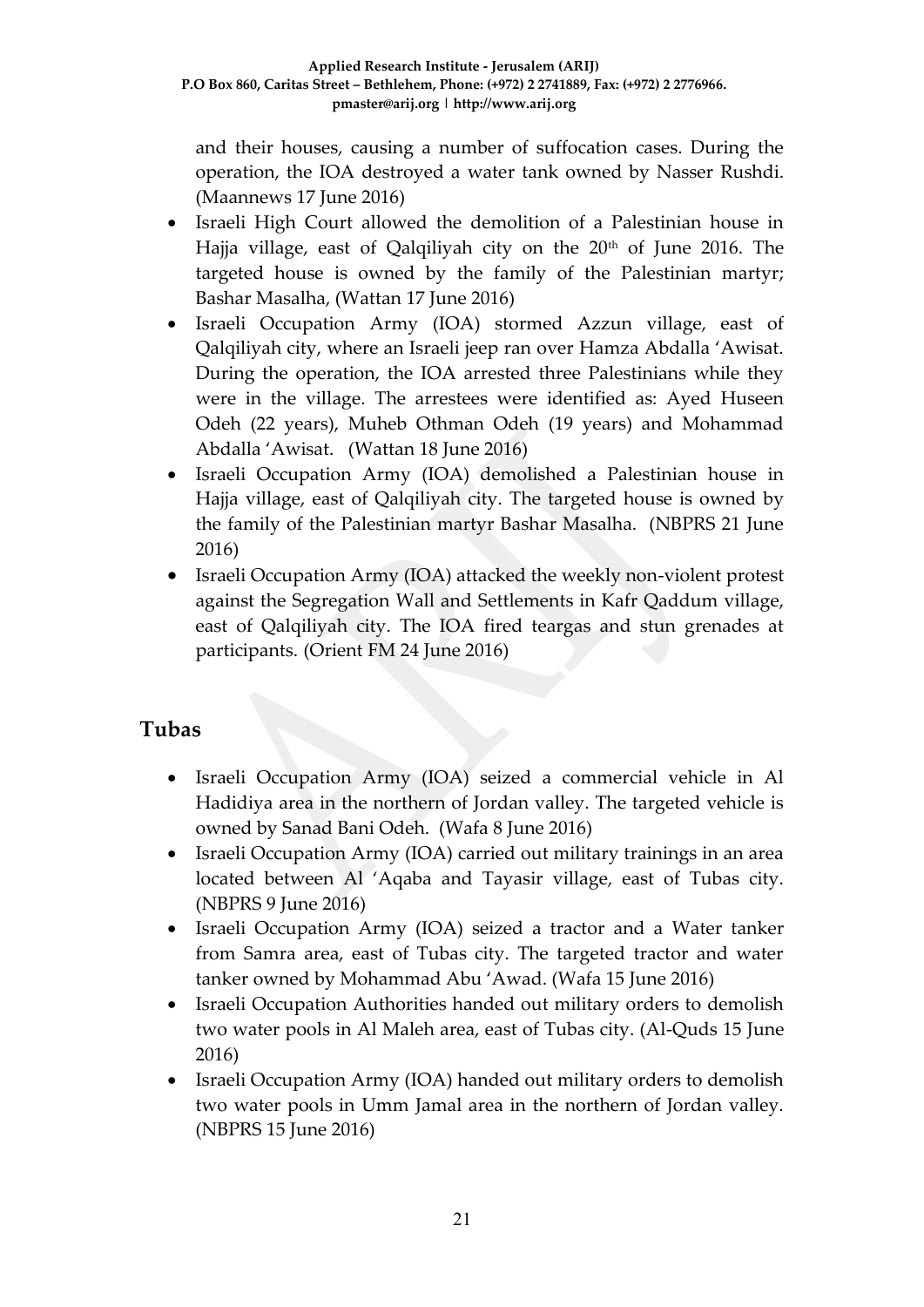- Israeli Occupation Army (IOA) handed out a military order to demolish a Palestinian house in Al Frush area in the northern of Jordan valley. (NBPRS 15 June 2016)
- Israeli Occupation Army (IOA) carried out military trainings in Al Maleh, Al Farisiya and Um Jamal areas at the northern of Jordan valley. (RB2000 19 June 2016)
- The Israeli Civil Administration submitted a building scheme in Al Quds Daily Newspaper for Public Review**<sup>2</sup>** . The Regional Plan No. (329), Mandate scheme S/15 and 328, plots no.18, parts of basin number 8 in Tubas governorate. The location of the plan, northwest of the Israeli settlement of Mehola, southeast of Bardala village, near the Jordan valley road No.90. The plan aims to change the status of land from agricultural to area for construction buildings. (Al-Quds 16 June 2016)
- Israeli Occupation Army (IOA) handed out 2 halt construction orders and 10 demolition orders that targeted a number of residential tents and structures and animal sheds, in Ar-Ras Al Ahmar area in the northern or Jordan valley. (Pal Info & Wafa 27 June 2016)
- Israeli Occupation Army (IOA) handed out a military order to stop the construction of a Palestinian house in Ar Ras Al Ahmar area in the northern of Jordan valley. The targeted house is owned by Raid Basharat. (Orient FM 29 June 2016)

## **Ramallah**

- Clashes erupted between Palestinians and the Israeli Occupation Army (IOA) in Kafr Malik village, northeast of Ramallah city. The IOA fired teargas grenades and live bullets, causing the injury of two Palestinians. (Orient FM 3 June 2016)
- Israeli Occupation Army (IOA) stormed Umm Safa village, northwest of Ramallah city, and fired teargas and stun grenades at Palestinian houses and vehicles. (Wattan 5 June 2016)
- Israeli Occupation Army (IOA) tightened its procedures at the entrance of 'Abud villages, northwest of Ramallah city. The IOA stopped and searched Palestinian vehicles, checked ID cards and questioned Palestinians. (Safa 7 June 2016)
- Israeli Occupation Army (IOA) raided and searched two Palestinian houses in Deir Nidham village, northwest of Ramallah city. The

1

2 It is the last step before approving the building scheme, after which, building permits and tenders may be issued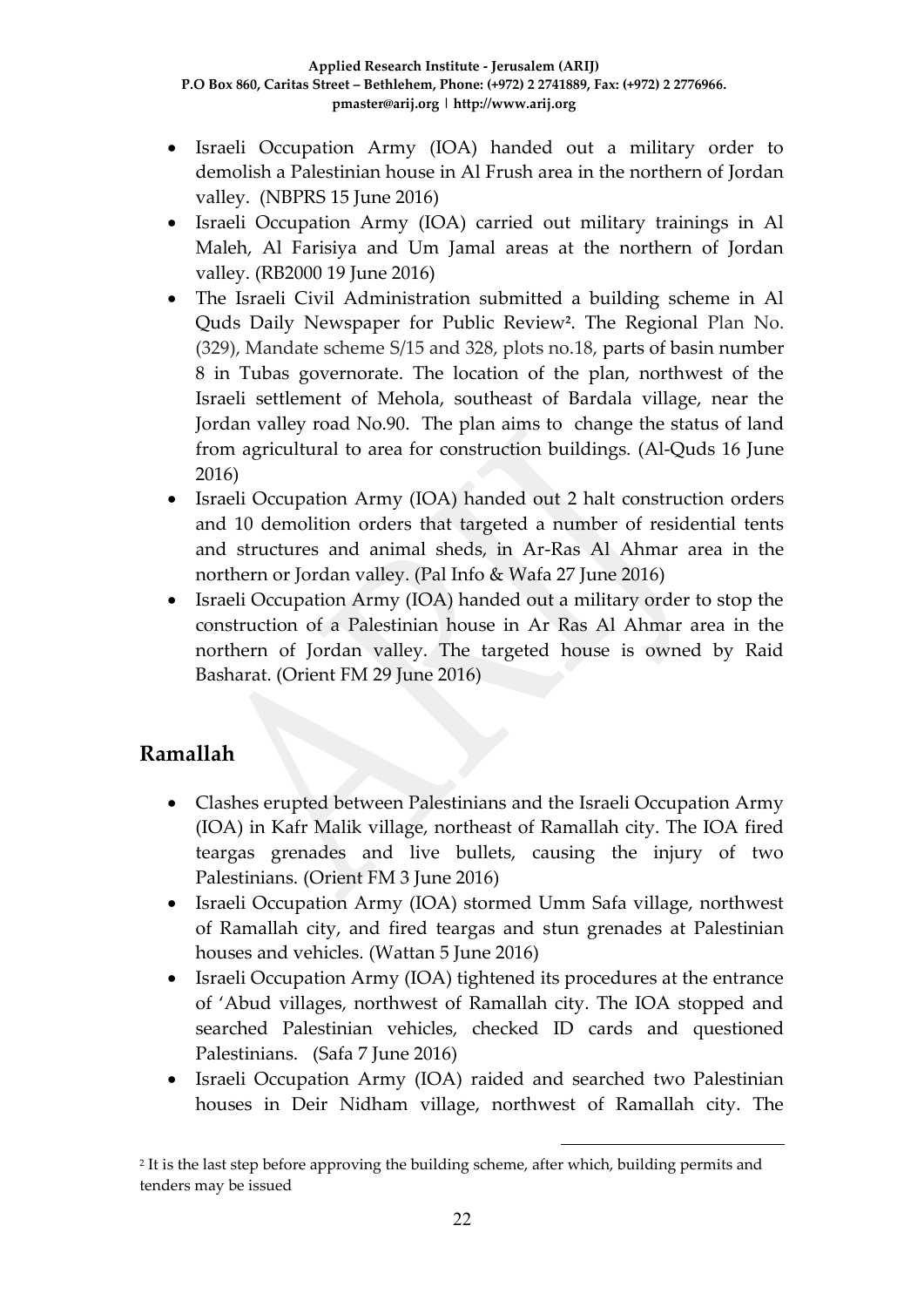targeted houses are owned by: Ibrahim Al 'Araj and Yousif At-Tamimi. Clashes erupted between Palestinians and the IOA, where the IOA fired stun grenade at Palestinians and their houses. (Wafa 7 June 2016)

- Israeli Occupation Army (IOA) stormed and toured in several areas in Deir Abu Mash'al village, northwest of Ramallah city. The IOA stationed at the entrance of the village, stopped and searched Palestinian vehicles, checked ID cards and questioned Palestinians. (Maannews 7 June 2016)
- Clashes erupted between Palestinians and the Israeli Occupation Army (IOA) in Silwad town, northeast of Ramallah city, after the IOA invaded the western part of the town. The IOA fired teargas grenades and rubber bullets, causing tens of suffocation cases. (Safa 10 June 2016)
- Israeli Occupation Army (IOA) attacked the weekly non-violent protest against the Segregation wall and Settlements in Nilin village, west of Ramallah city. The IOA fired teargas and stun grenades at the participants and the Palestinian houses, causing tens of suffocation cases. (Maannews 10 June 2016)
- Israeli Occupation Army (IOA) invaded and toured in Budrus village, northwest of Ramallah city. (Al-Quds 10 June 2016)
- Israeli Occupation Army (IOA) stormed and searched areas and neighborhood at the western part of Budrus village, northwest of Ramallah city. (Safa 11 June 2016)
- Israeli Occupation Army (IOA) stormed and searched dozens of Palestinian houses at the northern neighborhoods in Deir Abu Mish'al village, northwest of Ramallah city. Clashes erupted between Palestinians and the IOA, where the IOA fired live and rubber bullets, and teargas grenades at Palestinians and their houses. (Safa 12 June 2016)
- Israeli Occupation Army (IOA) closed the entrances of 'Abud, Deir Nidham and An Nabi Saleh villages in Ramallah governorate. (Al-Quds 12 June 2016)
- Israeli Occupation Army (IOA) tightened its procedures around Silwad town, northeast of Ramallah city. (Raya 13 June 2016)
- Israeli Occupation Army (IOA) invaded and searched tens of Palestinian houses in Deir Abu Mish'al village, northwest of Ramallah city. Clashes erupted between Palestinians and the IOA, where the IOA fired live bullets and teargas grenades at Palestinians and their houses. (Safa 14 June 2016)
- Clashes erupted between Palestinians and the Israeli Occupation Army (IOA) in Al Jalazoun refugee camp, north of Ramallah city. The IOA fired teargas grenades and live bullets at Palestinians. During the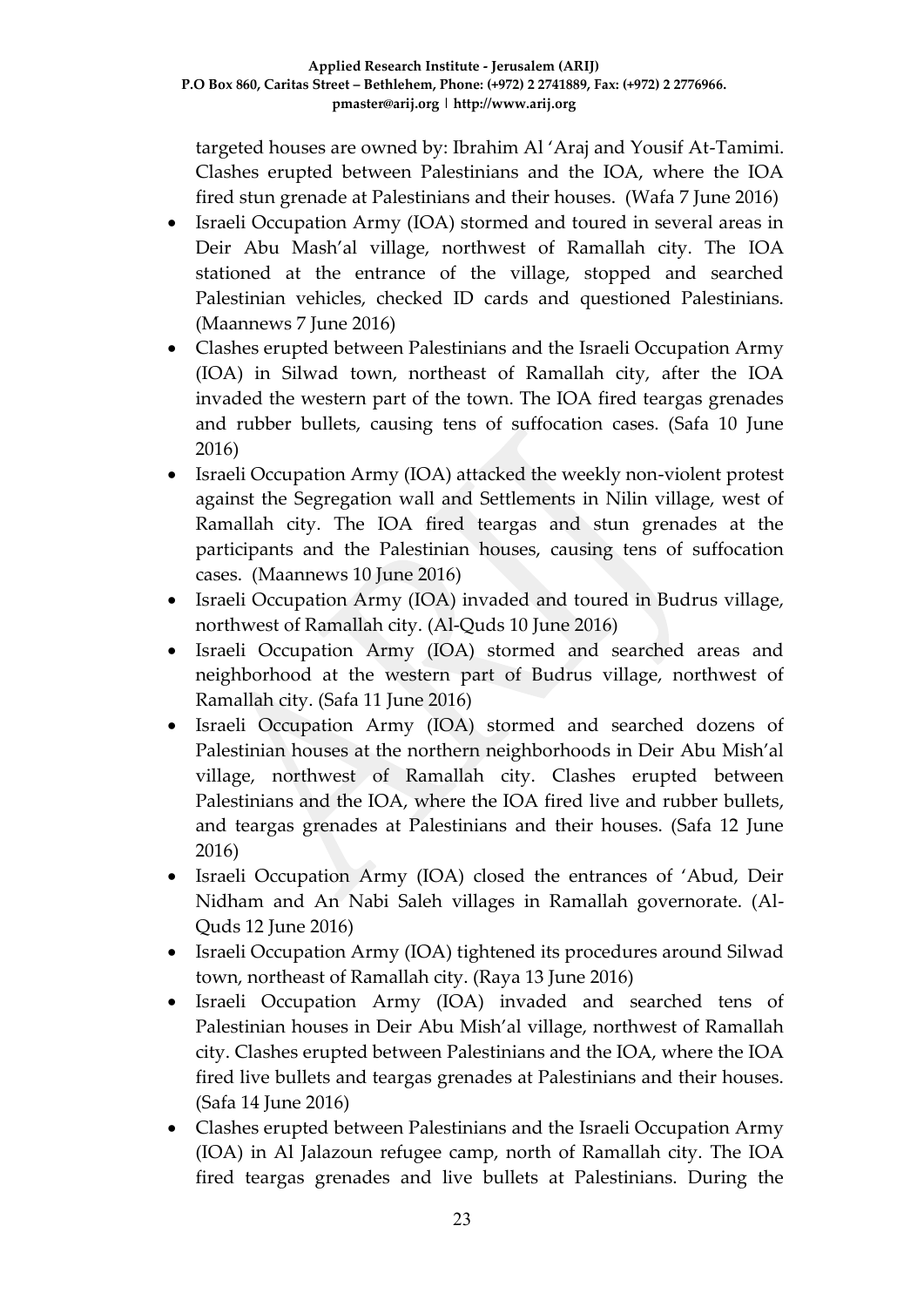clashes, the IOA arrested Mohammad Salah Az-Zeinat. (Al-Quds & Wattan 15 June 2016)

- Clashes erupted between Palestinians and the Israeli Occupation Army (IOA) in Bilin village, west of Ramallah city. The IOA fired rubber bullets, teargas and stun grenades at Palestinians and their houses, causing tens of suffocation cases. During the clashes, the IOA seized five Palestinian vehicles, owned by: Haitham Al Khateb, Laith Yassen, Abed Al Hamed Samarah, Mujahed Birnat and Muwafaq Al Khateeb. (Wafa 16 June 2016)
- Israeli Occupation Army (IOA) attacked the weekly non-violent protest against the Segregation wall and settlements in Nilin village, west of Ramallah city. The IOA fired teargas grenades, causing tens of suffocation cases. (Raya 17 June 2016)
- Israeli settlers living in Ofra settlement hurled stones at Palestinian vehicles traveling at the main road near the settlement. As a result 5 vehicles were damaged. (PNN 17 June 2016)
- Mahmoud Badran (20 years) was killed and two others were injured after the Israeli Occupation Army (IOA) opened fire at their vehicle while they were at the entrance of Beit 'Ur At Tahta village, west of Ramallah city. (NBPRS 21 June 2016)
- Israeli Occupation Army (IOA) raided and searched tens of Palestinian houses located at the western part of Nilin village, west of Ramallah city. As a result, clashes erupted between Palestinians and the IOA, where the IOA fired teargas and stun grenades at Palestinians and their houses. (RB2000 22 June 2016)
- Israeli settlers torched 100 dunums of Palestinian agricultural land in Al Mughayyir village, northeast of Ramallah city, causing the torch of 120 olive trees. Noted that few days ago, the Israeli settlers also, cut and destroyed 12 olive trees in land located between Al Mughayyir and Turmus'ayya villages. (NBPRS 22 June 2016)
- The Israeli Civil Administration submitted a building scheme in Al Quds Daily Newspaper for Public Review**<sup>3</sup>** . The Regional Plan No. (230), Mandate scheme RJ/S/ירש , 929 and 1/929, parts of basin number 2 in Khirbet Abu Tahla and Al Muroj area in Saffa village and basin Numbr 2 part of Al Fatem Ash Shamali area in Beit Sira village in Ramallah Governorate. The plan aims to establish industrial area for Horun junction, and changing the status of land from agricultural area to industrial area, public and commercial buildings, road networks, and open area. (Al-Quds 23 June 2016)

1

<sup>3</sup> It is the last step before approving the building scheme, after which, building permits and tenders may be issued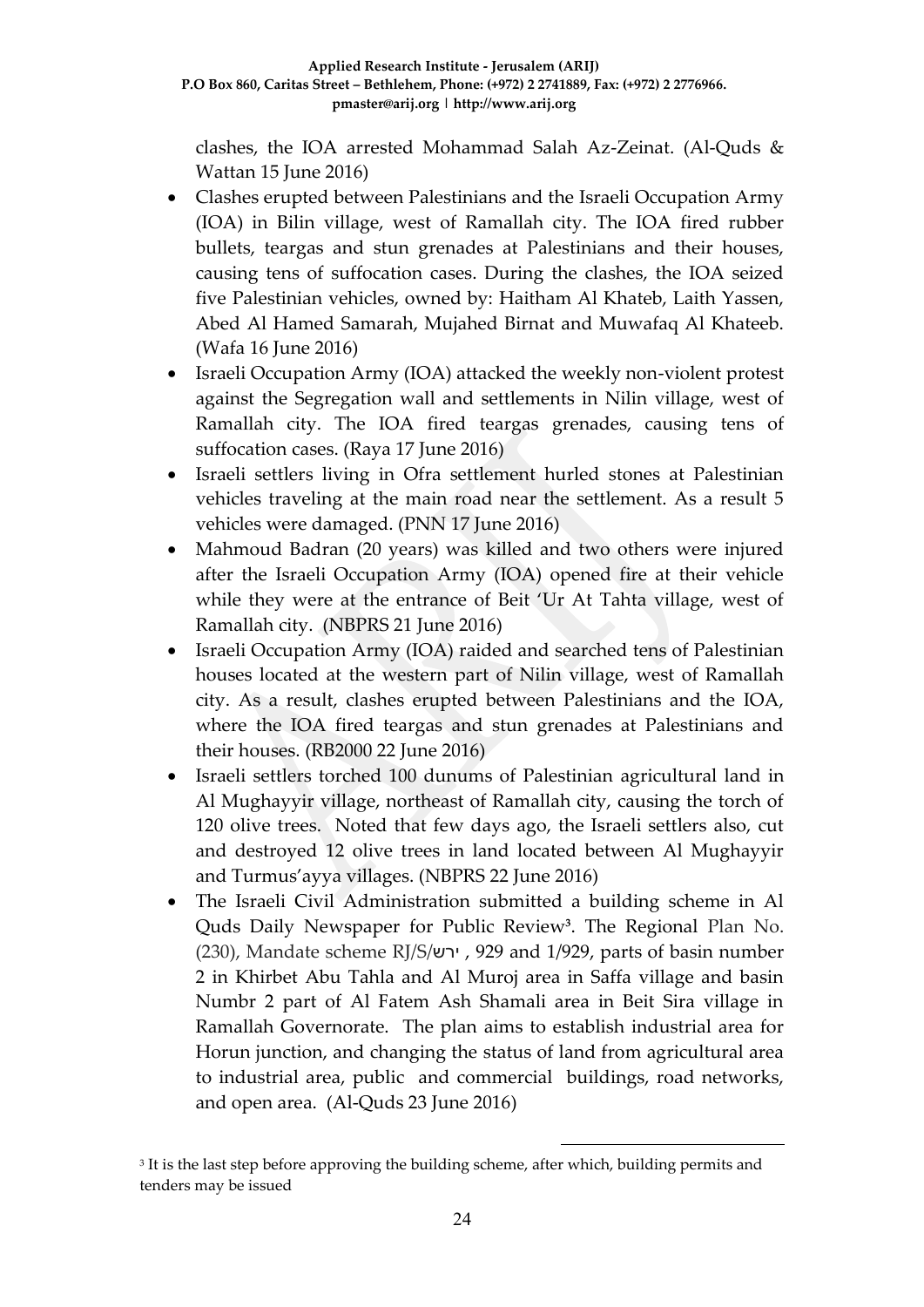- Israeli Occupation Army (IOA) attacked the weekly non-violent protest against the Segregation Wall and Settlements in Bilin village, northwest of Ramallah city. (Wafa 24 June 2016)
- Israeli settlers torched Palestinian agricultural land near Sinjil village, north of Ramallah city, causing the torch of a number of olive and almond trees. (Wafa & RB2000 24 June 2016)
- Israeli Occupation Army (IOA) erected a military checkpoint near Al Jalazoun refugee camp, north of Ramallah city. The IOA stopped and searched Palestinian vehicles and checked ID cards. (Wattan 28 June 2016)
- Israeli Occupation Army (IOA) invaded and searched a number of Palestinian houses in Deir Abu Mash'all village, northwest of Ramallah city. (Wattan 29 June 2016)

## **Jericho**

- Israeli Civil Administration invaded Arab Al Ka'abnah Bedouin community near An Nabi Musa area, south of Jericho city, and destroyed and seized 6 residential tents and a mobile house used a a kindergarten. (LRC 5 June 2016)
- An Israeli settler ran over a flock of sheep belonging to a Palestinian shepherd near the al-Zubeidat village, north of Jericho city, causing the death of 25 of the sheep. Palestinian security sources told Ma'an that an Israeli settler was driving at a high speed and ran over the flock of sheep while they were crossing the road. (Maannews 10 June 2016)
- Israeli Occupation Army (IOA) handed out a military order to stop the construction of an under construction stadium in Al Fasayil village, north of Jericho city. (LRC 15 June 2016)

# **Salfit**

- Israeli settlers living in Revava settlement razed Palestinian lands at the northern part of the settlement, to expand the settlement by constructing a number of new housing units. The targeted land owned by the residents of Deir Isitya and Haris villages, north of Salfit city. (Pal Info 12 June 2016)
- Israeli University of "Ariel" in the Israeli settlement of Ariel pumped wastewater and chemistry martials into the Palestinian land in Wadi Al Matawi area at the western part of Salfit governorate. (NBPRS 19 June 2016)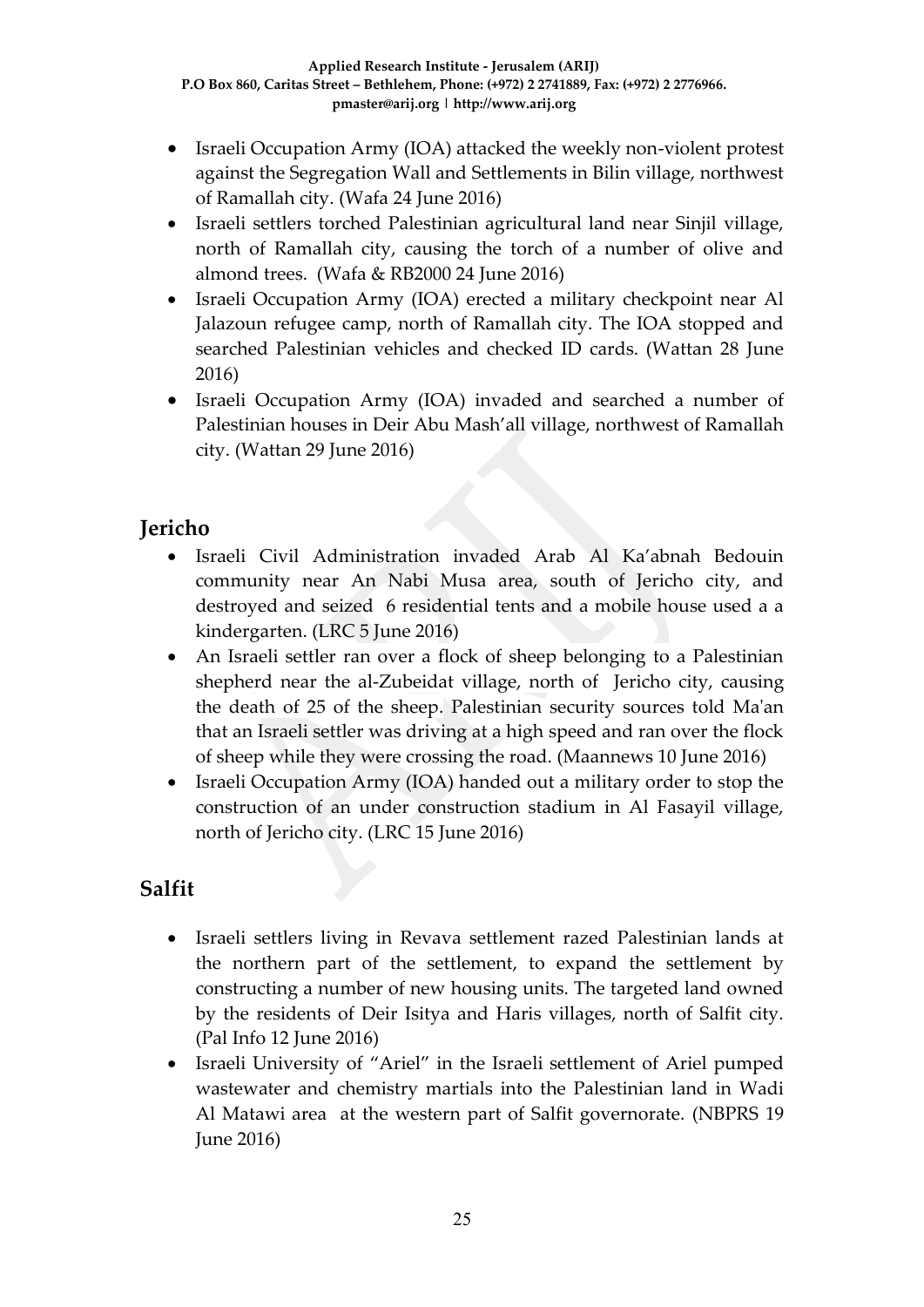- Israeli settlers stormed Kafl Haris village, north of Salfit city, and assaulted Marwan Sof. (Maannews 20 June 2016)
- Israeli settlers living in Ravava settlement razed Palestinian land at the southern part of Deir Istiya village and northwestern parts of Kafl Haris village, north of Salfit city, to expand the aforementioned settlements by constructing new housing units. (NBPRS 28 June 2016)

### **Tulkarem**

- Israeli Occupation Army (IOA) threatened the residents of Far'un village, south of Tulkarm city. (Wattan 2 June 2016)
- Israeli Occupation Army (IOA) stationed at 'Anab military checkpoint in Tulkarm governorate, shoot and killed a Palestinian girl while she was crossing the checkpoint. (Al-Quds & Wattan 2 June 2016)
- Israeli Occupation Army (IOA) stormed and toured in areas in Deir Ghusun village, north of Tulkarm city, and erected a military checkpoint at the main road link between Deir Ghusun and Al Jarushiya village. (Safa 21 June 2016)
- Israeli Occupation Army (IOA) carried out military trainings in Far'un village, south of Tulkram city. Where the IOA fired teargas and stun grenades and rubber bullets at Palestinian houses and land. (Safa 21 June 2016)
- Three Palestinians were injured during clashes that erupted between Palestinians and the Israeli Occupation Army (IOA) in Nour Ash-Shams refugee camp, north of Tulkarm city. The IOA fired live bullets and teargas grenades at Palestinians and their houses. During the clashes, the IOA arrested Muhdi Fayad. (Orient FM 21 June 2016)
- Clashes erupted between Palestinians and the Israeli Occupation Army (IOA) in 'Attil village, north of Tulkarm city. The IOA fired teargas grenades and metal bullets, causing tens of suffocation cases. During the clashes, the IOA erected a military checkpoint at the entrance of the village. (Safa 28 June 2016)

## **Nablus**

• Israeli Interior Minister; Arye Dery, with a group of Israeli settlers escorted by the Israeli Occupation Army (IOA) stormed Joseph tomb, east of Nablus city, and performed Talmudic rituals. (RB2000 1 June 2016)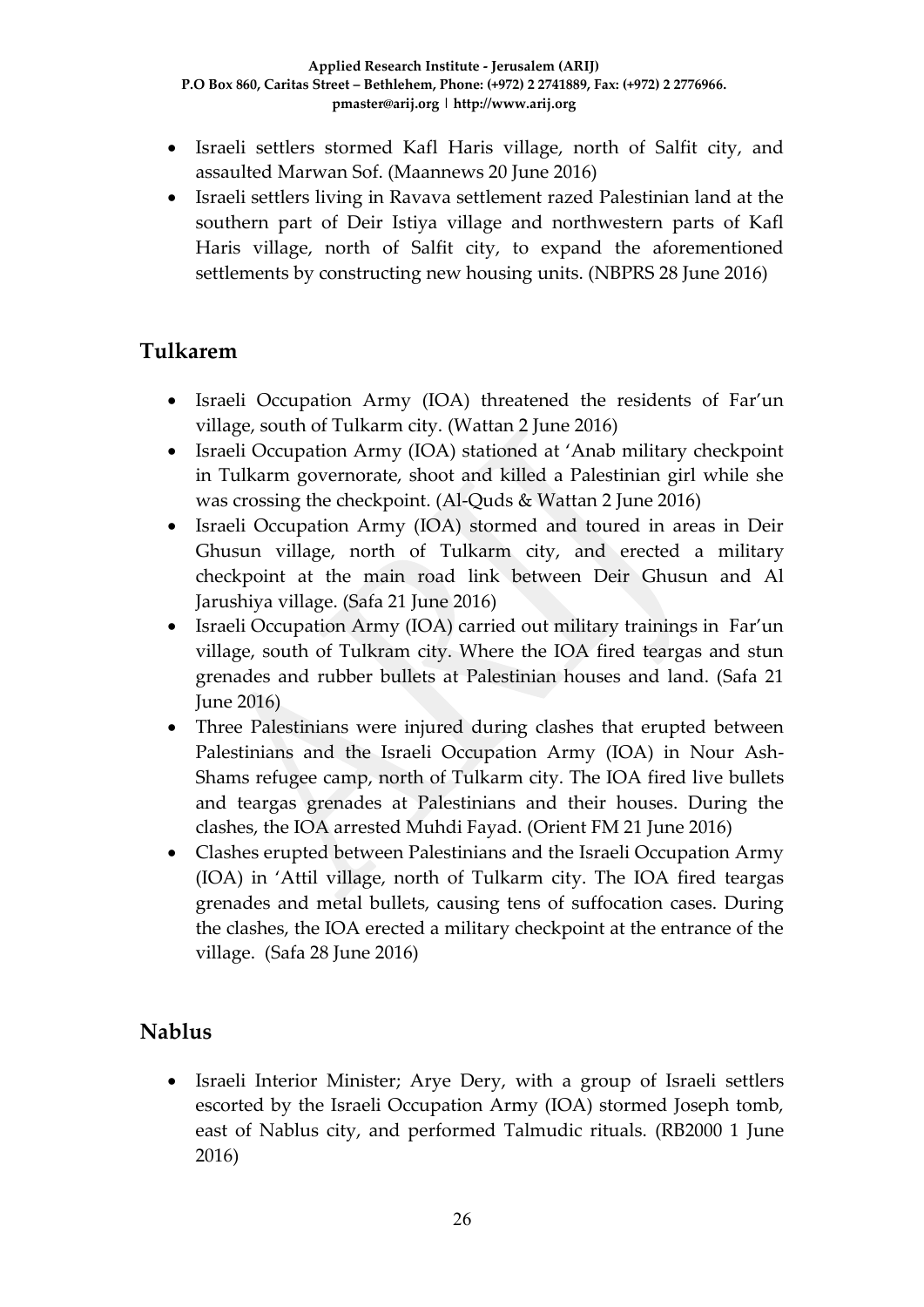- Israeli Occupation Authorities handed out military orders to stop the construction of a 200 square meters agricultural barracks and an under construction road (length= 15000 meters) in Khirbet At Tawel, east of Aqraba village, south of Nablus city. (LRC 1 June 2016)
- Israeli settlers escorted by the Israeli Occupation Army (IOA) invaded Joseph tomb at the eastern part of Nablus city. Clashes erupted between Palestinians and the IOA, where the IOA fired live bullets, causing the injury of Jamal Mohammad Dwikat (20 years). (Wafa 3 June 2016)
- Jamal Mohammad Dwikat (20 years) died of wounds he sustained during clashes that erupted between Palestinians and Israeli Occupation Army (IOA) near Joseph tomb, east of Nablus city, on the 3 rd of June 2016. (Al-Quds 6 June 2016)
- Israeli Occupation Army (IOA) occupied 11 Palestinian houses in Huwara village, south of Nablus city, and transformed the houses to military bases. The IOA surrounded the targeted houses with fences and security cameras. (Al Watan Voice 7 June 2016)
- Israeli settlers assaulted a Palestinian farmer; Fawzi Mahmoud Al Haj Mohammad (58 years), while he was working in his land in Jalud village, south of Nablus city, (Pal Info 7 June 2016)
- Israeli Occupation Authorities handed out military orders to demolish two houses and a structure in Duma village, southeast of Nablus city. The targeted houses are owned by: Iyad Dawabsha and Majdi Dawabsha. (Shasha News 7 June 2016)
- Israeli Occupation Army (IOA) closed a number of main and rubroads around 'Awarta village, south of Nablus city. (Orient FM 7 June 2016)
- Israeli Occupation Army (IOA) tried to confiscated a Palestinian bulldozer and a truck while they were working in land in Qusra village, south of Nablus city. The IOA assaulted and injured the owners of the bulldozer and truck. (Wafa 9 June 2016)
- Israeli Occupation Army (IOA) shot and injured Hassan Khalid Al Qadi (26 years) from 'Awarta village, south of Nablus city, while he was near Beit Furik military checkpoint, southeast of Nablus city. (Maannews 10 June 2016)
- Israeli Occupation Army (IOA) stormed and searched dozens of Palestinian houses in Beit Furik village, east of Nablus city. One of the targeted houses is owned by Bassam Nassralla, where the IOA summoned his son Yayha to interview the Israeli Intelligence Police. Clashes erupted between Palestinians and the IOA, where the IOA fired teargas grenades, causing tens of suffocation cases. (Safa 14 June 2016)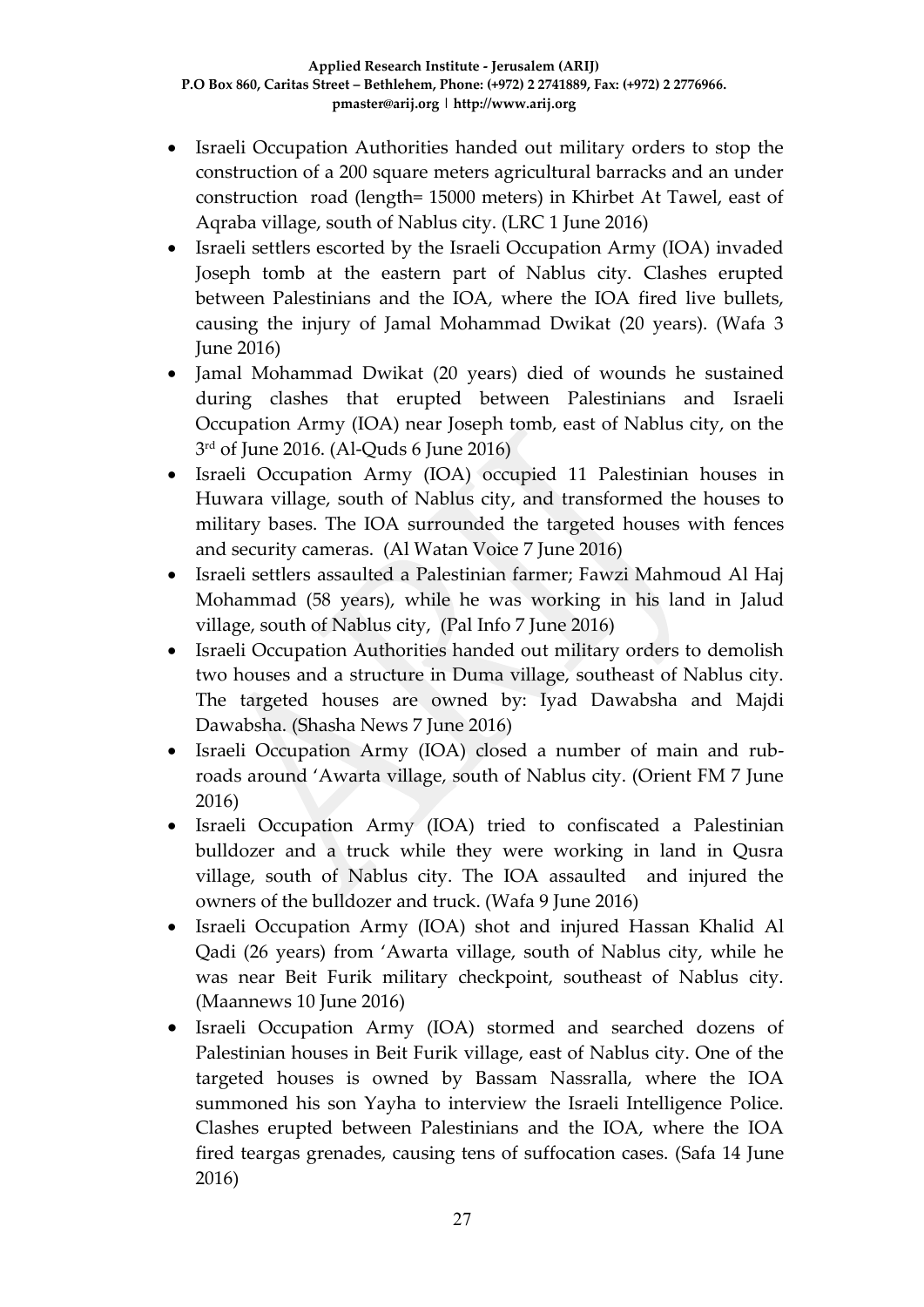- Israeli settlers hurled stones at Palestinian vehicles in Huwara village, south of Nablus city, causing the injury of Imad Salah and Majd Salah. (Wattan & Maannews 14 June 2016)
- Israeli Occupation Army (IOA) closed Huwara military checkpoint, south of Nablus city. The IOA stopped and detained Palestinian vehicles, checked ID cards and questioned Palestinians. (Maannews 14 June 2016)
- Israeli Occupation Army (IOA) raided and searched tens of Palestinian houses in Beita village, south of Nablus city. (Wattan 15 June 2016)
- Israeli Occupation Army (IOA) stormed and toured in Balata refugee camp, east of Nablus city. During the operation, an Israeli jeep ran over a Palestinian and injured him, identified as: Salah Abu Al 'Anad. (RB2000 15 June 2016)
- Israeli Occupation Army (IOA) raided and searched areas and neighborhoods in Nablus city. (RB2000 15 June 2016)
- Israeli settlers escorted by the Israeli Occupation Army (IOA) stormed Birnat area at the eastern part of Mount Ebal, north of Nablus city, and performed Talmudic rituals. During the operation, the IOA forced Palestinians to leave the area. (Safa 16 June 2016)
- Israeli Occupation Army (IOA) imposed curfew on Huwara village, south of Nablus city, where the IOA forced Palestinians to close their commercial stores. The IOA also, closed Huwara and Za'tara military checkpoints, south of Nablus city. (Al-Quds 17 June 2016)
- Israeli Occupation Army (IOA) stormed Beita village, south of Nablus city. The IOA stopped and questioned Palestinians and checked ID cards. (Maannews 19 June 2016)
- Israeli settlers escorted by the Israeli Occupation Army (IOA) gathered at the entrance of Huwara village, south of Nablus city, chanted anti-Palestinian slogans and carried out provocative actions. (Pal Info 19 June 2016)
- Israeli Occupation Army (IOA) closed Huwara and Beit Furik military checkpoints in Nablus governorate, and closed Nablus- Yetzher road. (Maannews 19 June 2016)
- Israeli Occupation Army (IOA) closed with cement blocks the main entrance of Beita village, south of Nablus city, and prevented the movement of the Palestinians. (Al-Quds 20 June 2016)
- Israeli Occupation Army (IOA) closed with earth mounds the main entrance of Za'tara village, south of Nablus city. (Maannews 20 June 2016)
- Israeli Occupation Army (IOA) stormed and searched a number of Palestinian houses in Ad-Dahiya neighborhood in Nablus city, and destroyed the windows and the doors. Clashes erupted between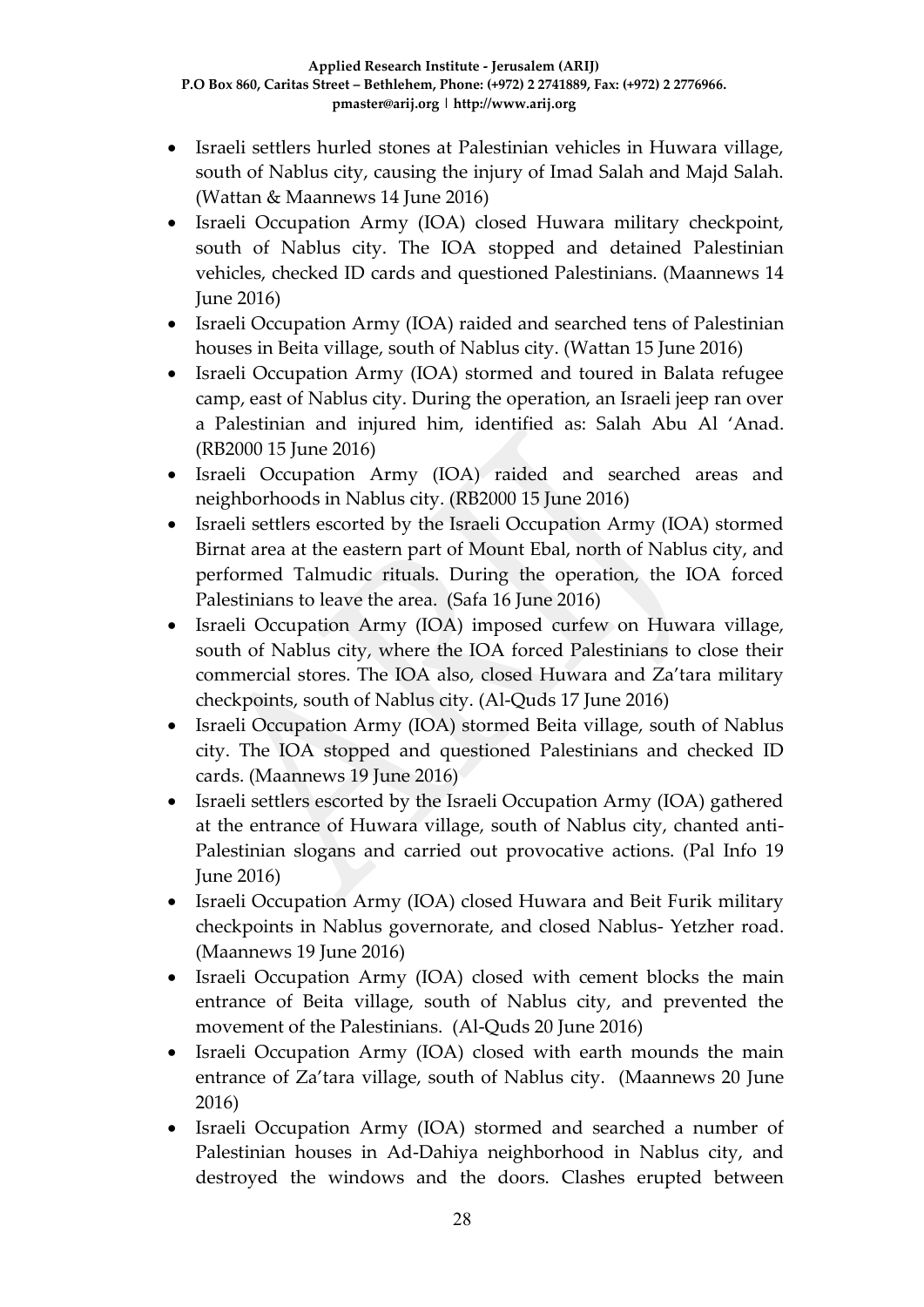Palestinians and the IOA, where the IOA fired teargas grenades. (RB2000 22 June 2016)

- Israeli Occupation Army (IOA) closed a number of roads in Huwara village, south of Nablus city, and occupied the roofs of a number of houses located at the main road in the village, and transformed the roofs to military points. (Pal Today & Wafa 22 June 2016)
- Israeli Occupation Army (IOA) closed with earth mounds the main entrance of Beita village, south of Nablus city. (Ramallah News 22 June 2016)
- Israeli Occupation Army (IOA) invaded and toured in several areas and neighborhoods in Madama village, south of Nablus city. (Pal Info 23 June 2016)
- Israeli settlers escorted by the Israeli Occupation Army (IOA) stormed Huwara village, south of Nablus city, and demonstrated in the village. Noted that the IOA closed Huwara military checkpoint. As a result, clashes erupted between Palestinians and the Israeli settlers and the IOA, where the IOA fired stun grenades at Palestinians. During the clashes, the IOA arrested three Palestinians; one of the them identified as: Issam Zaki Al Huwari. (Safa & Wafa 24 June 2016)
- Israeli settlers living in Rechalim settlement set fire in 40 dunums of Palestinian agricultural land located between Yatma and Qabalan villages, south of Nablus city. As a result, hundreds of olive trees were torched. (ARN 24 June 2016)
- Israeli armed settlers closed the junction between Bazzariya and Burqa villages, northwest of Nablus city, and prevented Palestinians from crossing the junction. (Al-Quds 26 June 2016)
- Israeli Occupation Army (IOA) occupied a Palestinian building in Huwara village, south of Nablus city, informed the residents that the IOA will be in the building for the three days. The targeted building is owned by the sons of Doud As Salem Abu Farouq. (NBPRS 27 June 2016)
- Israeli Occupation Army (IOA) stormed and searched tens of Palestinians houses in Urif village, south of Nablus city. (Wattan 29 June 2016)
- Israeli Occupation Army (IOA) stormed and toured in Iraq Burin village, south of Nablus city, and fired stun grenades at Palestinian houses. (Pal Info 30 June 2016)

**Gaza**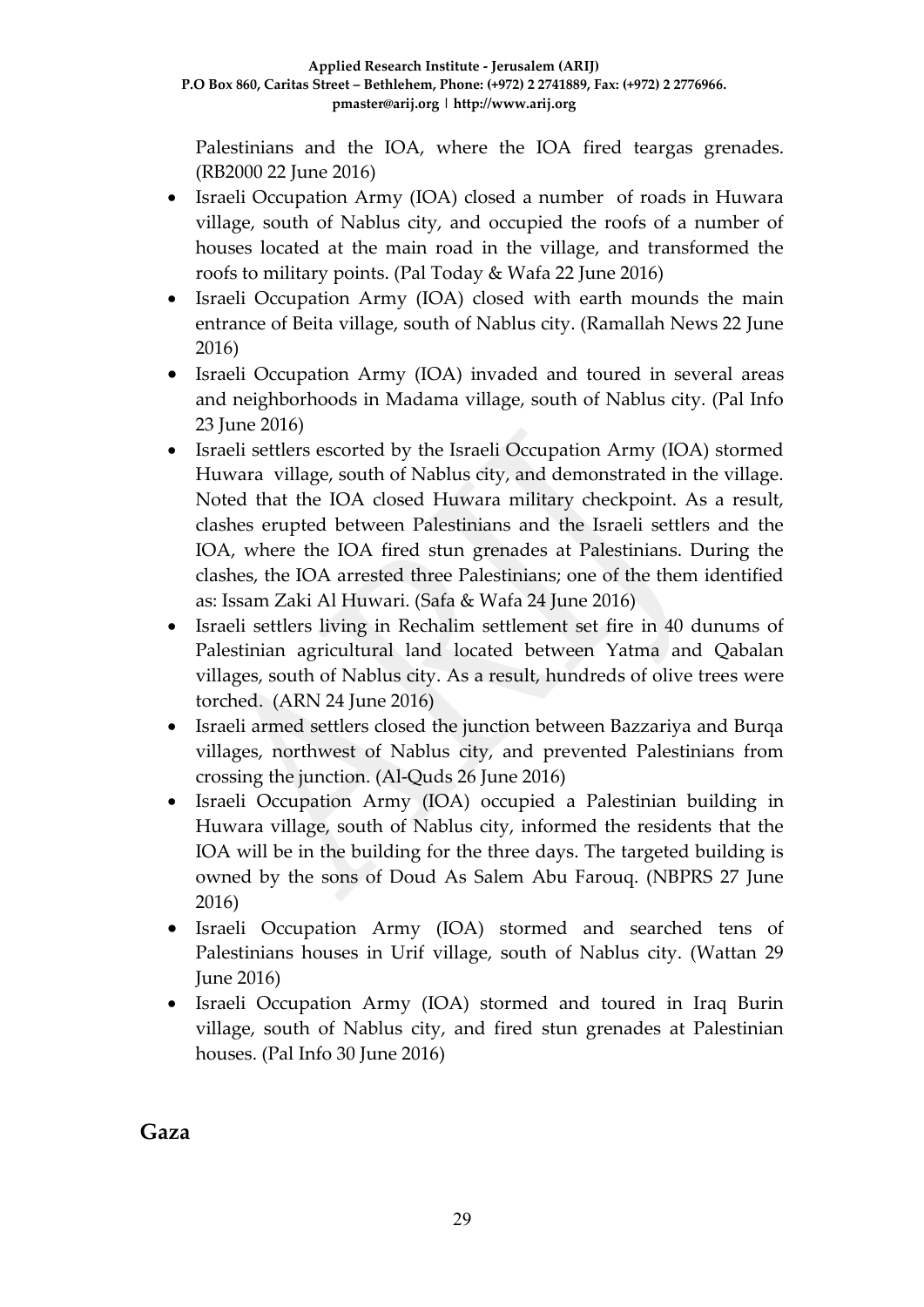- Israeli bulldozers escorted by the Israeli Army staged 150 meters into the eastern part of Deir Al Balah city in the Gaza strip, and razed vast area of Palestinian land. (Wafa 1 June 2016)
- Israeli bulldozers escorted by the Israeli Occupation Army (IOA) staged few meters into Palestinian agricultural land, near the border fence, northeast of Al Qarara town, east of Khan Younis city, south of Gaza strip. (Maannews 1 June 2016)
- Israeli Occupation bulldozers escorted by the Israeli Army staged 150 meters into Palestinian agricultural land located near the border fence, east of Al Burij refugee camp in the Gaza strip, and razed vast area of land. (Wafa 2 June 2016)
- Israeli Occupation gunboats opened fire at Palestinian fishing boats while they were sailing at As-Sudaniya and Al Waha shores, northwest of Gaza strip. (ARN 3 June 2016)
- Clashes erupted between Palestinians and the Israeli Occupation Army (IOA) near the border fence, east of Ash-Shuja'iya neighborhood, east of Gaza city. The IOA fired live bullets, causing the injury of a Palestinian. (Al-Quds 3 May 2016)
- Israeli Occupation Army (IOA) opened fire at Palestinian farmers and shepherds while they were near the border fence, east of Al Khaza'a town, east of Khan Younis city, south of Gaza strip. (RB2000 4 June 2016)
- Israeli Occupation gunboats opened fire at Palestinian fishing boats while they were sailing at As-Sudaniya shore, northwest of Gaza city, as a result, two fishing boats were damaged. (Orient FM 5 June 2016)
- Israeli bulldozers escorted by the Israeli Occupation Army (IOA) staged 100 meters into an area located between Ash-Shuja'iya and At-Tufah neighborhoods, east of Gaza city, and razed Palestinian lands. (Al-Quds 6 June 2016)
- Israeli Occupation Army (IOA) opened fire at Palestinian farmers while they were working in their land, near the border fence, at Johr Ad-Dik area, southeast of Gaza city. (Raya 7 June 2016)
- Israeli Occupation gunboats opened fire at Palestinian fishing boats while they were sailing at Khan Younis shore, southwest of Gaza strip. (Raya 7 June 2016)
- Israeli Occupation gunboats opened fire at Palestinian fishing boats while they were sailing at Al Waha shore, northwest of Beit Lahiya town, north of Gaza strip. (Al-Quds 8 June 2016)
- Israeli Occupation Army (IOA) staged 70 meters into Palestinian land at the eastern part of Rafah city, south of Gaza strip, and razed Palestinian land. (Al-Quds 9 June 2016)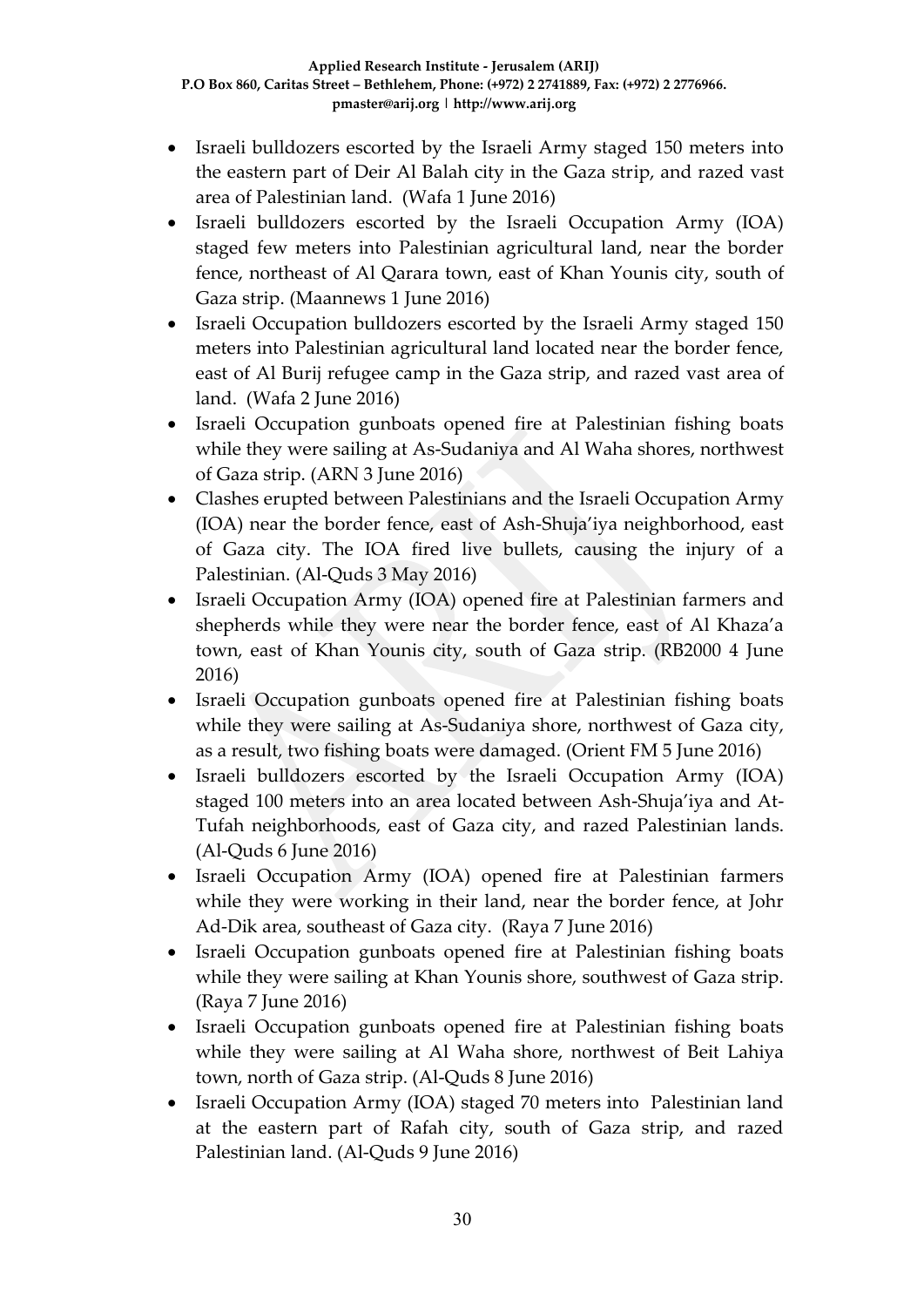- Israeli Occupation Army (IOA) opened fire at Palestinian land located near the border fence, east of Al Khaza'a town, east of Khan Younis city, south of Gaza strip. (Pal Today 10 June 2016)
- Israeli Occupation Army (IOA) opened fire at Palestinian farmers and shepherds while they were near the border fence, east of Johr Ad-Dik area, southeast of Gaza city. (RB2000 12 June 2016)
- Israeli Occupation Army (IOA) opened fire at Palestinian farmers while they were working in their land, east of Al Burij refugee camp in the Gaza strip. (Safa 12 June 2016)
- Israeli Occupation gunboats opened fire at Palestinian fishing boats while they were sailing at As-Sudaniya shore, northwest of Gaza city, and Al Waha shore, northwest of Beit Lahiya town. (Al-Quds 12 June 2016)
- Israeli Occupation Army (IOA) launched missiles at an open area, east of Johr Ad-Dik area, southeast of Gaza city. (Maannews 15 June 2016)
- Israeli Occupation Jeeps and bulldozers staged 200 meters into the eastern part of An-Nahda neighborhood, east of Rafah city, south of Gaza strip, an razed vast area of Palestinian land. (Safa 15 June 2016)
- Israeli Occupation Army (IOA) opened fire at Palestinian houses and land, located near the border fence, east of Deir AL Balah city in the central of Gaza strip. (RB2000 15 June 2016)
- Israeli Occupation gunboats opened fire at Palestinian fishing boats while they were sailing at Al Waha shore, northwest of Beit Lahiya city, and Deir Al Balah, Khan Younis and Rafah shores. (Al-Quds 18 June 2016)
- Israeli Occupation Army (IOA) opened fire at Palestinian farmers while they were working in their land at the eastern part of Khan Younis city, south of Gaza strip. (Al-Quds 18 June 2016)
- Israeli Occupation gunboats opened fire at Palestinian fishing boats while they were sailing at Al Waha shore, northwest of Beit Lahiya town, north of Gaza strip. (Al-Quds 19 June 2016)
- Israeli Occupation Army (IOA) opened fire at Palestinian farmers while they were working in their land, near the border fence, east of Al Kaza'a town, east of Khan Younis city, south of the Gaza strip. (Al-Quds 19 June 2016)
- Israeli Occupation Army (IOA) opened fire and destroyed a Palestinian security tower, located near the border fence, east of Khan Younis city, south of Gaza strip. (RB2000 19 June 2016)
- Israeli Occupation gunboats opened fire at Palestinian fishing boats while they were sailing at Khan Younis shore, southwest of Gaza strip. (RB2000 21 June 2016)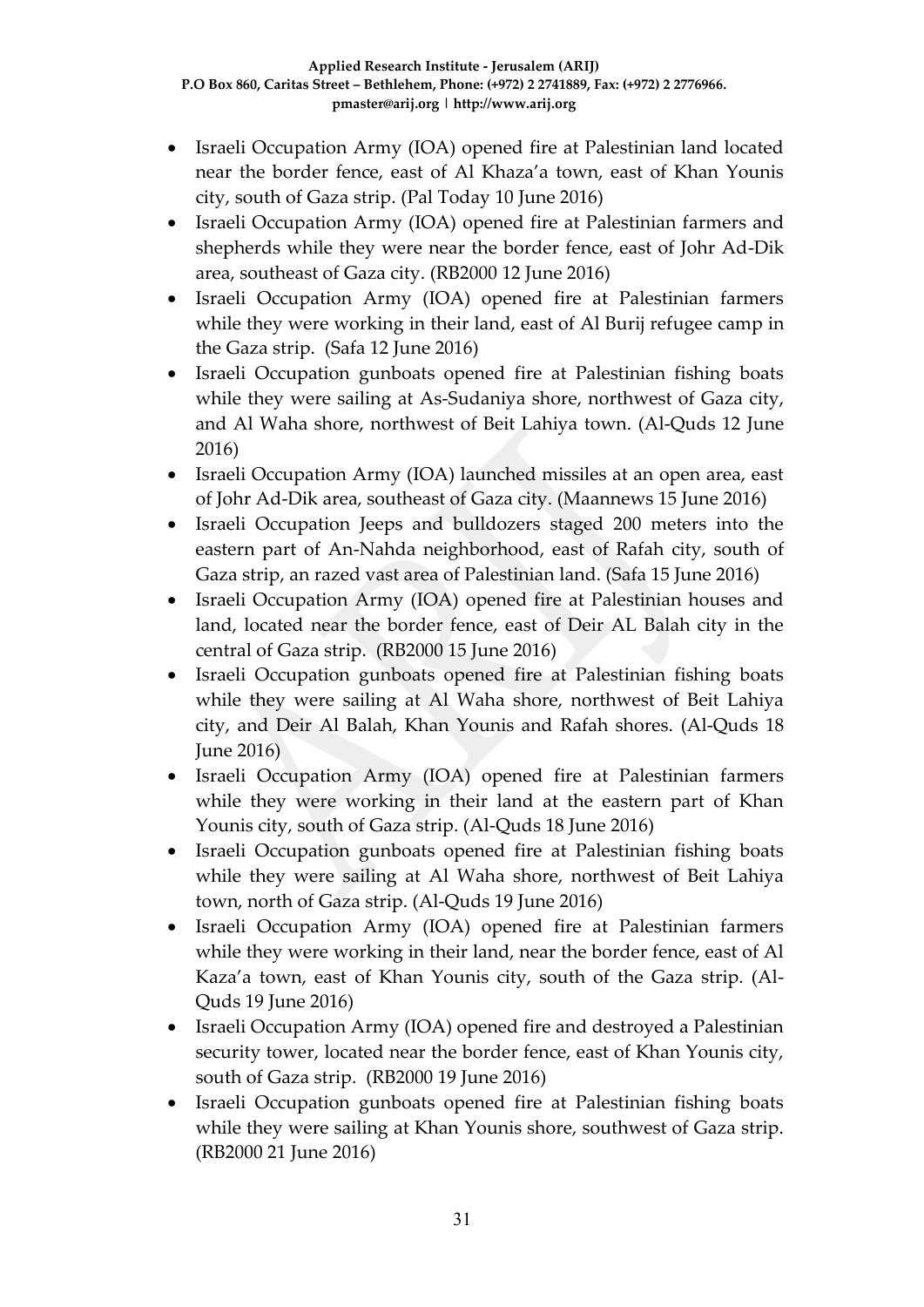- Israeli Occupation gunboats opened fire at Palestinian fishing boats while they were sailing near Khan Younis shore, southwest of Gaza strip (Maannews 22 June 2016)
- Israeli Occupation Army (IOA) opened fire at Palestinian houses and land located near the border fence, east of Al Khaza'a and Al Fakhari towns, east of Khan Younis city, south of Gaza strip. (Al Ayyam 22 June 2016)
- Israeli Occupation Army (IOA) exploded a bomb near the border fence, east of Abbsan town, east of Khan Younis city, south of Gaza strip. (Orient FM 22 June 2016)
- Israeli Occupation Army (IOA) opened fire at Palestinian farmers while they were working in their land near the border fence, at the eastern part of Gaza city. (RB2000 27 June 2016)
- Israeli Occupation Army (IOA) stationed at "Kissufim" military base, which located near the border fence, southeast of Deir Al Balah city in the central of Gaza strip, opened fire at Palestinian lands located near the border fence. (RB2000 27 June 2016)
- Israeli Occupation gunboats opened fire at Palestinian fishing boats while they were sailing at As Sudaniya shore, northwest of Gaza city. (RB2000 27 June 2016)
- A temporary extension imposed by Israeli authorities, on the designated fishing zone off the coast of the Gaza Strip, expired on Sunday, reducing the zone to six nautical miles after it had been set to nine miles, for one week. Head of Gaza's fishermen union Nizar Ayyash told Ma'an News Agency that Israeli authorities, at midnight, confirmed to the union via the Palestinian Ministry of Agriculture that the zone would be reduced. [\(IMEMC](http://imemc.org/article/gaza-temporary-extension-of-fishing-zone-expires/) 27 June 2016)
- Israeli Occupation Army (IOA) opened fire at Palestinian houses located near the border fence, east of Al Qarara town, northeast of Khan Younis city, south of Gaza strip. (Orient FM 29 June 2016)
- Israeli Occupation gunboats opened fire at Palestinian fishing boats while they were sailing at Al Waha shore, northwest of Beit Lahiya town, north of Gaza strip. (Wafa 29 June 2016)
- Israeli Occupation Army (IOA) opened fire at Palestinian farmers while they were working in their land, near the border fence, southeast of Deir Al Balah city in the Gaza strip. (Wafa 30 June 2016)
- Israeli Occupation Army (IOA) opened fire at Palestinian land located near the border fence, at the eastern part of Al Qarara town, northeast of Khan Younis city, south of Gaza strip. (Wafa 30 June 2016)

### **Others**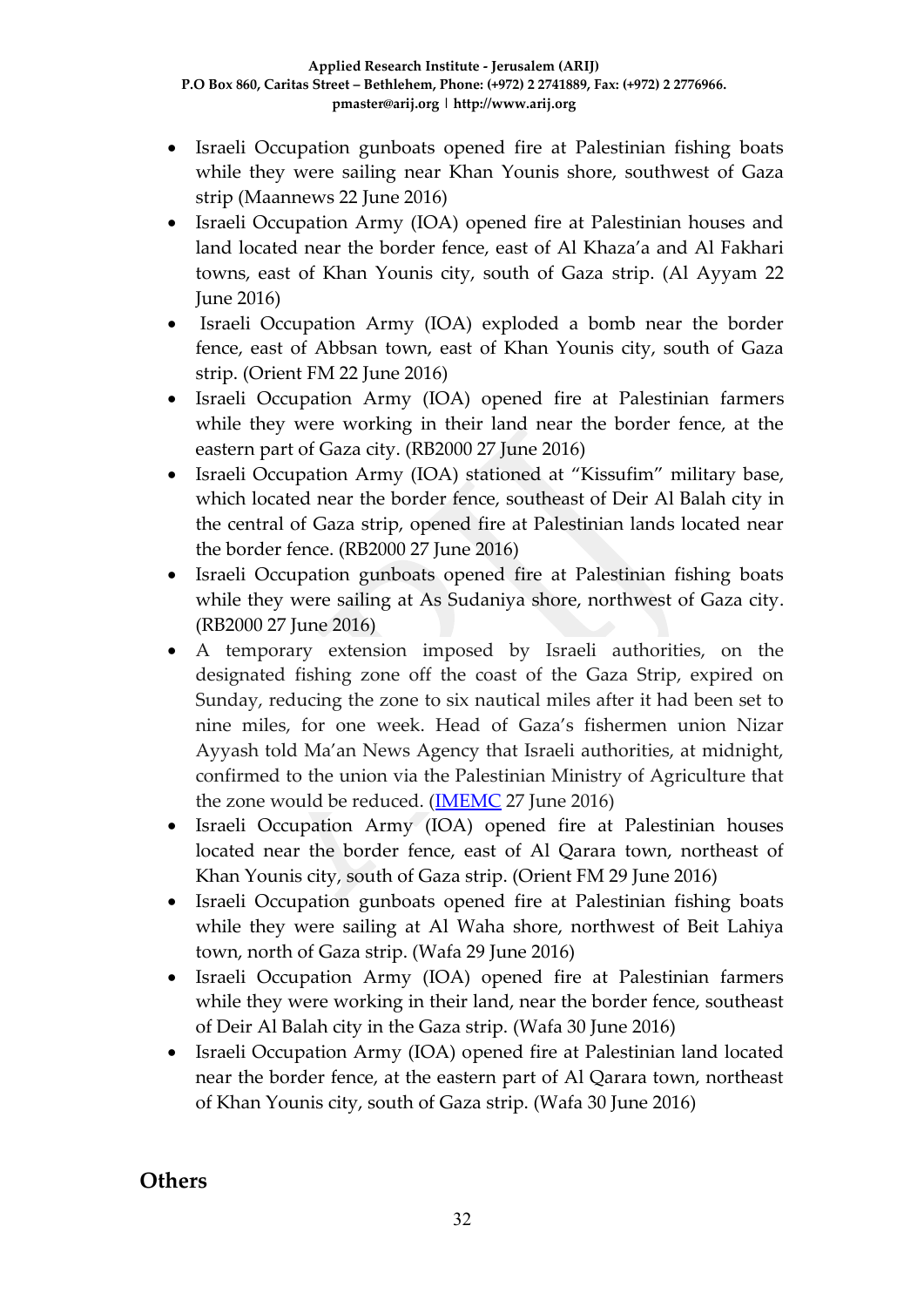EU Warns Israel: Policy of Demolishing Palestinian Homes in Area C Will Harm Relations. Israeli official details tense and difficult meeting in which the EU expressed opposition to 'home demolition and forced evacuation of populations'. The European Union sent a very harsh message to Israel a few days ago regarding the demolition of Palestinian structures in Area C of the West Bank, including some that were built with EU funding. In a meeting with the coordinator of activities in the territories Maj. Gen. Yoav Mordechai last week, the EU ambassador to Israel, Lars Faaborg Andersen, warned that a continuation of the massive demolition of Palestinian homes in the West Bank is liable to harm relations between the EU and Israel. A senior Israel official, who was informed about details of the meeting, noted that it was tense and difficult. The official requested anonymity due to the diplomatic sensitivity of the issue. He said that the EU ambassador strongly protested the demolition and said that Israel's policy is harming the weakest Palestinian populations. Area C, which constitutes about 60 percent of the West Bank, is under full Israeli security and civilian control. The Palestinians and the international community consider the area as the main land reserve for the future Palestinian state. Israel for its part wants part of Area C, where the settlements are located, to remain in its hands. The official said that the EU ambassador emphasized in the meeting with Mordechai that the organization and its 28 member countries believe that Israel's demolishing of Palestinian homes in Area C is a serious blow to the two-state solution. "Public opinion in Europe is opposed to home demolition and forced evacuation of populations," he said. Since the start of 2016 there has been a significant increase in the activity of the Civil Administration against what Israel describes as illegal construction by Palestinians in Area C, especially construction funded by the EU. There were two reasons for the increase - heavy political pressure by right-wing MKs, headed by Moti Yogev and Bezalel Smotrich of Habayit Hayehudi, on the coordinator of activities in the territories, and an Israeli attempt to apply pressure and to adopt sanctions against the EU in response to the decision to label products from the settlements in the European supermarket chains. While the EU claims that the construction it funds in Area C is humanitarian assistance to Palestinian residents, Israel claims that it's a political step designed to help the Palestinians to establish facts on the ground. According to United Nations statistics, in all of 2015 Israel destroyed 75 buildings funded by the EU, and a total of 531 Palestinian structures. In the first four months of 2016 alone an identical number of EU-funded buildings were demolished, and about 591 Palestinian structures in all.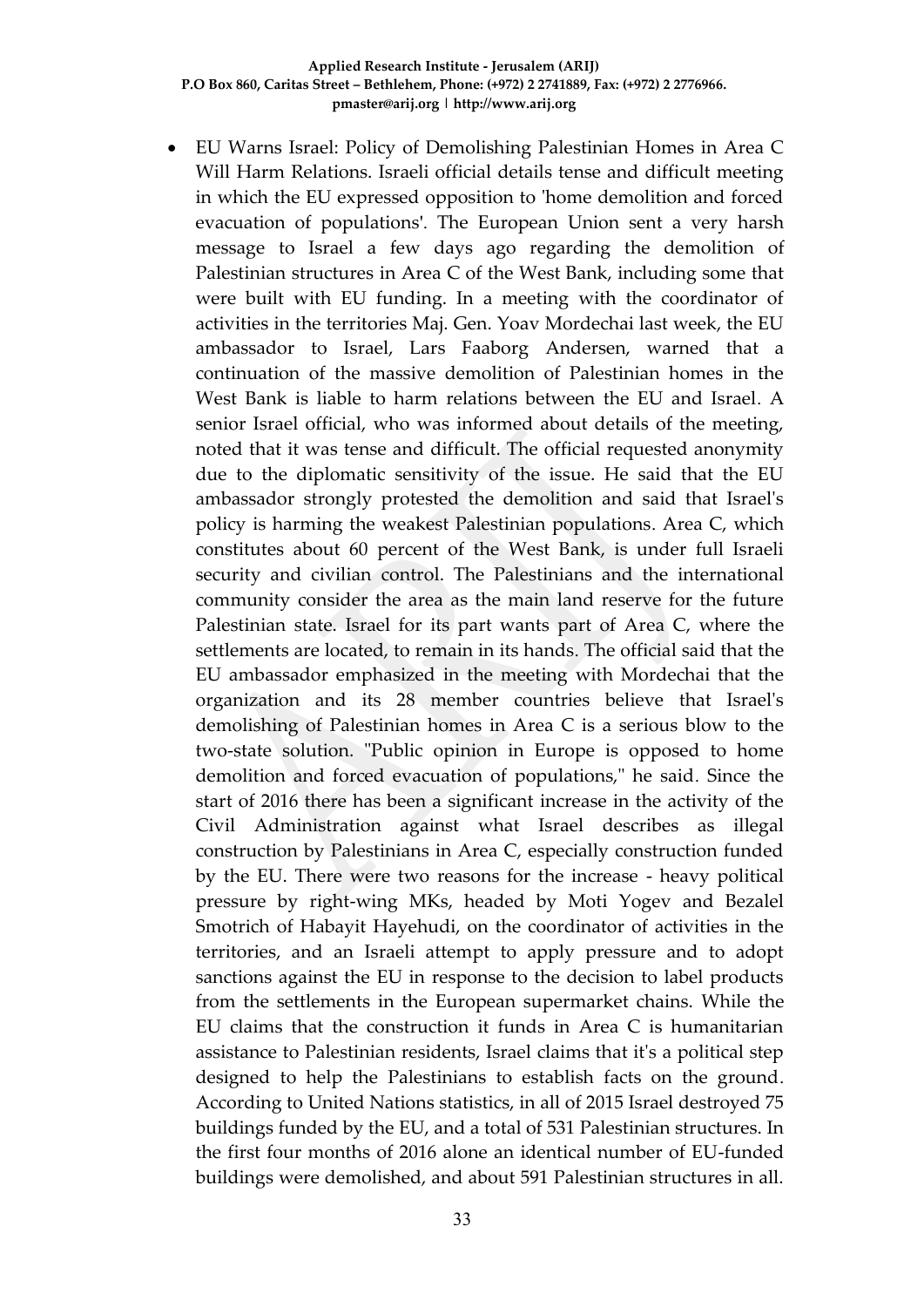According to Dutch statistics, during 2015 damage totaling 206,000 euros was caused as a result of Israeli enforcement activities. In the first third of 2016 alone EU projects in Area C sustained damages totaling 210,000 euros as a result of Israeli activity. According to UN figures, 688 Palestinians remained homeless as a result of demolitions in 2015, compared to 808 in the first third of 2016. The EU ambassador told Mordechai that it's impossible to explain Israeli policy in Europe - on the one hand it destroys illegally constructed buildings and on the other it offers the Palestinians no possibility of building legally and fails to approve master plans and development for the Palestinians in Area C. Faaborg-Andersen also discussed the Bedouin population in Area EI between Ma'aleh Adumim and Jerusalem. Israel carried out several demolitions there. The ambassador told Mordechai that Israeli activities leading to a forced transfer of a Bedouin population or a denial of its rights contradict international law and are not accepted in the EU. The senior official said that following the complaints by the ambassador, Mordechai explained that Israel will continue to demolish illegal Palestinian construction in Area C. He also said that he himself and the Civil Administration are under criticism by MKs. He claimed that the Palestinian Authority encourages foreign countries and organizations to build in Area C, and especially in places considered strategic for Israel. It was agreed that their future would be decided in future negotiations. He said that the PA also pressures the Bedouin to oppose any compromise offer by Israel, thereby preventing a solution to the problem . The ambassador's harsh message comes on the backdrop of strong political pressure on EU Foreign Minister Federica Mogherini from a large group of members of the European Parliament who are demanding confrontation with Israel on the subject of the demolitions, and particularly of buidling funded by the EU. Three weeks ago Mogherini attending a special hearing on the subject in the EP plenum. She said that there are discussions among EU members about the possibility of demanding compensation from Israel for the destruction of buildings constructed with European money. The EU has been conducting negotiations with Israel for several months on the subject of the demolitions in Area C. The Europeans demanded that Israel totally freeze the demolitions, especially of European-financed buildings. The sides have yet to reach understandings and another meeting is scheduled in the Foreign Ministry in Jerusalem on June 15. [\(Haaretz](http://www.haaretz.com/israel-news/.premium-1.722519) 1 June 2016)

 Israeli Bill Would Legalize Settlers' Land Grabs of Private Palestinian Land. Habayit Hayehudi says the legislation is part of its preparations to possibly leave the governing coalition because of Likud's attempts to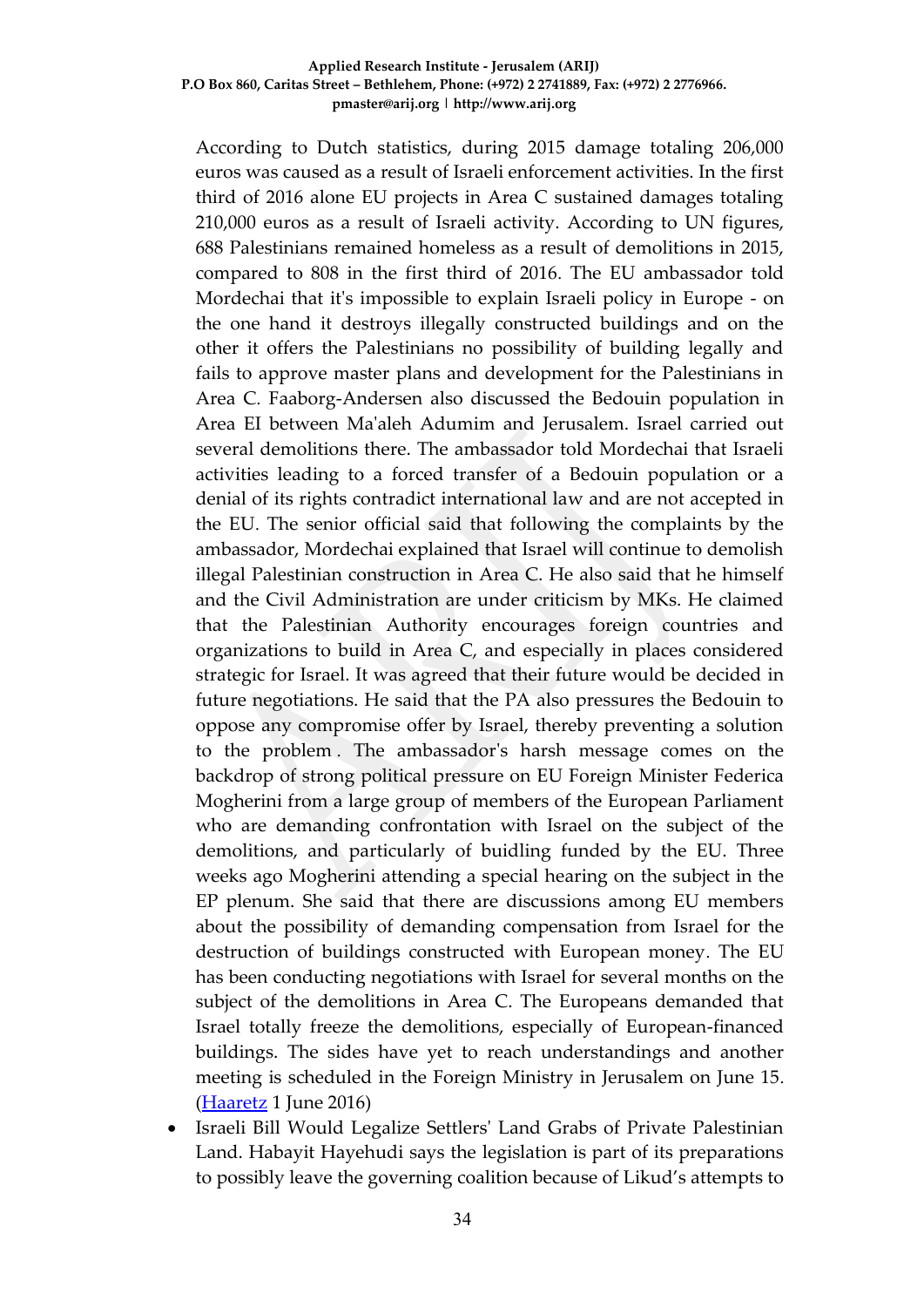bring in Zionist Union. A Habayit Hayehudi lawmaker says her party will try once again to push through a bill to legalize the expropriation of private Palestinian land in West Bank settlements – thereby legalizing structures already built there. The proposal, however, does not appear to have great chances for success. In October, MK Yoav Kish (Likud) withdrew a similar bill amid fears of criticism abroad as violence ramped up between Palestinians and Israelis in the West Bank. During his previous term, Prime Minister Benjamin Netanyahu rejected a similar proposal, saying it could harm Israel's interests. But now the head of Habayit Hayehudi in the Knesset, MK Shuli Moalem-Refaeli, is expected to submit her own version of the bill. "The legalization of Jewish settlement in Judea and Samaria is the only way to solve the problematic nature of the thousands of homes – for example in the settlement of Amona – that were built deliberately and with the encouragement of the Israeli government over several decades," Moalem said. "The government's harassment of the settlers – demolishing their homes, exposing them to lawsuits and portraying them as lawless – is unjustified. The bill proposes solutions that were implemented by the government in the past under similar circumstances". Habayit Hayehudi said over the weekend that the step was part of its preparations for possibly leaving the governing coalition; Netanyahu is considering bringing in the main opposition party, Zionist Union. Under the bill, Palestinian landowners would receive alternative land and monetary compensation but would not be able to oppose the expropriation. According to a report by right-wing group Regavim that was sent to MKs last month, 2,026 structures in the settlements are built on private Palestinian land. [\(Haaretz](http://www.haaretz.com/israel-news/.premium-1.723181) 5 June 2016)

 Minister: Empty West Bank Area C of Palestinians, annex it. Uri Ariel calls for improving conditions in areas A and B, applying Israeli sovereignty elsewhere, says PM's peace bid futile. Israeli minister Uri Ariel proposed removing "a few thousand Arabs" from Area C of the West Bank  $-$  the 60% of the territory fully controlled by Israel  $-$  and then annexing it. In an interview with The Times of Israel on Tuesday, Ariel (Jewish Home), the agriculture minister, also said the Israeli right is unconcerned over recent peace overtures by Prime Minister Benjamin Netanyahu since they will eventually come to nothing. Nonetheless, Ariel, who opposes Palestinian statehood, complained that by invoking a desire for a two-state solution, Netanyahu is fueling the notion held by many Israelis that the creation of a Palestinian state is inevitable. Rather than Palestinian statehood, Ariel urged the annexation of Area C and said NIS 10 billion (some \$2.6 billion) should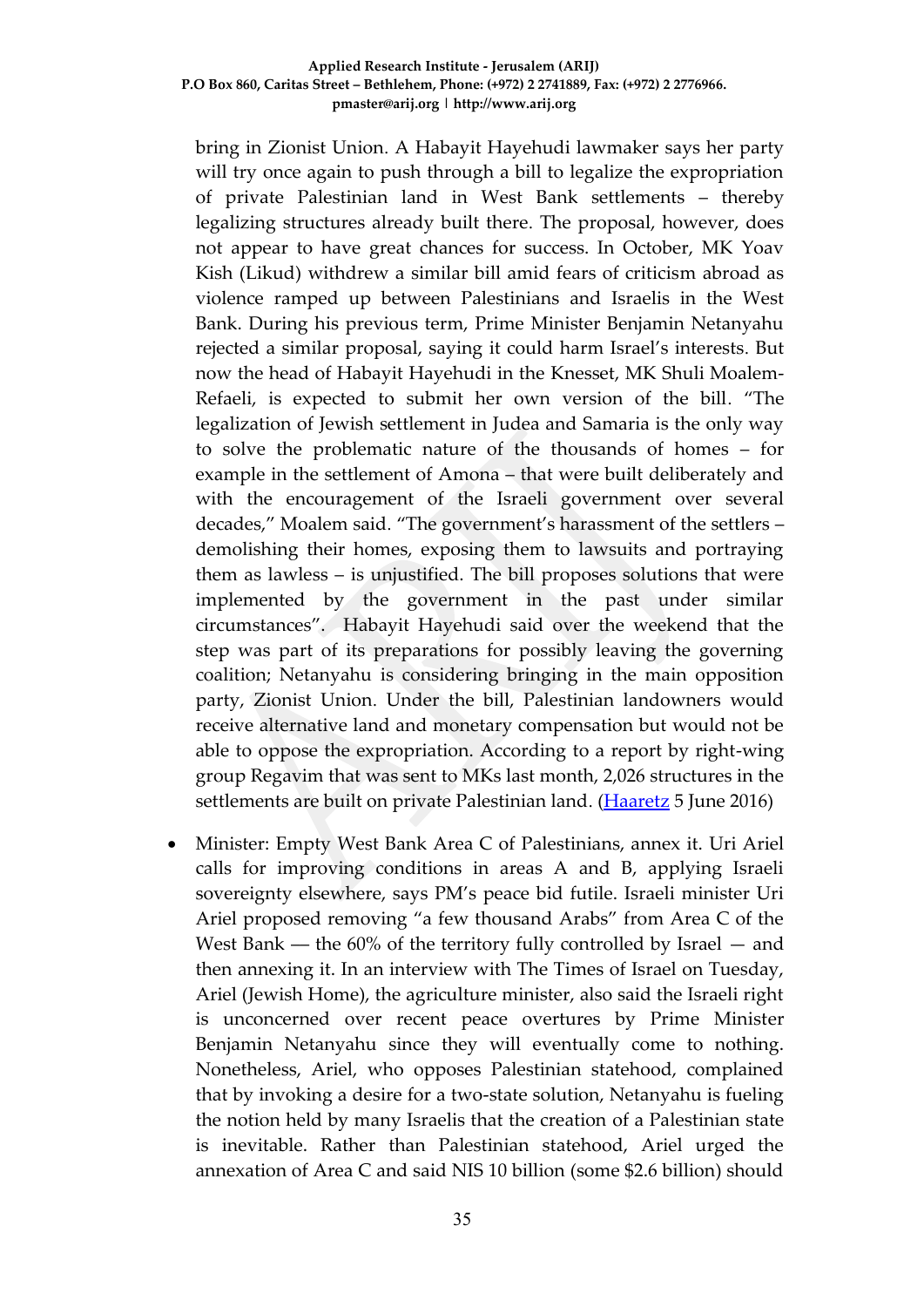be poured into the other Palestinian areas to drastically improve the local population's quality of life. "We have to aspire to the annexation of Area C; these are areas where there are no Arabs at all," Ariel said. "We would remove a few thousand, who do not constitute a significant numerical factor," he added. Ariel did not specify how those Palestinians would be removed, or where they would be relocated. Ariel's party leader, Naftali Bennett, who has long [proposed](http://www.timesofisrael.com/naftali-bennett-were-literally-the-border-between-islamic-state-and-the-free-world/) annexing [Area](http://www.timesofisrael.com/naftali-bennett-were-literally-the-border-between-islamic-state-and-the-free-world/) C, has acknowledged that many tens of thousands of Palestinians live there, and said they should be given the option of Israeli citizenship. Ariel, by contrast, [previously](http://www.timesofisrael.com/housing-minister-no-more-settlement-freezes/) called for Israel to annex the [entire](http://www.timesofisrael.com/housing-minister-no-more-settlement-freezes/) West Bank, giving the Palestinians "permanent resident" status in the expanded Israel, and the possibility of full voting rights. On the issue of Netanyahu's recent talk of peace overtures, Ariel said: "I am not worried so much, even though there are surprises in life." Netanyahu's repeatedly declared desire to reach a peace agreement with the Palestinians and his recent partial embrace of the Arab Peace Initiative, which calls for an Israeli withdrawal to the pre-1967 lines and a "just" and "agreed" solution to the refugee question, will lead nowhere because of Palestinian rejectionist, Ariel said. "In the end the Arabs will not agree [because] there is no 'right of return' — and they want to return to wherever they want," said Ariel, a long-time settler leader before he entered the Knesset with the right-wing Jewish Home. "In Israel everyone agrees  $-$  even the [center-left] Zionist Union  $$ that there will be no right of return. And there are other issues which for the (Palestinians) are non-negotiable." However, Ariel continued, "there is an ongoing attack on the Israeli consciousness regarding the righteousness of our way." Netanyahu, and others pledging allegiance to the idea of Palestinian statehood, contributes to a public perception that giving away parts of the Jewish homeland is inevitable, he said. "Terms like 'two states for two peoples' lead the people that dwell in Zion [the Israeli people] to doubt our cause," he said. Even those who believe in Israel's right to the entire territory of the Holy Land start arguing that there is no other choice because the world insists on the creation of a Palestinian state, the minister said. Ariel is the head of the far-right Tekuma faction in the Jewish Home party. He said he agrees with party leader Bennett, who has threatened to bolt the coalition should the government make territorial concessions. "There is no way that we remain in a government that takes territory from the Land of Israel and hands it to others — the word 'return' isn't appropriate it's ours, not theirs," he said. "We have been there [in the West Bank] for 49 years, 50 years — compared to 19 years in which the Jordanians [controlled it.] There can be no comparison. It's absurd." Ariel noted,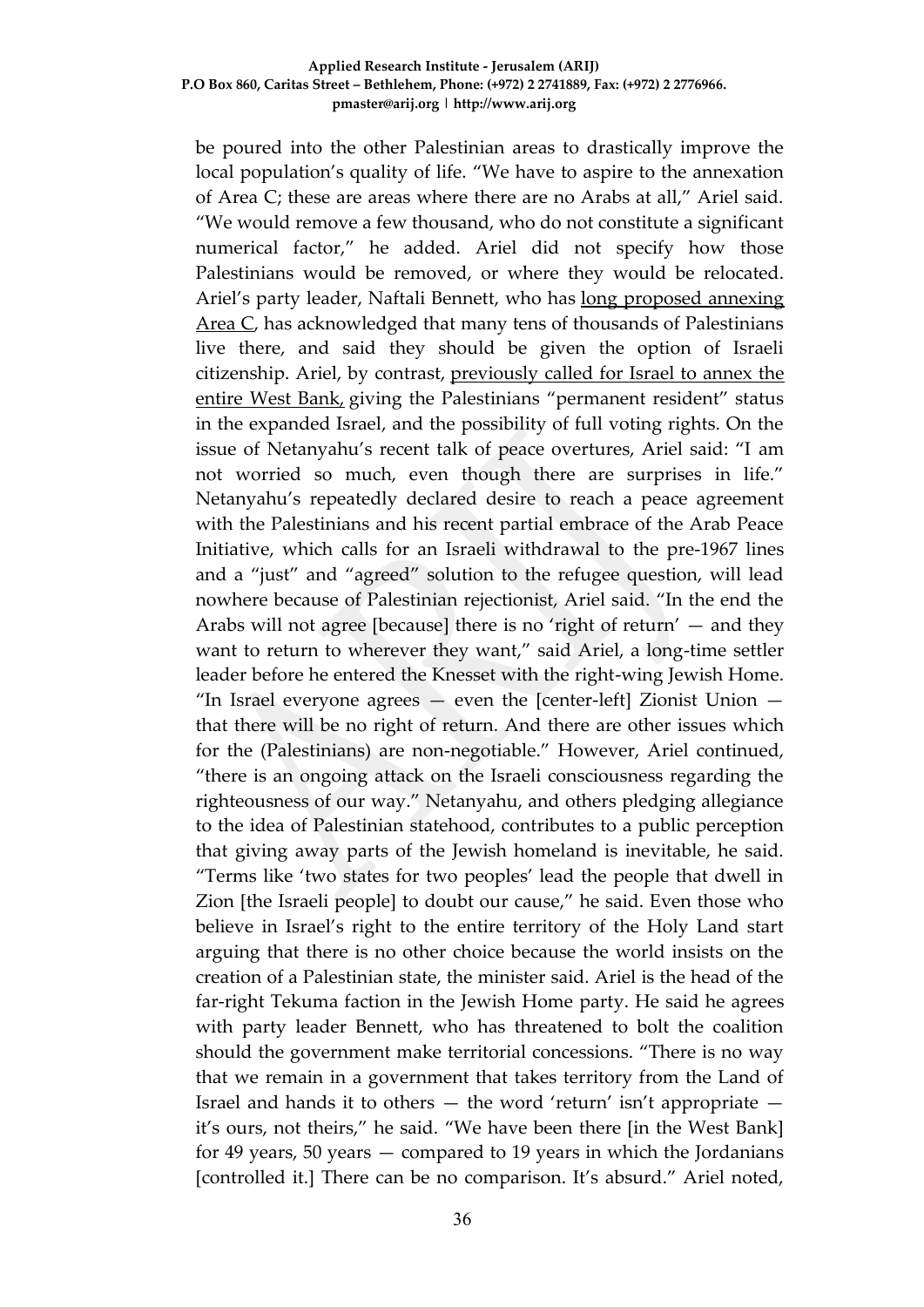however, that he had not discussed the peace process or related topics during recent talks with Netanyahu. He flew with the prime minister on this trip to Moscow this week — where he signed a memorandum of understanding on cooperation in agriculture, the dairy industry and advanced dairy technology with his Russian counterpart, Alexander Tkachev. "We didn't talk about this [issue], not even one word. We talked about other important issues. There are other important issues," Uriel said. Speaking to The Times of Israel on the sidelines of an Israelthemed exhibition near the Kremlin, Ariel said the government should launch a "very wide-ranging economic peace" with the Palestinians in the West Bank. "Bring gas to Nablus and water to Hebron and build roads and hospitals and whatever they need. This is possible and it is necessary." Specifically, the government should earmark NIS 10 billion (\$2.6 billion) over the next 10 years to "invest in economic projects that benefit the population," he said. Major projects should be launched unilaterally, he added. "In order to lay a gas pipeline to Hebron you don't need anyone's agreement. Just do it," he said. "This is not something the State of Israel can't cope with. We could do it unilaterally, and tell the world what we're doing. I think doors will open in a way that is not happening today." In addition to such economic measures for areas A and B, Ariel called for the annexation of Area C, arguing that the very few Palestinians who live there could easily be evacuated. It is a fallacy to argue that an Israeli annexation of large parts of the West Bank is impossible due to universal international opposition to such a move, he argued. "They said it wouldn't happen and then it happened: They said there wouldn't be a Jewish state, and it was created," Ariel said. The annexation of East Jerusalem, the absorption of a million Russian Jews, the evacuation of thousands of Israeli Jews from Gaza and other events that people refused to believe could happen prove that "one can never say never," he said. "In Israel, the most expected thing is that every 10 years an unexpected mega-event occurs." [\(Time of Israel](http://www.timesofisrael.com/israeli-minister-remove-palestinians-from-west-bank-area-c-annex-territory/) 8 June 2016)

 Israel erases key Muslim, Christian holy sites from al-Quds 'map' . The Israeli tourism ministry has published a map of the occupied Old City of al-Quds (Jerusalem), which omits significant Muslim and Christian holy sites and entire neighborhoods in the area. The so-called Old City map, which is distributed free of charge at tourist information centers across the city, does not refer to the venerated 14-hectare compound that comprises al-Aqsa Mosque — Islam's third holiest site — and the Dome of the Rock, as "al-Haram al-Sharif," and simply refers to it by its Jewish name of the Temple Mount, Al Jazeera reported. Moreover,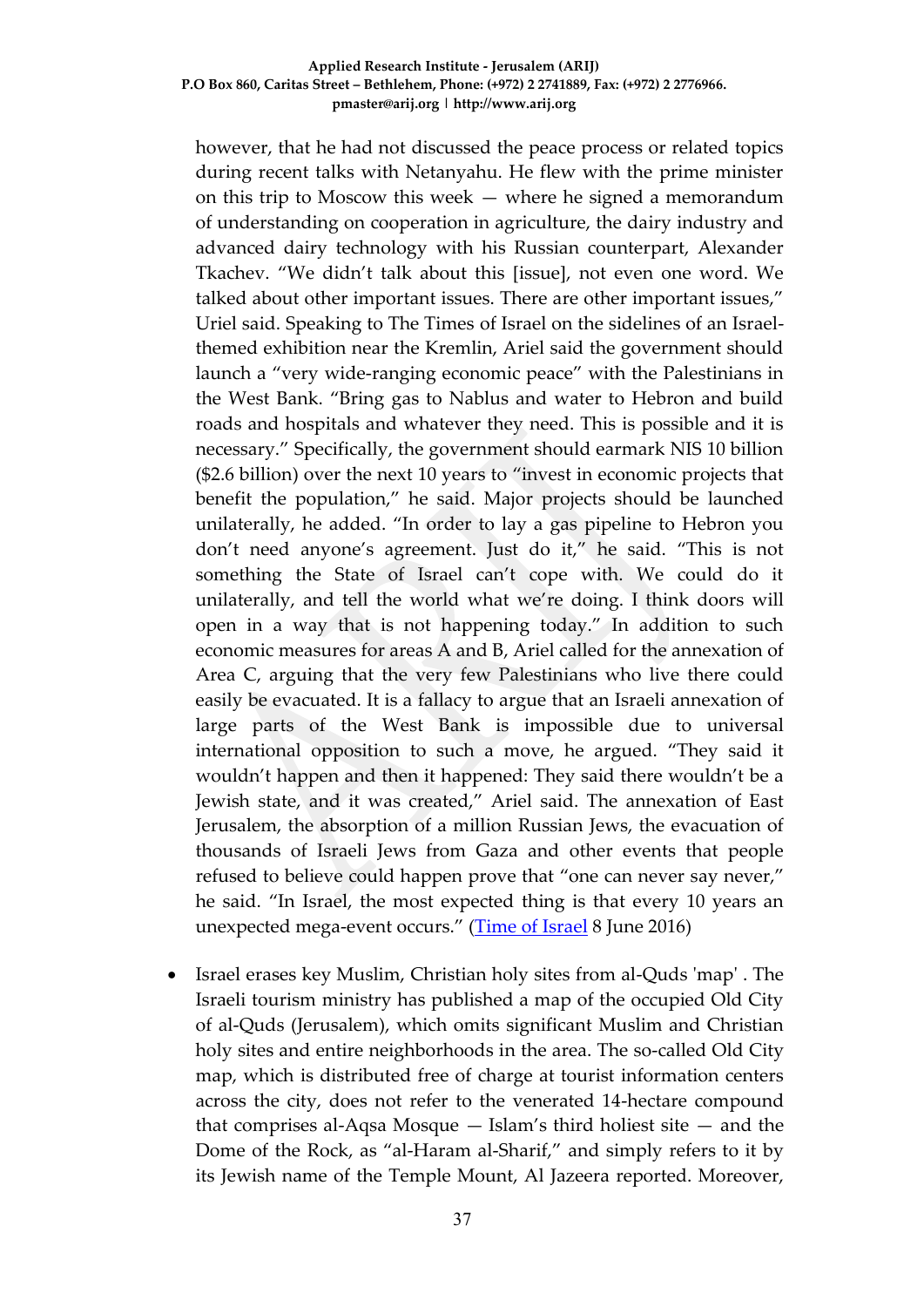the map makes no reference to the Church of St. Anne, which is a Roman Catholic church located near the Lions' Gate and churches of the Flagellation and Condemnation in East al-Quds. The Lutheran Church of the Redeemer, the second Protestant church in Quds, is also shown on the map with a tiny and hard-to-find name. The map, however, highlights dozens of sites whose historical importance is disputed, and a large number of them are indeed illegal settlements constructed in the Muslim and Christian quarters of the Old City of al-Quds. Among 57 numbered sites, almost half are buildings occupied by illegal settlers in East Jerusalem and are largely unknown to licensed tour guides. One such tour guide, requesting anonymity, said the map favors Jewish sites regardless of their touristic value and appears religiously flawed. "When I saw it, I thought it was a map for only Jewish tour groups. The narrative it shows is quite exclusive to one religious group," the tour guide said. Aziz Abu Sarah, a resident of al-Quds, said, "The St. Anne's Church, which I think is one of the most amazing places, is not on the map. There are many Christians coming to Jerusalem, and they are going to get a map that doesn't identify their holy sites. It's not a smart decision." He further suggested that the inclusion of certain sites within the boundaries of the Old City of al-Quds is aimed at promoting a one-sided Jewish representation of East Jerusalem and ignoring its Christian and Muslim identities. "Politically speaking, it adds sites that are controversial, like the settlements in East Jerusalem, and I think that makes it political and one-sided," Abu Sarah said. "There are a bunch of sites that are not only historically unimportant, but that are run by settlers," said Betty Herschman, the director of international relations at Ir Amim, an Israeli human rights NGO that gives tours of East al-Quds to diplomats and others. She added, "That is to the detriment of historically relevant Christian and Muslim sites, which you would think would be far more prioritized on a map of the Old City, the hub of the three major monotheistic religions." "This map, in addition to erasing important Muslim and Christian holy sites in the Old City, completely erases entire neighborhoods around the historic basin, supplanting them not only with Hebrew names but with the names of settlements," Herschman argued. She stressed that the settlements, for example Bet Orot, are built by radical and illegal settlers within the heart of Palestinian neighborhoods. "The map is legitimizing private settlement around the historic basin," Herschman said. More than half a million Israelis live in over 230 illegal settlements built since the 1967 Israeli occupation of Palestinian territories in the West Bank and East al-Quds. [\(Press TV](http://www.presstv.ir/Detail/2016/06/13/470192/Israel-tourism-ministry-map-Old-City-alQuds) 13 June 2016)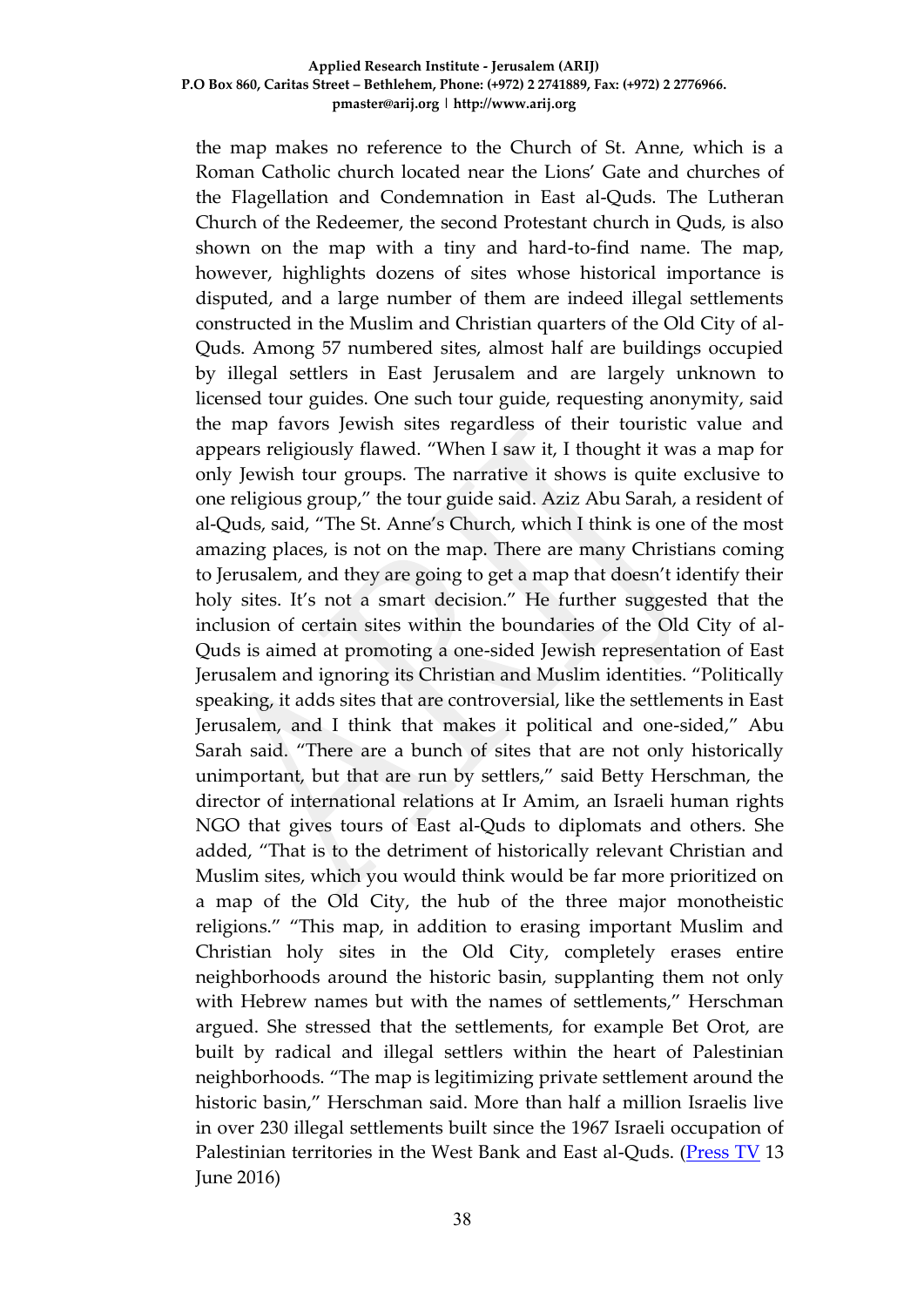- Israeli Plan for New Jerusalem Neighborhood Raises Palestinian Ire. PLO condemns construction plan for some 15,000 housing units over the Green Line. Municipality: Project involves employment zone, not homes. An Israeli plan to build a new neighborhood outside Jerusalem, as reported last week, has raised the ire of Palestinian leaders. The land in question is located near the abandoned Atarot airport, north of the city. Media reports about the scheme triggered a wave of reactions in Palestinian circles, and the subject was also discussed at a meeting of the Palestinian Liberation Organization's Executive Committee on Saturday night in Ramallah. "The PLO Executive Committee will use any means at its disposal to oppose this plan, and will sue Jerusalem Mayor Nir Barkat [at the International Criminal Court in the Hague] since the area in question is occupied Palestinian land," the committee stated, adding that the project would thwart Palestinian plans for developing a landing strip on the spot. Israel's Walla news website had reported last week that the city of Jerusalem is pushing a plan to build a new neighborhood near the abandoned Atarot airport, not far from the checkpoint near the Qalandiyah refugee camp checkpoint. The plan, supposedly calling for some 15,000 new housing units, was initiated about a decade ago but nothing was ever done about it, the report said. The Jerusalem Municipality, however, has denied the Walla report. "The idea of establishing the neighborhood was brought up in the past by various elements, but given the dearth of employment zones in the city, the major of Jerusalem has said that the land be developed to that end: to create jobs," it said. Meanwhile, the city noted that it is promoting construction of 85,000 apartments in existing neighborhoods by means of urban renewal programs, in the hope that they will encourage young people to stay in the city. In response to the item about the project near Qalandiyah, the Waqf, which runs the Temple Mount site in the Old City of Jerusalem, announced Sunday that such a move by Israel could lead to a serious escalation in tensions. The Waqf also claimed that now, during the holy month of Ramadan, Israel is still allowing Jews to visit the sensitive Al-Aqsa Mosque compound on the mount, but isn't letting Palestinians in. Moreover, the Waqf said that Israel is detaining and arresting its officials, and is preventing worshippers from bringing into the mosque special foods used for breaking the daily fast during the holiday, to the detriment of thousands of believers. [\(Haaretz](http://www.haaretz.com/israel-news/.premium-1.724705?date=1465884123991?date=1465884168013) 14 June 2016)
- **Finance Committee approves bill boosting settler business and hotels. Left wing lawmakers warn legislation is part of "creeping annexation."** The Finance Committee has approved a bill that would boost settlement business and make it easier to construct hotels and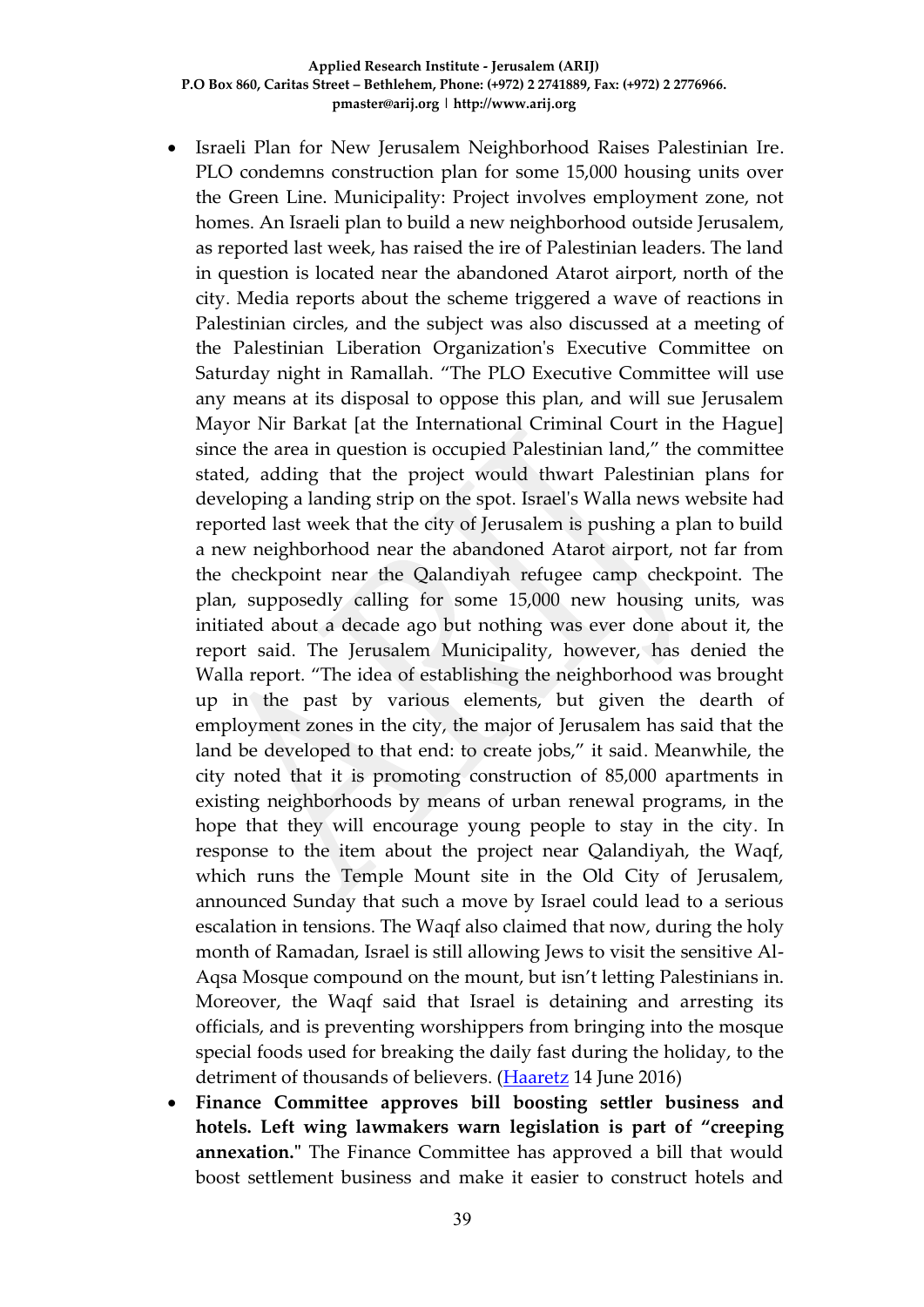field schools in Gush Etzion and other West Bank areas outside of Jerusalem. The Encouragement of Capital Investment legislation has already passed the Knesset in a first reading, and returns to the Knesset for a second and third reading before it becomes law. But right-wing lawmakers and settlers already celebrated its passage on Monday, grateful that it now granted them the same tax breaks and incentives that business receive for projects within the Green Line. This includes tourism and hotel projects in the area of the West Bank just outside of Jerusalem. Settler business owners could not previously benefit from those tax breaks because the law granting such incentives did not apply to Judea and Samaria. There are no hotels in Judea and Samaria, but there is an active industry of field schools and small cottages for rent, known as tzimmers. The head of the Gush Etzion Field School, Yaron Rosenthal, called it an "historic amendment" that would give a 20 percent return to owners of tourism and hotel projects as well as event halls. Meretz party head MK Zehava Gal- On attacked the new bill as tantamount to "creeping annexation," because it was the application of an Israeli law onto the West Bank, which is under Israeli military and civilian rule. Industrial zones in Area C of the West Bank will now have the same legal status as those within the Green Line, Gal-On said, and that the legislation "gives a stamp of authenticity to the annexation of Judea and Samaria." Gal-On added that it was also another example of disproportionate government expenditure for settlers and settlements, who already receive more than their fair share of tax-payer funds. She cited as an example the Education Ministry, which provides twice as much funding to educate a child over the Green Line than it does within it. MK Mickey Levy (Yesh Atid) said he supported the rights of Israeli citizens to benefit from the Capital Investment Encouragement Law, but that they should do so by investing in factories inside the Green Line or by transferring their businesses there. "What is happening here essentially is that the government is giving money to business that will produce products that will later be boycotted in Europe, so what have we achieved exactly?" he asked. It's as if "one hand does not know what the other hand is doing" in this government, Levy said. "I oppose this law." Levy added that if this was the general direction in which the government was headed, it might as well just annex Judea and Samaria, a move which would eliminate any legal issues on any matter. MK Bezalel Smotrich (Bayit Yehudi), who supports the bill, said that since the residents of Judea and Samaria already pay taxes, they should also receive the same financial benefits as other taxpayers. Justice Ministry representative Edna Harrel defended the Finance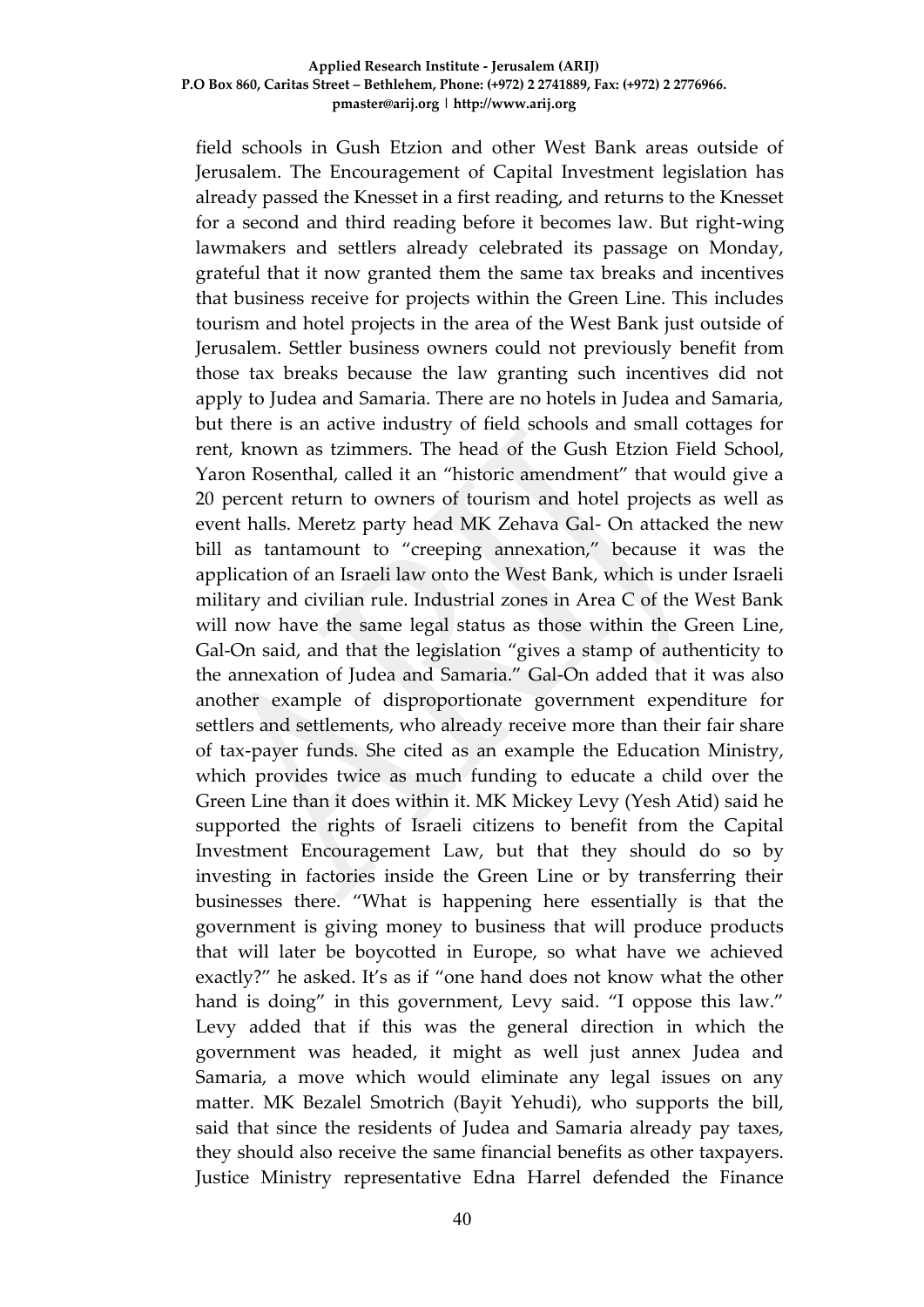Committee, saying the bill had not contributed to the creeping annexation of Judea and Samaria nor had they provided its citizens with extra benefits. Rather, she said, the legislation simply allows the government to address a situation of inequality, and allow Israeli citizens living on both sides of the Green Line to receive the same tax benefits. [\(JPOST](http://www.jpost.com/Israel-News/Politics-And-Diplomacy/Finance-Committee-approves-bill-boosting-settler-business-and-hotels-456669) 15 June 2016)

- Israel to Allocate \$19 Million More for Settlements, Citing Security Concerns. The cabinet will vote at its weekly session on Sunday to add another 74 million to 340 million already earmarked for Israeli enclaves in occupied territory. The Israeli cabinet will vote at its weekly Sunday session on a proposed addition of 74 million shekels (\$19 million) to a budget of 340 million shekels for Jewish settlements, for a "unique security situation they face on a daily basis". The draft proposal says "Israeli settlements in Judea and Samaria live in a unique security situation on a daily basis due to their geographic location and fabric of life in the region. The funds for the settlements will come from several budgets. The Interior Ministry will provide 15 million shekels to local councils, another 10 million will come from the Agriculture Ministry to renovate buildings into permanent structures. The Education, Welfare, Health Ministries and Treasury, will forward another 12 million shekels. The cabinet approved 340 million shekels in Transport Ministry funds for the settlements, in August, as part of the 2015-2016 state budget. Haaretz reported two months ago that Netanyahu and former defense minister Moshe Ya'alon had decided to advance the construction of hundreds of settlement homes. The plan was quietly frozen for about a year, but there has recently been a decision to advance new plans to the Civil Administration's planning commission. The Prime Minister's Office denied that report, but aerial photographs have shown new construction under way and approval has been given for plans to build 70 housing units in the settlement of Nokdim. [\(Haaretz](http://www.haaretz.com/israel-news/1.725425) 17 June 2016)
- Rabbi Shlomo Mlmad, the chairman of the so-called Council of Rabbis in West Bank settlements, called on settlers to poison Palestinians through their water supply, which came to light by the Israeli organization ['Breaking the Silence'](http://imemc.org/?s=Breaking+the+Silence). Group member Yehuda Shaul said, according to WAFA, that the aim behind poisoning water in the West Bank is to push Palestinians out of their towns and cities in order to allow settlers to take over Palestinian lands. (IMEMC 19 June 2016)
- Israel Plans to Destroy Only Water Source of Shepherds in West Bank Village. Move comes despite Israeli authorities telling international agencies that there would be no demolitions during the month of Ramadan. Israel intends to destroy a water-holding tank that serves 20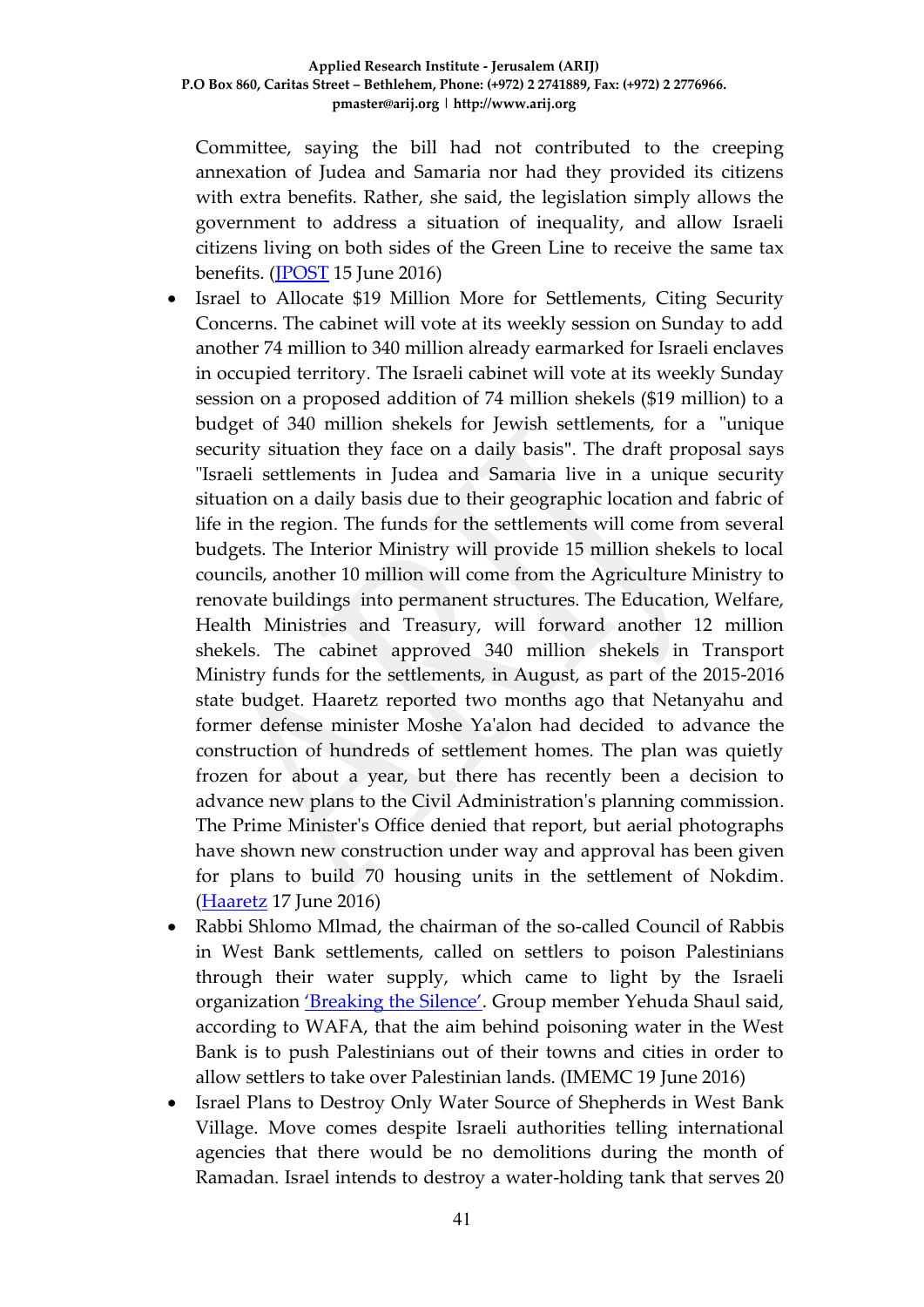families of Palestinian shepherds and their flocks in the northern Jordan Valley. This, despite the fact that Israel's coordinator of government activities in the territories (to which the Civil Administration is subordinate) promised representatives of international agencies that there would be no demolitions during the month of Ramadan, except for structures built during this time, Haaretz has learned. The simple structure collects water coming out of a natural spring. A rubber hose attached to it runs for a few dozen meters to a plastic trough. The Civil Administration claims the structure was built illegally. The shepherds, who live in a community called Umm al-Jimal, own 700 sheep and goats, as well as 300 cows and some horses. Last year, a flood destroyed another holding tank that served the families, also blocking the spring's exit. The families are concerned that destroying the current holding tank will once more block the spring, which is their only close water source. A final injunction to stop work and demolish the holding tank was given in April 2012, but was never implemented. Last Tuesday, an inspector called Avi posted a notice concerning filing reservations regarding the demolition injunction "for a 10-meter-square pool of water". Residents were given three days to present their reservations at the Civil Administration. At press time, they didn't know if an attorney for the Palestinian Authority had managed to file on time, or whether Civil Administration officials will arrive in coming days to demolish the tank. Haaretz was unable to contact the attorney on Saturday and couldn't contact the Civil Administration because of Shabbat. [\(Haaretz](http://www.haaretz.com/israel-news/1.725703) 19 June 2016)

 Government approves NIS 72 million for West Bank. Citing security as its justification, the government will pump resources into West Bank ventures including the establishment of hotels; Haredi community set to receive millions as agreed during coalition talks. The government approved on Sunday a massive financial package of 72 million shekels for settlements during its weekly meeting. While the budget is largely being justified on security-related grounds, an examination of where the money will be directed shows that a large proportion is intended for fields which are not related to security matters. The program will assign the Interior Ministry a one-time grant of NIS 15 million to local authorities in settlements in light of the expenses arising from the security situation in the region. As part of the program the Interior Ministry will allocate 15 million shekels to the local authorities of the settlements in light of the outgoings which have come from the situation in the area. The Ministry of Agriculture will undertake efforts to convert temporary structures into permanent and renovated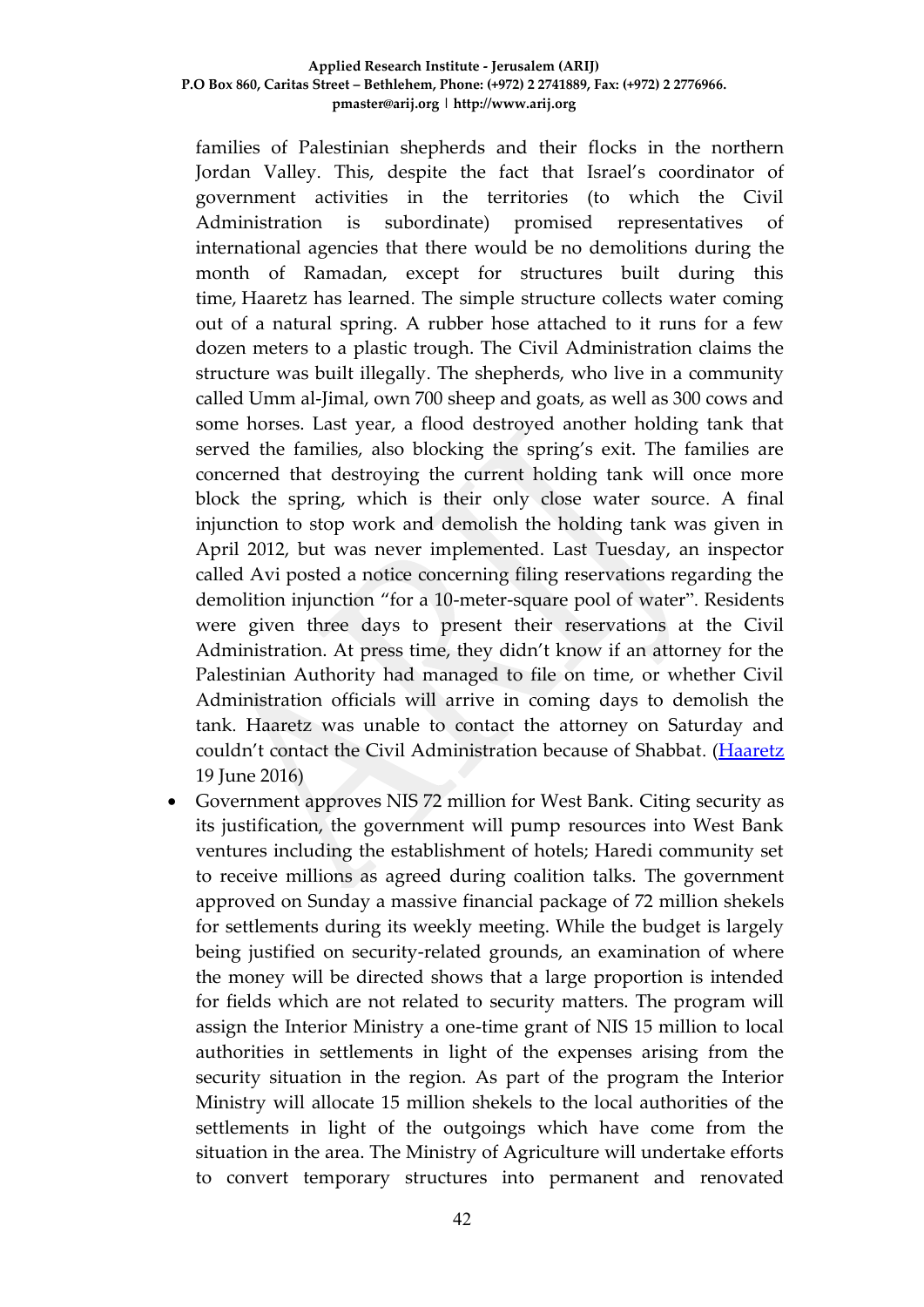buildings for the public to strengthen security. The sum allocated for this will be NIS 10 million. Furthermore, money will be allocated toward funding resilience centers in order to strengthen the preparedness of communities in the West Bank for emergencies and to support psychological and social programs. The investment will total 12 million shekels over the course of 3 years. Additionally, the Ministry of Social Affairs will increase its activities in the West Bank at a cost of 6 million shekels. The Ministry of Social Equality will also be strengthened in many fields by providing further support for elderly citizens, the promotion of social engagement among young people for the community, the proportion of volunteer work, female empowerment - all at the cost of 2 million shekels. Similarly, the Education Ministry will enable local authorities to provide social care for youths in security risks and will be allocated 6 million shekels to do so. The government will also instruct the ministry of internal security to implement unique programs designed to prevent violence among youths which will receive 1.5 million shekels. Part of the budget belonging to the Science Ministry will be contributed to the settlements in an effort to promote science in the community by way of science courses, science camps and by making science more accessible to the public in general - a venture which will receive one million shekels. The agency for small and medium-sized businesses in the Economics Ministry will assist businesses in the region by increasing state guarantees to 85 percent. To this end, 2 million shekels will be allocated to the state guarantee fund. Perhaps most strikingly, the Ministry of Tourism will allocate 5.5 million shekels for the developments of public tourism infrastructure in the area. Furthermore, for the first time, support was pledged for a budget which would be directed toward the construction of hotels and motels in major tourist centers in the West Bank. After many year in which the government failed in its attempts to create a budget for the building of hotels in the region, the government approved a proposal put forth by Tourist Minister Yariv Levin's to grant 20 percent of the costs for erecting hotels in the area. The assistance program will augment other similar programs which the government decided upon during the last year which cost millions of shekels. MK Itzik Shmuli (Zionist Union) said on Saturday, "This is simply an outrageous decision. At a time when people are marching in Jerusalem because of government malpractice, it decides to pour tens of millions of shekels into the settlements. When will this government start caring about the periphery which is being left behind?" Finally, the money will not only go on the settlements. The government will approve the transfer of 155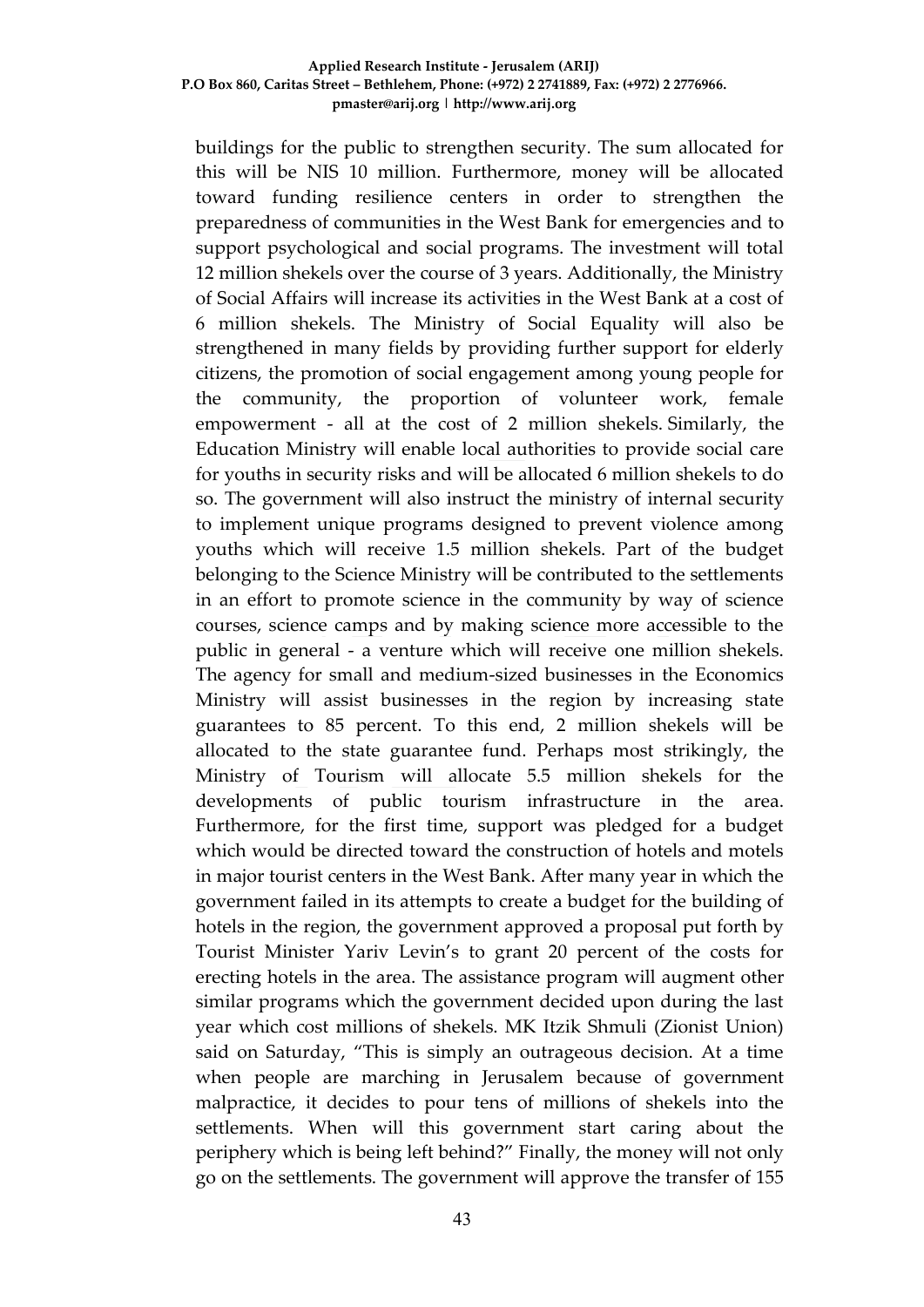million shekels - 80 million this year and 75 million next year - for Haredi people which was agreed to during the coalition talks. The Ministry of Finance has said that the entire sum of money is earmarked for Haredi Yeshivas. [\(Ynetnew](http://www.ynetnews.com/articles/0,7340,L-4817532,00.html) 19 June 2016)

 **CBS: Drop in settler housing starts. It was the sharpest drop in housing starts for any region. Nationwide, the decline was 8.1%.** The number of housing- starts in West Bank settlements for the first quarter of 2016 dropped by 53 percent compared to the same period last year, according to a new report on Israeli construction by the Central Bureau of Statistics. It was the sharpest drop in housing starts for any region. Nationwide, the decline was 8.1%. The ground broken in settlements for 331 new homes reflected only 3% of the 11,813 housing starts nationwide, according to data the CBS published last week. During the same period in 2015, the 705 settler housing starts represented 5% of the 12,860 throughout the country. The numbers were particularly low in the five largest West Bank settlements – Modi'in Illit, Beitar Illit, Ma'aleh Adumim, Ariel and Givat Ze'ev – which made up only 39% of all such starts in settlements. Typically, these five communities make up at least 50% of all new settlement housing starts. The report comes amid a persistent call by settler leaders and right-wing politicians for Prime Minister Benjamin Netanyahu to advance more plans and approve more housing for the settlements. "The freeze in planning is now being felt in the field," said Yigal Dilmoni, deputy head of the Council of Jewish Communities of Judea and Samaria. Plans are not being approved, and tenders are not being issued, he said on Sunday. "We have been warning about the government's policy in this regard for a long time," he added. The settlers and rightwing politicians are particularly concerned by the drop in construction in Ma'aleh Adumim, where no ground was broken for new homes at all, although there was work going on for 144 new homes. Separately, the number of completed homes in Judea and Samaria rose by 14.9% in the first quarter of 2016, for a total of 610 units, compared with 531 such structures in the first three months of 2015. The bulk of that building, 67%, was in the five largest settlements. The spike in the number of finished homes ran counter to the country-wide trend, which, aside from Jerusalem, saw a 15.4% drop. In the capital, there was a slight rise of 1.2%. The number of finished homes in settlements in the first quarter of 2016 made up 6.3% of the 9,643 homes finished nationwide. Last year saw the highest number of finishes (2,042) since 2009. In 2014, the number of finished homes stood at 1,615, up from 1,460 in 2013, and 1,270 in 2012. Settler construction is one of the red-button issues in the Israeli-Palestinian conflict. The Palestinians claim that it is a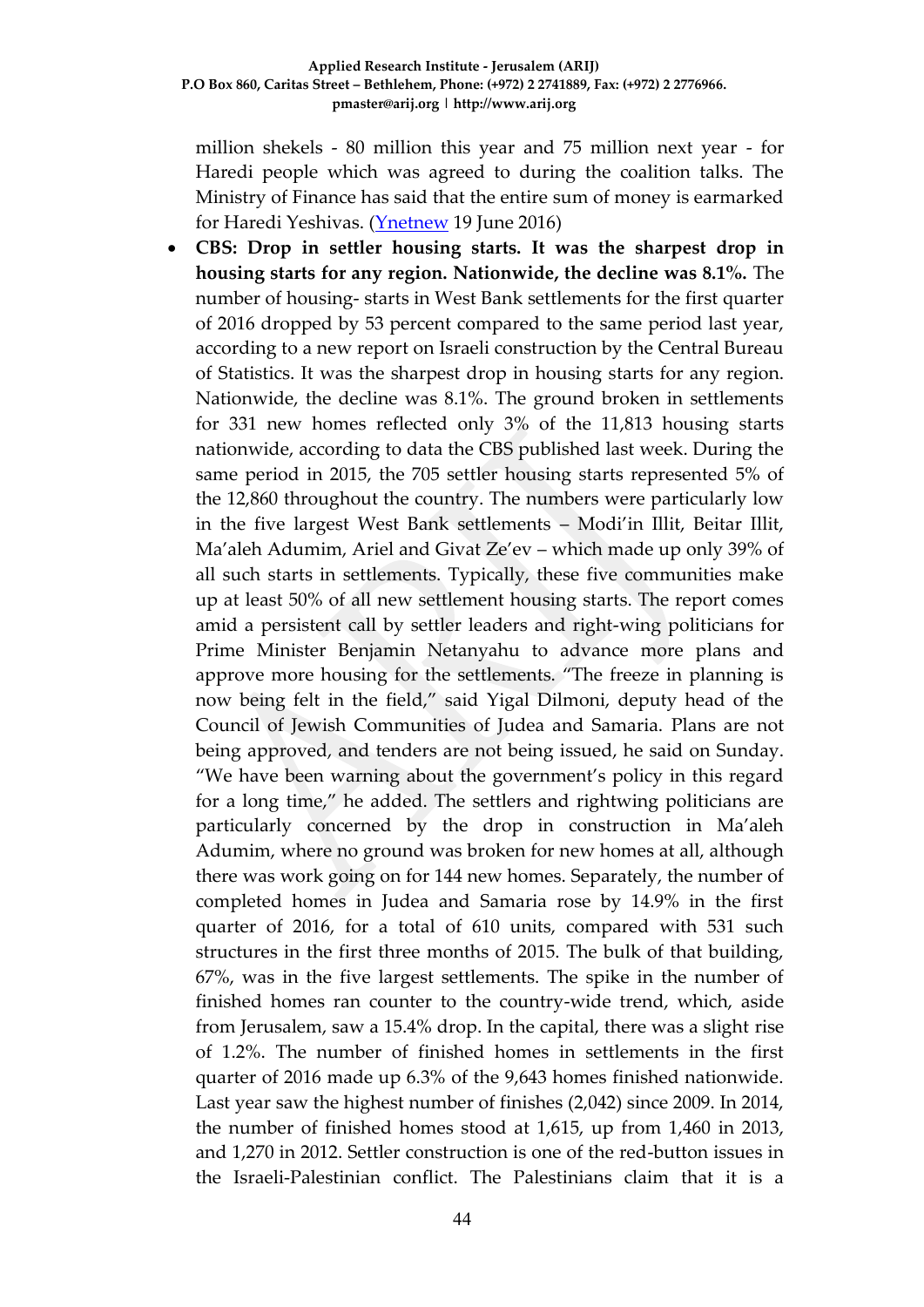stumbling block to any peace agreement and have called on Israel to halt and reverse such activity. Israel, in turn, has argued that it has no bearing on the ability of two sides to sit down and negotiate a final status agreement for a two-state solution. [\(JPOST](http://www.jpost.com/Israel-News/CBS-Drop-in-settler-housing-starts-457223) 20 June 2016)

 An underground Jewish city stretching from the middle of Silwan town in the south through the Buraq Wall of al-Aqsa Mosque, is being built, according to Israeli reports. The excavations are being conducted under the Old City of Jerusalem and al-Omari School to the north of al-Aqsa. It reaches Damascus Gate, specifically the Zedekiah's Cave under northern Old City. Interestingly, these reports never include photos or videos of the Israeli excavations as the sites are closed to the public. But the scattered information forms an image of the perils of these excavations, according to Qpress. Underground amusement park for Jews Rafi Greenberg, professor of archaeology at the University of Tel Aviv, and one of the founders of Emek Shaveh, mentioned that he has been recently digging a metro-sized tunnel starting from Ein Silwan towards al-Aqsa Mosque. According to Greenberg, the tunnel will be constructed with concrete and steel. He described the Israeli excavations under al-Aqsa and the Old City as an underground amusement park for the Jewish people. Large expansions According to Haartez, Greenberg said that the Israeli excavations expand so that a person can walk for hundreds of meters through tunnels, caves and cellars. He added that Israeli archaeologists plan for larger expansions. The secret excavations include excavations under the middle of Silwan village that can be accessed through an iron gate into a small tunnel that is subdivided into rooms and halls. Haartez reported that a huge, 7.5-meter-wide tunnel is being excavated, and it will be stretching for 700 meters from Ein Silwan into the Buraq Wall, with signage and illumination. This tunnel will reach "a ninth gate" that passes through the historical wall of Jerusalem from the south, and it will serve as a two-way route beneath Jerusalem. A small part, 60 meters long, and 2.5 meters wide, from this route was excavated 12 years ago. So far the past two years, the tunnel has become 120 meters long and 7.5 meters wide. More tunnels According to the Israeli plans the so-called "The Biblical Temple", or what is now called Givati parking, will be a "hub" in the planned subterranean Jewish city, as Silwan tunnel is connected to it now and the new huge Silwan Tunnel will be connected to it. Another short tunnel will connect the hub to the existing City of David Visitors' Center. A cistern called Jeremiah's cistern has already been excavated in the area. According to Haartez, a "grandiose" Jewish prayer area is planned to be excavated beneath the Buraq Wall plaza. However, this plan has been suspended.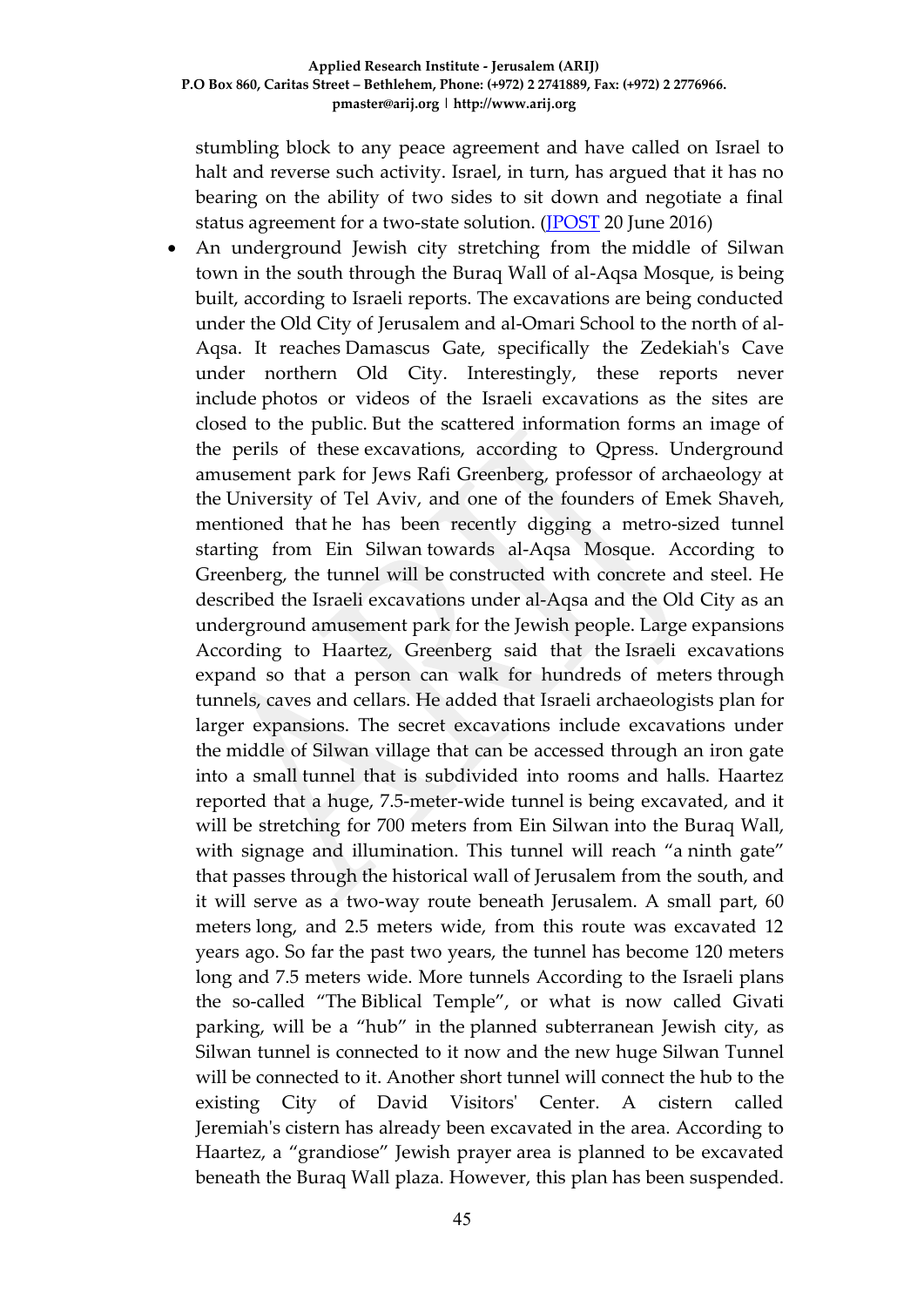Rigorous Israeli endeavors are being exerted now to dig underground parking lots under the heart of the Old City. Haartez report also points to recent huge excavations and large underground buildings that are connected to the Buraq Wall tunnels network. It added that these excavations are closed to the public for many reasons, including the safety of the visitors and the difficulty of managing the movement of visitors at such great depths. [\(Pal Info](http://english.palinfo.com/site/pages/details.aspx?itemid=79227) 21 June 2016)

 Israel Admits Cutting West Bank Water Supply, but Blames Palestinian Authority. Israel says region's intense heat wave combined with Palestinian Water Authority's refusal to approve additional infrastructure had led to 'old and limited pipes being unable to transfer all the water needed'. Since the start of this month, tens of thousands of Palestinians have been suffering the harsh effects of a drastic cut in the water supplied them by Israel's Mekorot water company. In the Salfit region of the West Bank and in three villages east of Nablus, homes have had no running water for more than two weeks. Factories there have been shut down, gardens and plant nurseries have been ruined and animals have died of thirst or been sold to farmers outside the affected areas. People have been improvising by drawing water from agricultural wells, or by buying mineral water or paying for water brought in large tankers for household use and to water their livestock. But purchasing water that way is extremely expensive. Palestinian Water Authority officials told Haaretz that people at Mekorot have told them the supply cuts were going to last the entire summer. The sources said they were told by the Israelis that there is a water shortage and that everything must be done to assure that the local reservoirs (located in the settlements) stay full so that the necessary pressure can be maintained to stream the water through the pipelines leading to other settlements and Palestinian communities Palestinian municipal officials say that Palestinian workers for the Civil Administration who are sent to regulate the quantities of water in the Mekorot pipes told them the water cuts were made to meet the area settlements' demand for water, which is rising in the hot weather. Similar cuts were initiated in the same areas last year, when the severe water supply interruptions also occurred during Ramadan. Mekorot would not answer questions, referring Haaretz to the Israel Water Authority and the Foreign Ministry. Uri Schor, the Water Authority spokesman, wrote that the quantities of water Israel sells to the Palestinians throughout the West Bank, including in the Salfit area, has gone up over the years. "A localized water shortage has developed for Israelis and Palestinians alike in northern Samaria and it stems from the especially high consumption because of the region's intense heat," Schor wrote. He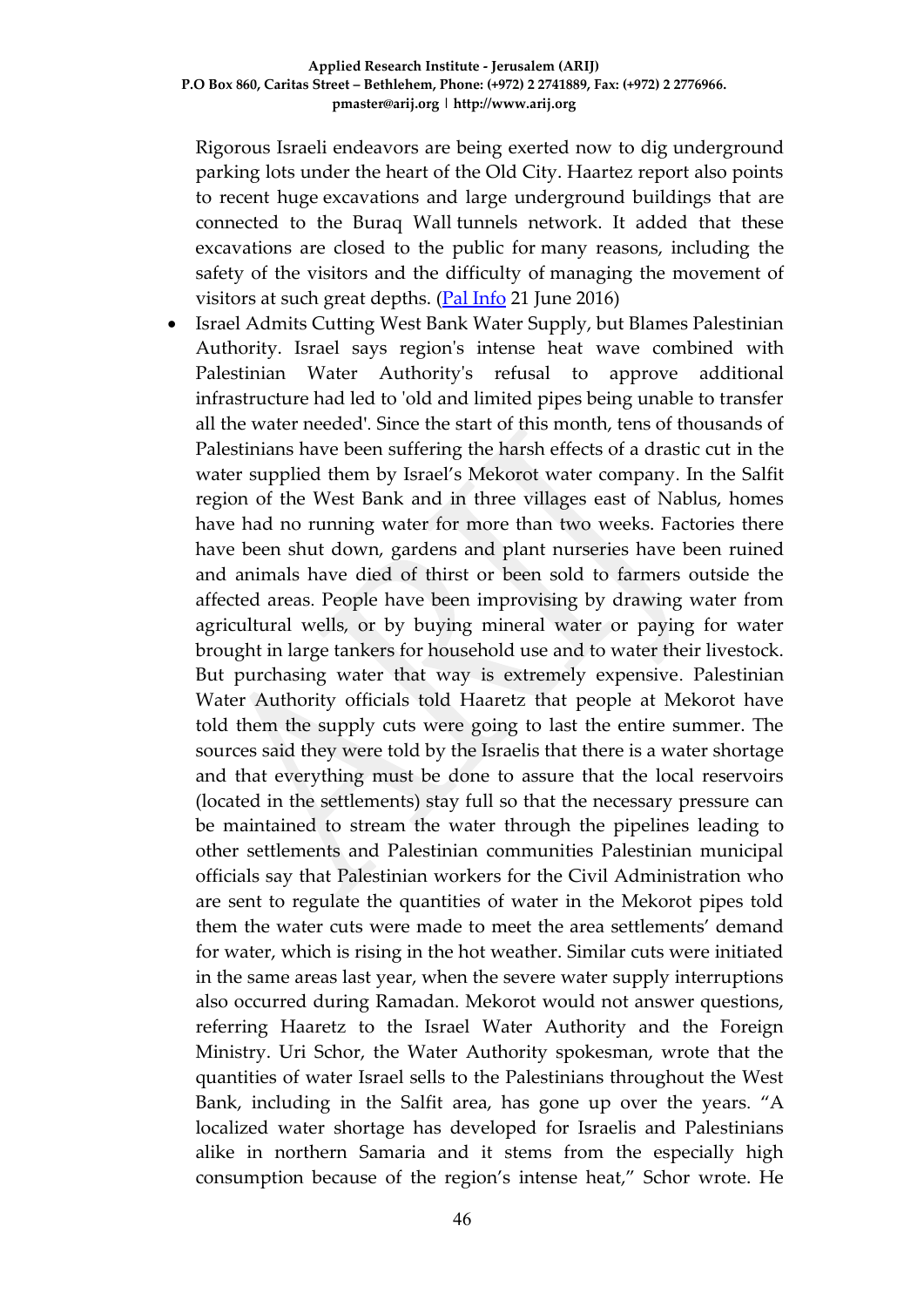added that the shortage developed because the Palestinian Water Authority is refusing to approve additional water infrastructure in the West Bank through the joint water committee, "which has led to the old and limited pipes being unable to transfer all the water needed in the region". An Israeli security source said settlements are also complaining about water shortages. Palestinians deny foot-dragging, say water goes to settlements. A senior Palestinian Water Authority official denied that Palestinian foot-dragging was contributing to the water shortages. "The Israeli Authority is misleading the public," he said. "The pipes do not need to be upgraded. USAID, for example, just finished the new pipeline in Deir Sha'ar to serve the population in Hebron and Bethlehem. Israel needs to increase the pumping rate from the Deir Sha'ar pumping station and more than half a million Palestinian would receive their equitable share. "Israel, however, submitted a project to increase the size of the pipe serving Israeli settlements in the Tekoa area, and the Israel Water Authority is blackmailing the Palestinian Authority to approve the Israeli project in exchange for increasing the water from the Deir Sha'ar booster station". Schor brought examples from the months of January-May over the past four years that show that there has indeed been an increase in the quantities of water supplied to the Salfit and Nablus districts, from 2.7 million cubic meters of water in 2013 to 3.48 cubic meters this year. But the internal records of the Palestinian Water Authority show that in May of this year there was a cut in the water supplied to the town of Bidya, with 12,000 residents, from 50,470 cubic meters in March, to 43,440 in May. In May of last year, Bidya received 45,000 cubic meters. In the town Qarawat Bani Hassan, consumption in May was higher than in March (17,000 cubic meters compared to 15,000), but last May consumption reached 20,000 cubic meters, and according to a Palestinian official there's no way to explain the drop in usage other than by a drop in supply. The supply cut in June, meanwhile, has been much sharper – of up to 50 percent per hour. The Oslo Accords, which were meant to remain in effect until 1999, preserved Israeli control over the West Bank's water sources and discriminates in how the water is divided. Under the agreements, Israel gets 80 percent of the water from the West Bank mountain aquifer, while the rest goes to the Palestinians. The agreement also sets no limit on the amount of water Israel can take, but limits the Palestinians to 118 million cubic meters from the wells that existed prior to the accords, and another 70 million to 80 million cubic meters from new drilling. For various technical reasons and unexpected drilling failures in the eastern basin of the aquifer (the only place the agreement allows the Palestinians to drill),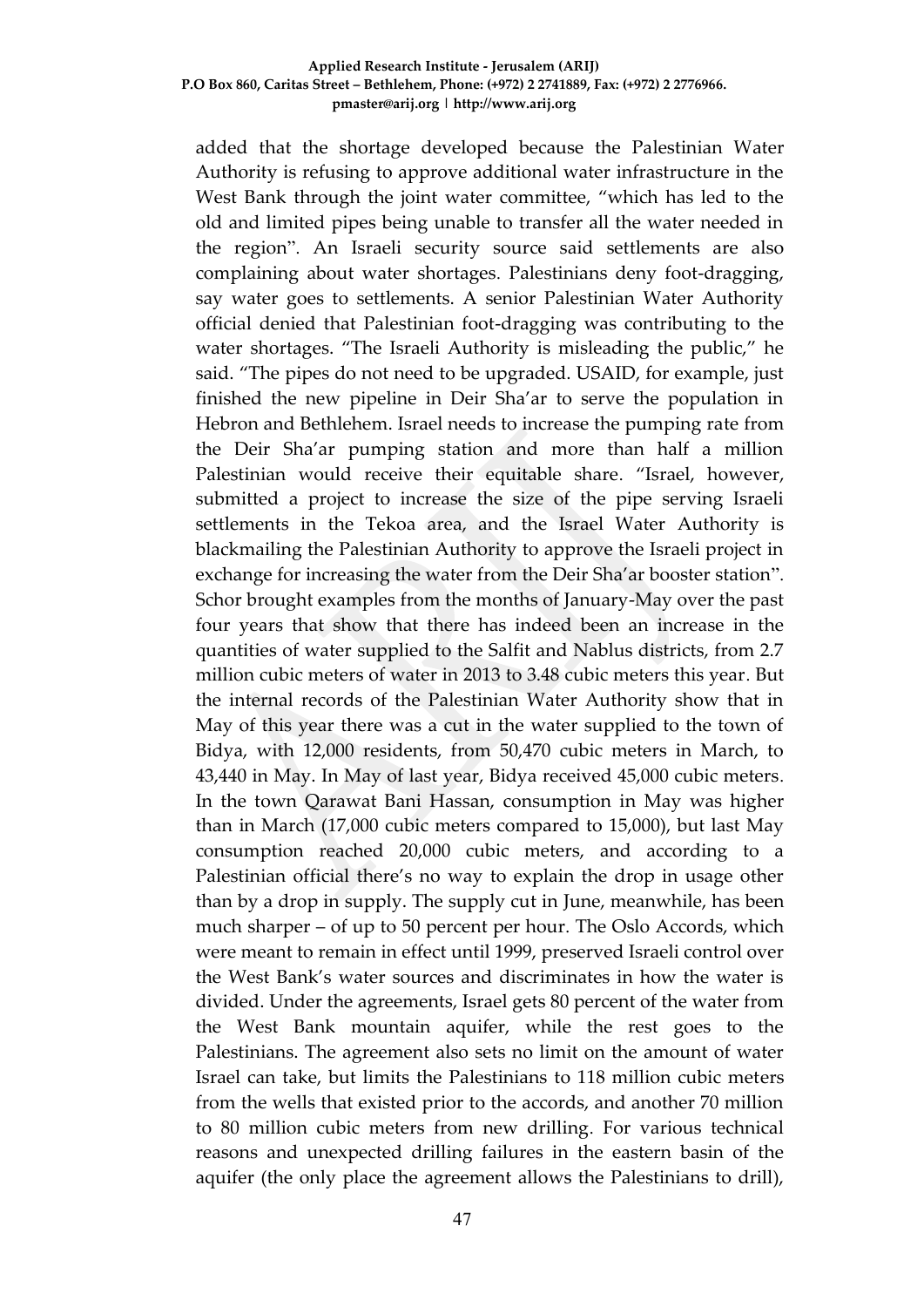in practice the Palestinians produce less water than the agreements set. According to B'Tselem, as of 2014 the Palestinians are only getting 14 percent of the aquifer's water. That is also why Mekorot is selling the Palestinians double the amount of water stipulated in the Oslo agreement – 64 million cubic meters, as opposed to 31 million. The Coordinator for Government Activity in the Territories said, "As a result of increased water consumption in the summer, it's necessary to manage and regulate the flow to enable the highest possible supply to all the populations. Given the problem, the head of the Civil Administration has approved an emergency regulation to operate the Ariel 1 drill rig to increase the amounts of water to residents of northern Samaria, with an emphasis on the Salfit area; another 5,000 cubic meters of water per hour was also approved for the southern Hebron Hills". The coordinator also noted that the Civil Administration has to battle theft from water lines that lead to Palestinian communities. Just yesterday, it said, it had discovered two thefts of water from a pipeline that supplies the Salfit area. [\(Haaretz](http://www.haaretz.com/israel-news/1.726132?utm_content=%24sections%2F1.726132&utm_medium=email&utm_source=smartfocus&utm_campaign=newsletter-daily&utm_term=20160621-09%3A06) 21 June 2015)

 Four Out of Five East Jerusalemites Live in Poverty, a Sharp Rise Over Past Years. Separation wall cited as key reason for growing impoverishment, along with the upsurge in violence and lack of welfare benefits. Eighty-two percent of East Jerusalem residents lived under the poverty line in 2014, a sharp increase from previous years, according to the Jerusalem Institute for Israel Studies. In comparison, the poverty rate for Israel as a whole is 22 percent, the rate for Jerusalem as a whole is 48 percent. In 2013, the poverty rate recorded in East Jerusalem was 76 percent, JIIS said. The poverty rate among East Jerusalem children in 2014 was even higher, at 86.6 percent. The data come from the Central Bureau of Statistics and the National Insurance Institute. East Jerusalem's approximately 300,000 residents have long been one of the poorest groups in Israel, but over the past decade their economic situation has worsened drastically. In 2006, the poverty rate in East Jerusalem was only 66 percent – 16 percentage points lower. Many people familiar with East Jerusalem say the main reason for the deterioration was the construction of the separation fence, which cut Jerusalem off from the West Bank, in the middle of the previous decade. That caused severe harm to businesses that relied on customers from the West Bank, and also raised the cost of living because there were no more cheap imports from the West Bank. But even compared to the past decade, the jump of 6 percentage points in the poverty rate from 2013 to 2014 is exceptional. NII officials said the increase may be partly due to a polling artifact: In the Central Bureau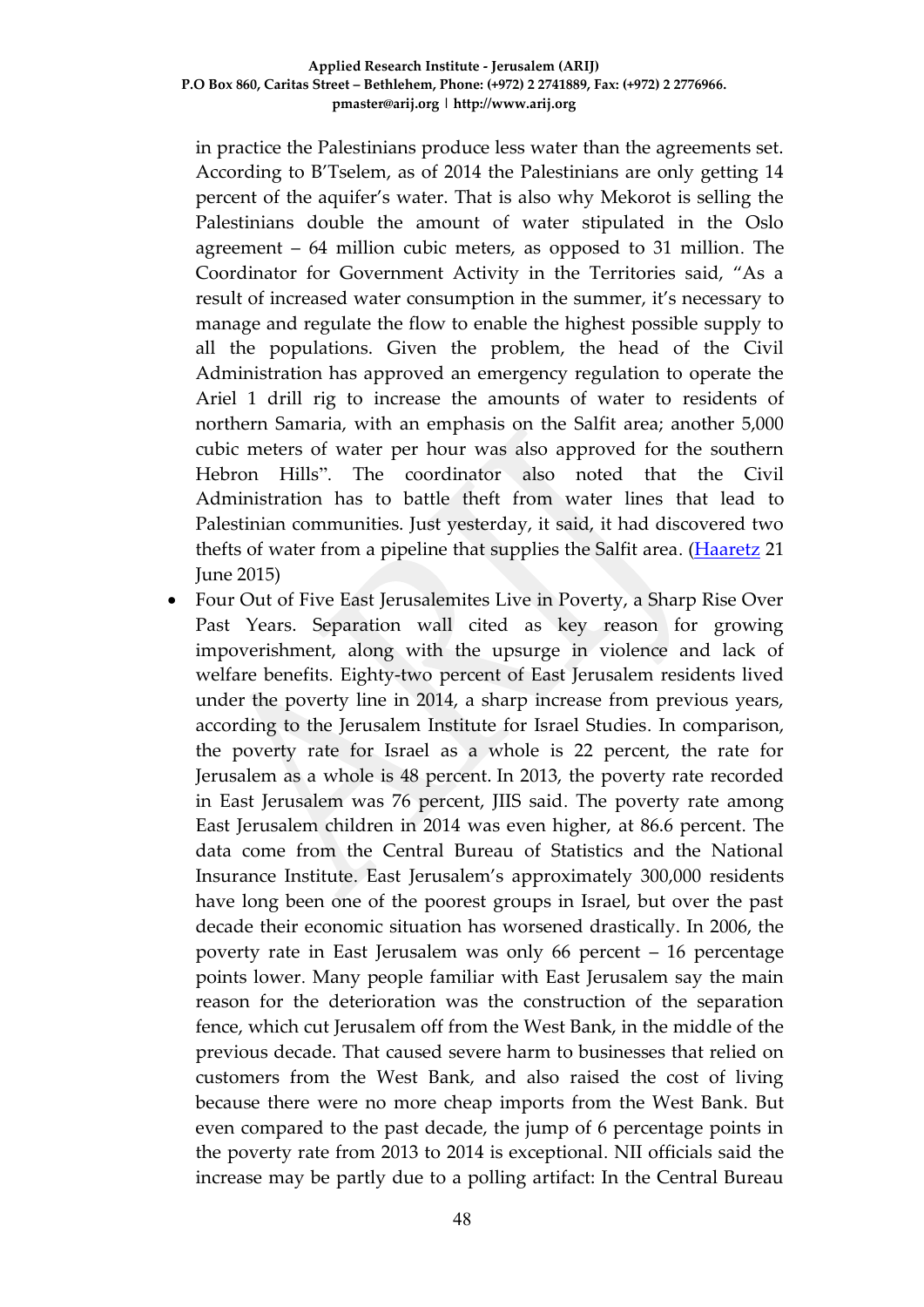of Statistics survey from which poverty rates are calculated, the East Jerusalem sample is relatively small – just 150 families. Moreover, many East Jerusalem residents refuse to cooperate with the survey, a problem exacerbated by the wave of violence that erupted there in summer 2014. Nevertheless, the data presumably reflect a real increase in poverty. One reason for this increase may be the upsurge in violence that began in 2014, which caused a sharp drop in tourism and therefore the dismissal of many people employed in the tourism industry. Tighter security checks at checkpoints around Jerusalem also played a role by making it harder to import products from the West Bank, which caused a marked rise in food prices. "A 12-kilogram sack of rice costs 25 shekels in Azzariyeh and 120 shekels here," said Jabar, 49, who lives in the Old City, referring to a village just outside the separation fence. "Today, prices in East Jerusalem aren't any lower than they are in the city's western part," agreed Rania Harish, who heads the municipal welfare office in East Jerusalem. Yet another problem is that one out of every three workers in East Jerusalem lives in a neighborhood outside the separation fence. That makes it very hard for them to work in the city. Nevertheless, even having a job is no protection against poverty: Fully 89 percent of East Jerusalem families with one breadwinner were earning below the poverty line. The Workers' Advice Center said another problem is that many East Jerusalem residents who are eligible for welfare benefits don't receive them, usually due to bureaucratic obstacles. For instance, it said, only 7 percent of East Jerusalem families receive income support payments, compared to 10 percent of Jewish Israeli families, even though poverty is far more widespread in East Jerusalem than among Jewish Israelis. Nevertheless, the center added, the gap has decreased slightly over the past two years, as more East Jerusalem families have been able to obtain benefits. Another problem, which is also related to the security situation, is that over the past two years thousands of East Jerusalem residents have been arrested, the vast majority of them people of working age. Being arrested often leads to dismissal and makes it hard to find another job, since many employers won't hire someone with a police record. In 2009, for instance, Khaled, 34, of the A-Tur neighborhood, was caught employing a West Bank Palestinian who was in Israel illegally. Ever since, he has been unable to work. He has four daughters and is severely impoverished. The Jerusalem municipality says it has launched several projects aimed at improving the situation, including setting up professional training centers and hiring 20 additional social workers to cover East Jerusalem. "There's been an improvement in the welfare and education systems, and I hope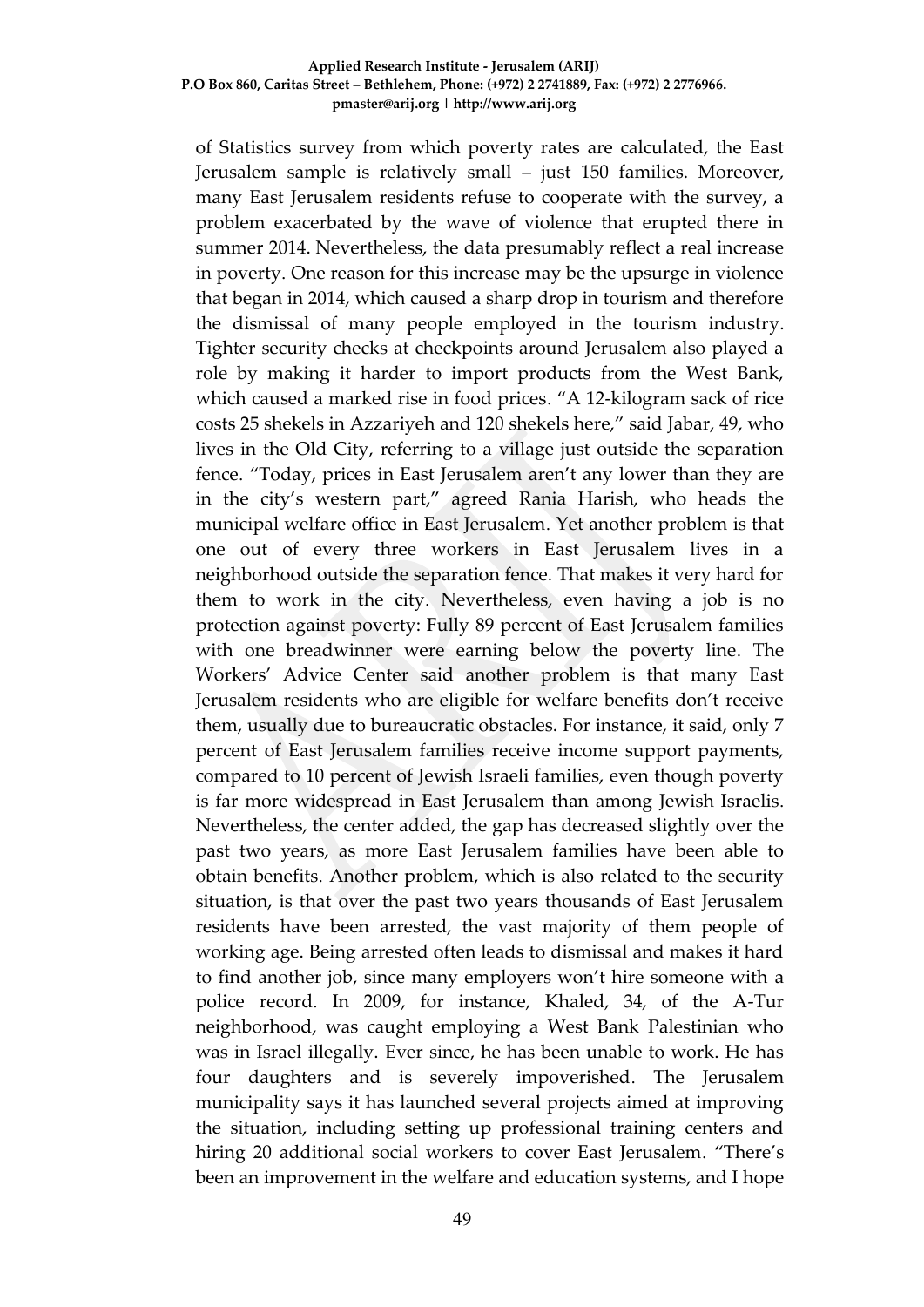that within two years, we'll see results," said Boni Goldberg, head of the city's social services department. [\(Haaretz](http://www.haaretz.com/israel-news/.premium-1.726357?date=1466662045000&ts=_1466662070575?date=1466662137073) 22 June 2016)

 Likud Bill Seeks to Stave Off Demolition of Illegal West Bank Outpost. Netanyahu is worried that forcing settlers out of Amona would harm his chances in next election, says party source. The evacuation of Amona, the biggest outpost in the West Bank, would be put off for seven years under a bill that two Knesset members from Likud are expected to submit Wednesday. The High Court of Justice ordered the settlement to be cleared two years ago and set the deadline at year-end 2016. Two days ago, Prime Minister Benjamin Netanyahu said he is working on postponing the move. Netanyahu also called on his colleagues in Likud to help him resolve the problem. It appears that MKs Miki Zohar and David Bitan have risen to the challenge: According to their proposal, the evacuation of any settlement more than 10 years old may be delayed by seven years if there are no landowners demanding the land back. Their bill does not name Amona specifically. However, Amona was founded in 1997 on private land next to the settlement of Ofra. The outpost was the site of a violent confrontation in 2006, when security forces entered to demolish nine illegally erected buildings. Amona has been at the center of a legal dispute for the last eight years, following a motion by Palestinian landowners through the Yesh Din nonprofit organization. Originally the state undertook to demolish the outpost entirely by 2012. After a number of postponements, it announced that it would only demolish the portions specified by the motion. The Amona settlers for their part claimed to have bought some of the lots legally. However, experts ruled that at least part of the purchase documents they presented in court were forged. In late 2014, the president of the Supreme Court at the time, Asher Grunis, ruled that the entire outpost had to be evacuated by December 25, 2016. Amona is considered a sputtering time bomb for the coalition. "Netanyahu evacuating settlers by force would hurt him and Likud badly ahead of the next elections," a Likud MK told Haaretz Wednesday. Netanyahu doesn't want to evict the settlers, and more than that, he doesn't want to trample on his natural constituency, the Likud source added . Evacuating Amona could be the move that spurs Naftali Bennett to stalk out of the coalition, taking quite a few Likud voters with him – "Netanyahu wouldn't want that either," the source added. Sources in Bennett's party, Habayit Hayehudi, already said earlier this month that the demolition of Amona could be grounds for abandoning the coalition. But before taking drastic moves, they decided to restart the process of regulating the expropriation of private Palestinian land for settlements. According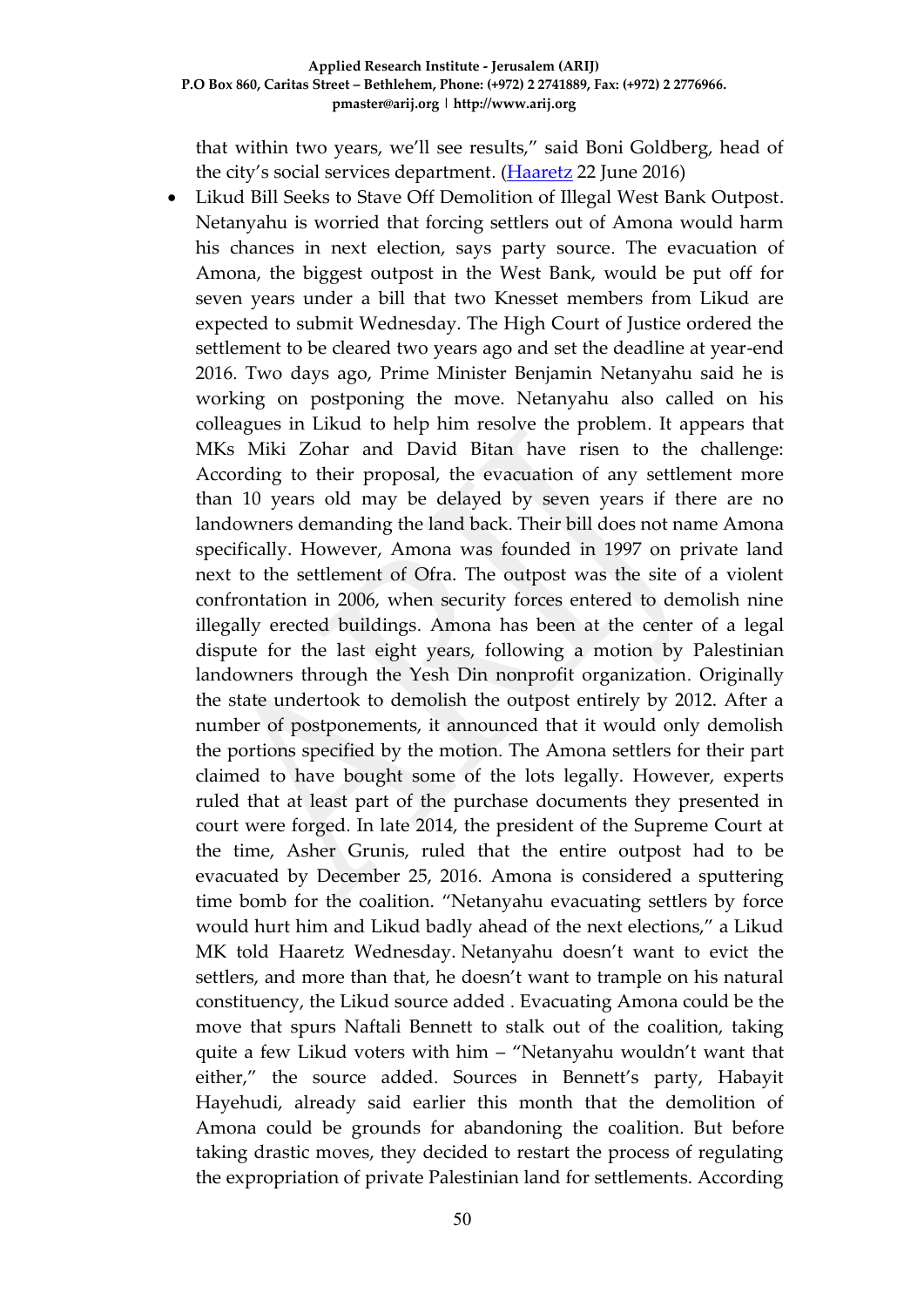to the bill, Palestinian landowners would get generous compensation, both in alternative land and in money; and buildings erected in settlements on their original lands would be legitimized retroactively. The bill would not, however, allow the Palestinians to object to the expropriation of their lands. According to research by the right-wing nonprofit organization Regavim, which was submitted to the Knesset in May, various settlements have 2,026 building erected on private Palestinian land. The chance of Habayit Hayehudi actually managing to push through its bill is remote, however. Last October, MK Yoav Kish (a member of Likud) withdrew a similar bill from the ministerial legislative committee because of the security situation and concern for international criticism against Israel at that sensitive time. During his term, Netanyahu himself had blocked another similar bill on the grounds that it could ruin Israel's interests instead of advancing them. The Knesset never has legislated the status of land in the West Bank. Today, under international law, the military commander is the sovereign in the West Bank, and is responsible for deciding on the status of a given piece of land. If it does pass, the Habayit Hayehudi bill will completely change the situation: For the first time, the Knesset would be the one deciding on the status of land in the West Bank. Not only would the bill obviate much discussion on future evacuation of settlements – it is designed to circumvent court rulings, such as the one ordering the demolitions in Amona. [\(Haaretz](http://www.haaretz.com/israel-news/.premium-1.726415) 22 June 2016)

 **Jewish PAC to press Republicans to call West Bank 'Jewish homeland'. "The Land of Israel is the indigenous homeland of the Jewish people by right and by law," says the language proposed by the Iron Dome Alliance.** A Jewish political action committee is seeking to get the Republican Party platform to recognize the West Bank as an "indigenous" part of the Jewish homeland. "The Land of Israel is the indigenous homeland of the Jewish people by right and by law and we oppose any measures to force, coerce or otherwise impose a security 'solution' or artificial borders on the Jewish state," says the language proposed by Iron Dome Alliance. "We recognize an undivided Jerusalem as Israel's capital and Judea and Samaria as integral parts of the indigenous Jewish homeland." The "Land of Israel" generally refers to the State of Israel and territories it controls. Judea and Samaria are the biblical names commonly used in Israel to designate the West Bank, an area where Israel has expanded Jewish settlement over the decades but which it has never formally annexed. Israel has annexed Jerusalem and, unlike in the West Bank, has extended some rights conferred on Israelis to its Palestinian residents. The Iron Dome Alliance released the language on June 16, offering it for incorporation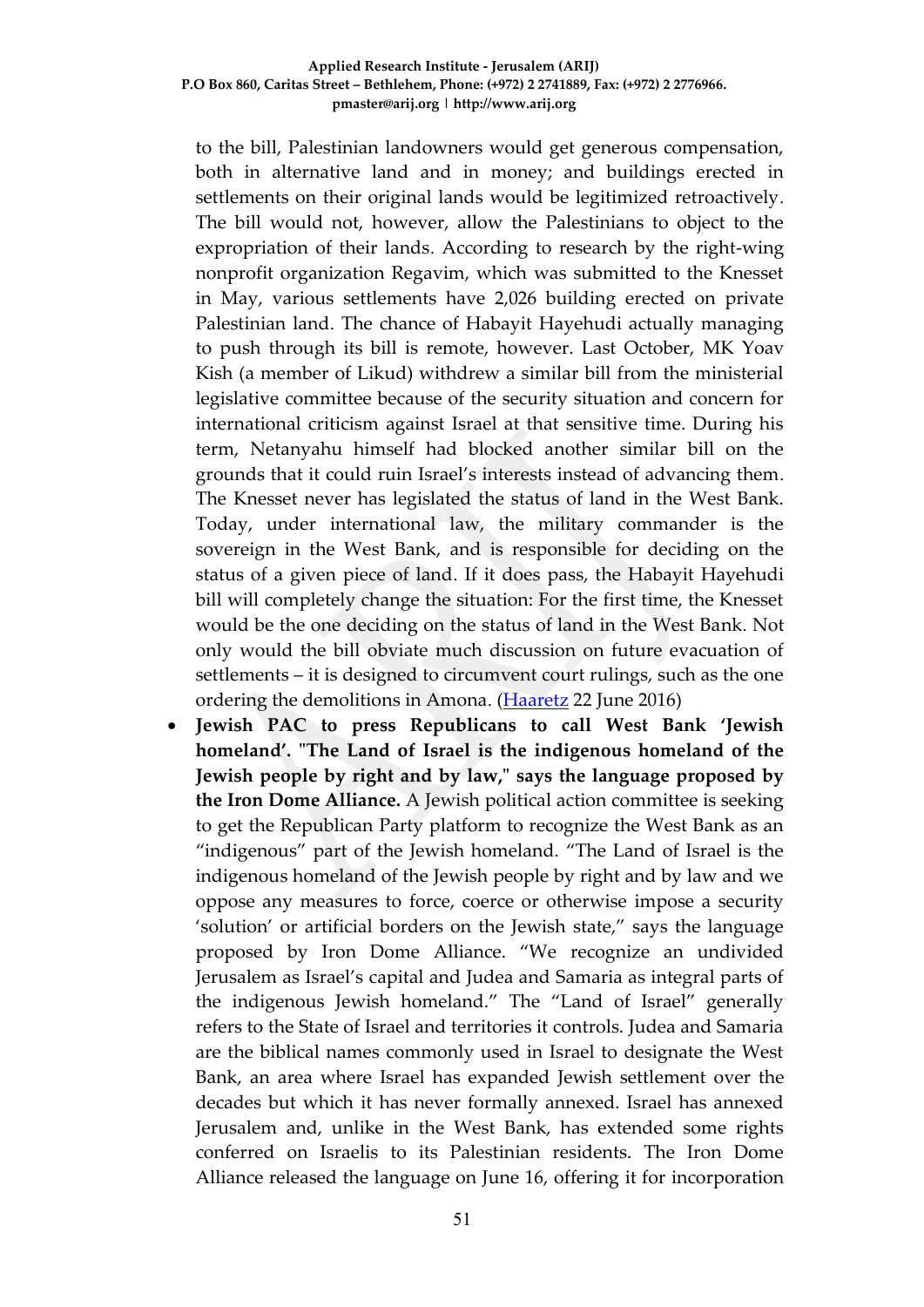into both major parties' platforms. Its chairman, Jeff Ballabon, told the Forward Wednesday that its emphasis would be on the Republican Party, in part because the party is more attuned to conservative pro-Israel positions and in part because the presumptive presidential nominee, Donald Trump, is an iconoclast. "Someone who likes to succeed won't agree to go down the road of something that has failed and failed again and again," said Ballabon, a longtime Republican activist in the Orthodox Jewish community, told the newspaper. "The idea of taking a new look at this is very important." The Republican Party currently favors a two-state solution to the Israeli-Palestinian conflict, albeit in terms – like those in the current Democratic Party platform – that frame it as key to Israel's security and well-being. The Democratic Party's platform drafting committee is grappling with proposals, backed by appointees named by Sen. Bernie Sanders, I-Vt., to make the language more sympathetic to Palestinian concerns. [\(JPOST](http://www.jpost.com/Israel-News/Politics-And-Diplomacy/Jewish-PAC-to-press-Republicans-to-call-West-Bank-Jewish-homeland-457531) 23 June 2016)

• Settler Group Asks High Court to Cover Up Its Ties to Israeli Justice Minister. Left wing NGO submitted a freedom of information request about ties between Elad and top officials, including Ayelet Shaked, in bid to shed light on contentious Jerusalem project. The right-wing NGO Elad has petitioned the High Court of Justice to prevent the disclosure of the group's contacts with Justice Minister Ayelet Shaked and the ministry's director general Emi Palmor. The information is expected to shed light on how an Elad project was approved. The left wing NGO Ir Amim submitted a freedom of information request a few weeks ago about the ties between Elad and top Justice Ministry officials. The move followed Palmor's intervention in favor of a large Elad building project in Jerusalem's Silwan neighborhood, a formerly all-Arab neighborhood where right-wing Jewish activists have settled. Elad has been advancing construction of the Kedem compound, a large visitors center at the entrance to the Ir David National Park, which it manages. About a year ago the National Planning Council's appeals committee ordered Elad to reduce the size of the planned building from 16,000 square meters to 10,000. Elad petitioned the court against the decision to downsize the building, claiming one of the appeal committee's members, Yaron Turel, was involved in a conflict of interests. Elad said that when Turel once signed a petition against building in the settlements. The Jerusalem District court rejected the petition and charged the NGO court expenses. After this failure by Elad, a member of the National Planning Council – Amit Sofer, the representative of the local councils and head of the Regional Council Merom Hagalil – submitted a request for another discussion of the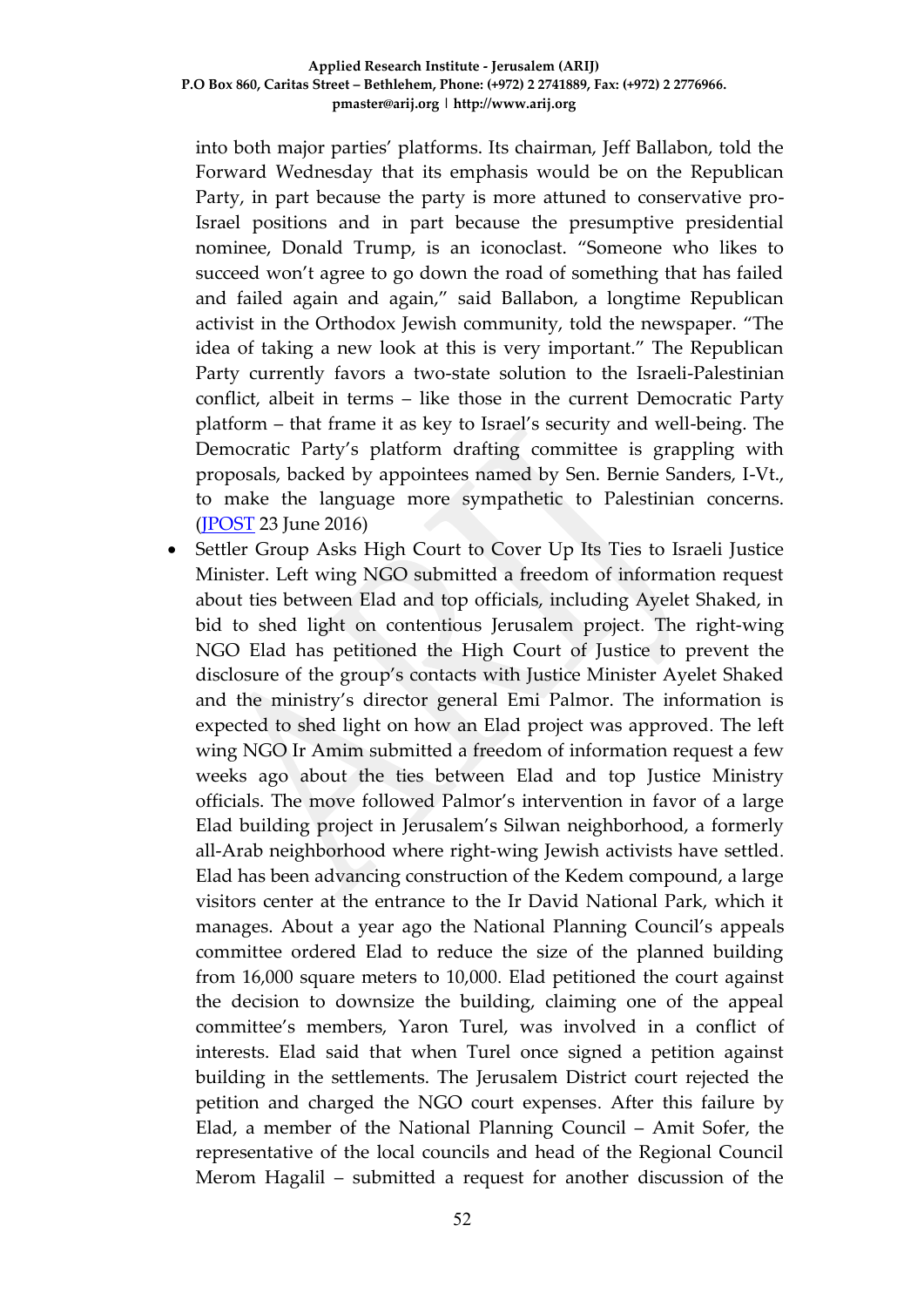issue at the council. While such requests are generally denied out of hand, in this case Palmor replaced the ministry's representative at the council, who supported reducing the Elad building's size, and came herself to the meeting at Sofer's request, which was approved. When the council discussed the project at a later date it overturned the appeals committee's decision and restored the building to its original size. Ir Amim submitted a freedom of information request to the Justice Ministry, asking who had approached Shaked or the ministry about Elad's plan. It also asked if Shaked or senior ministry officials had met any person or official associated with the plan, and if so, what had been said at those meetings. The ministry said Ir Amim's request pertains to details about a third party, who could be harmed by their disclosure "so we are asking him for his position." The third party is the plan's entrepreneur, Elad, which was told about Ir Amim's freedom of information request. The Justice Ministry denied Elad's request not to disclose any information to Ir Amim and earlier this week the ministry told Ir Amim that the "third party" had petitioned against releasing the information. Ir Amim said in response, "While the justice minister is pushing the NGOs bill, intended to persecute human rights groups acting transparently for the public, the right wing NGOs, which are close to those in power, want to continue working in the dark. We'll continue to act to expose the moves that led to approving a monstrous compound adjacent to the Old City's walls, which will change the face of Old Jerusalem and its surroundings". Neither the Justice Ministry nor Elad would comment. [\(Haaretz](http://www.haaretz.com/israel-news/.premium-1.726586) 23 June 2016)

• Shooting at the car carrying Mahmoud Badran was deliberate, entirely unjustified and a direct result of military policy. Boys returning from night out at the pool become target of fatal shooting Late night on Tuesday, 21 June 2016, soldiers shot and killed Mahmoud Badran, a 15 year-old from Beit Ur a-Tahta and wounded four of his friends. The shots were fired at a car with seven passengers inside, who were making their way back from a night out at a water park. The military initially announced the soldiers had "targeted terrorists who were throwing stones and Molotov cocktails at Israeli cars on Road 443", but later changed its version and stated the boy had been "mistakenly" killed, and that the MPIU was investigating the incident. Research conducted by B'Tselem field-researcher Iyad Hadad indicates that the soldiers used heavy fire against the moving car without any justification. At around 1:30 A.M., seven residents from the village of Beit Ur a-Tahta were making their way home after a night out at the Lin Land waterpark in the village of Beit Sira. Ahed Hilal, 21, drove six other passengers, all cousins under the age of 16: Da'wood Abu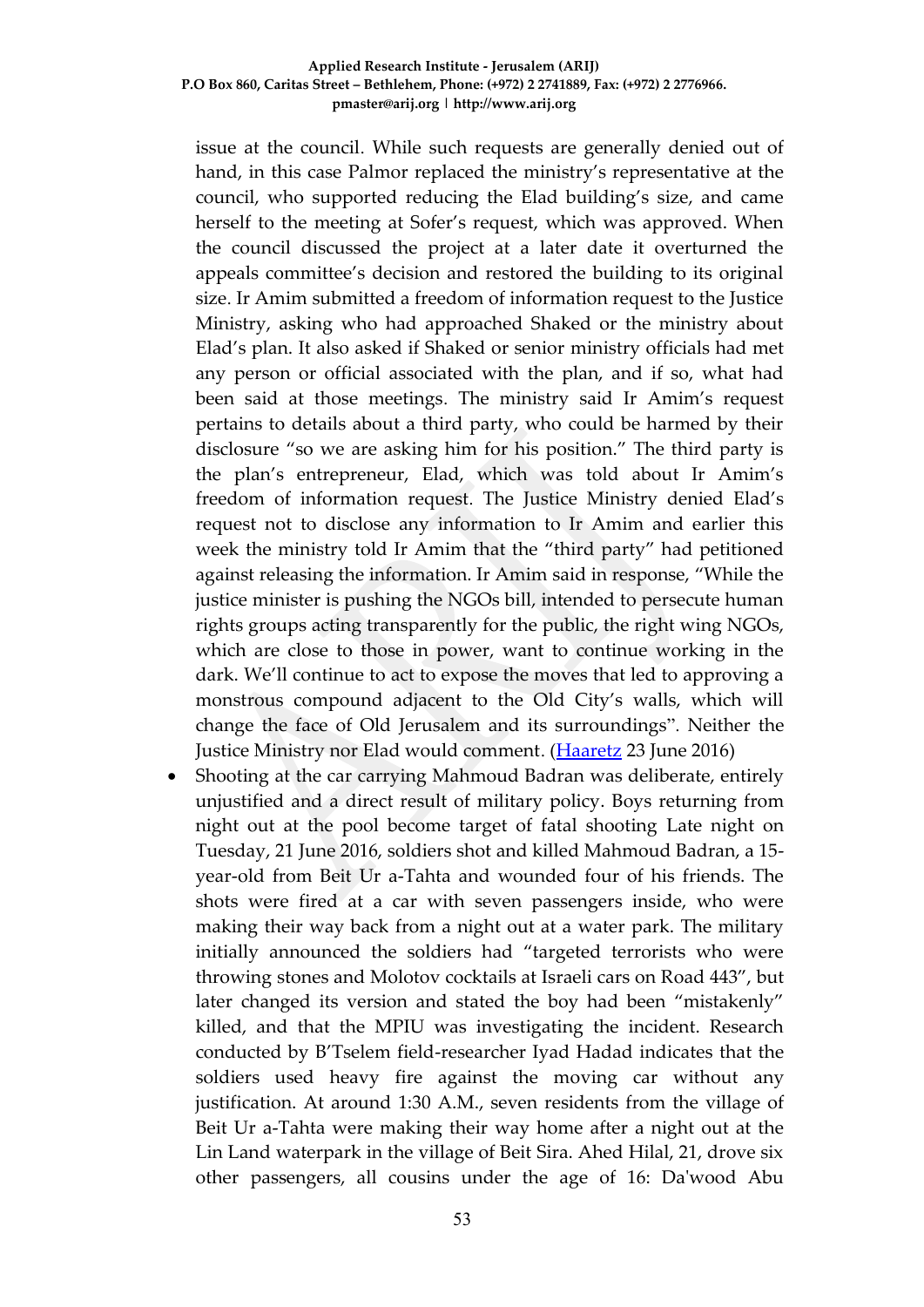Hassan, 13 and his 16-year-old brother Amir; Hadi Badran, 15; Mahmoud Raafat Badran, 15; Majd, 16 and Majed, 13. When the car approached a narrow underpass used by Palestinian vehicles to get across Road 443, soldiers standing on the road, on top of the underpass, opened massive fire at the car from a distance of 40 to 50 meters. Most of the passengers in the car were hit by the shots, including the driver, who lost control and crashed into a wall. Five of the seven passengers were hit in the shooting: Mahmoud Badran was killed instantly and four passengers were injured: Ahed, the driver, and Amir sustained serious injuries and Hadi and Dawood suffered medium injuries. The injured passengers ran out of the car and took cover in the underpass. Amir Badran was later taken to hospital in Israel. The testimonies given by the passengers indicate that more soldiers who arrived at the scene shortly after the shooting prevented Palestinian residents and Palestinian ambulance crews from tending to the wounded. They also prevented an Israeli ambulance crew that arrived at the scene from giving the wounded medical treatment for some ten minutes. One of the commanders of the unit accused the wounded boys of having thrown stones, but they showed him their swimsuits and towels and got the impression he understood they had not been involved in stone throwing. B'Tselem's research indicates that the soldiers unlawfully fired at the moving car, in violation of the open-fire regulations, which permit use of deadly fire only in circumstances of a clear and immediate threat to life, which was not the case in this incident. Media reports indicate that the soldiers and officer who opened fire belonged to the Duchifat regiment of the Kfir brigade, and that they were passing by, on their way to take care of logistical matters. Military officials told the press that the force shot at persons who had thrown stones and Molotov cocktails, spilled oil on the road and caused light injuries to Israeli passengers, when in fact, the soldiers arbitrarily fired at the car, having no indication that any of its passengers had been involved in stone or Molotov cocktail throwing. B'Tselem was unable to examine the car, or Mahmound Badran's body, as the military seized both, but the descriptions given by the witnesses and the scope of the injuries that were documented indicate that massive fire was directed at the car itself and that the shooting soldiers would clearly have known that the passengers might get hurt. The testimonies given by the car passengers indicate that the soldiers took no precautions and did not try to minimize the harm to the passengers. This shooting incident is a direct result of military policy which enables, despite the official prohibition in the open-fire regulations, to use deadly fire even in cases where there is no threat to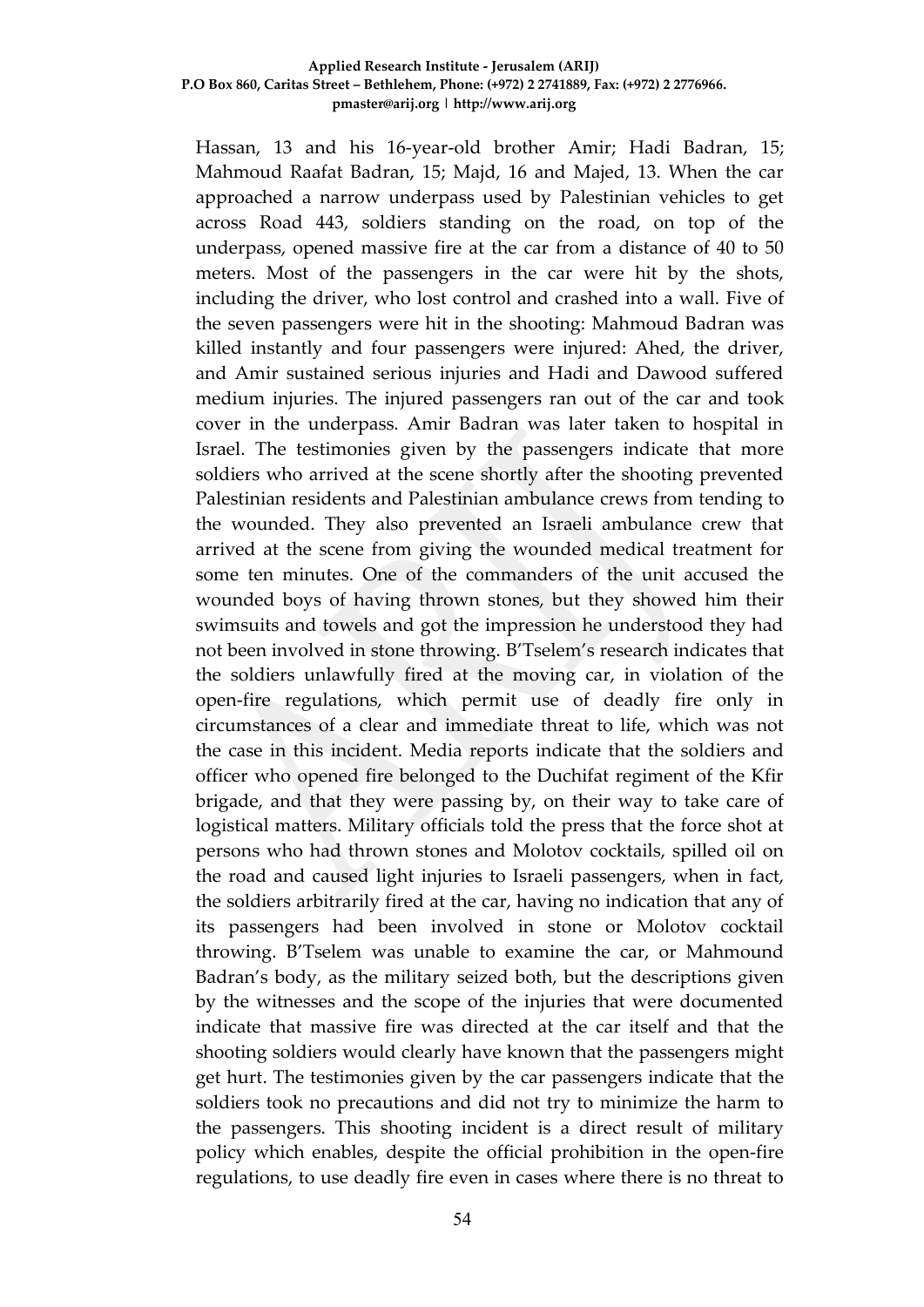life and even when the soldiers have other, non-lethal, means at their disposal. This policy is backed by the most senior ranking military and government officials who do nothing do change it, despite the lethal results. The military did say the MPIU had launched an investigation into the incident, however, as B'Tselem contended in a [report](http://www.btselem.org/publications/summaries/201605_occupations_fig_leaf)  [published about a month ago,](http://www.btselem.org/publications/summaries/201605_occupations_fig_leaf) the military law enforcement system mainly serves as a whitewashing mechanism, which means there is scant hope that this investigation would lead to systemic change in military policy or bring justice. This position is based on knowledge gained by processing hundreds of complaints filed with the military law enforcement system over the years, and scores of MPIU investigation files B'Tselem has reviewed. This experience has led us to realize that there is no longer any point in promoting justice and human rights protection by working with an system whose accomplishments are measured by its ability to continue to successfully whitewash any breach of law and protect the offenders. Accordingly, B'Tselem has announced it would no longer refer complaints to the military law enforcement system. However, as we have also announced, we will continue to thoroughly investigate such incidents and bring them to the public's attention. The publication of this research is part of this new policy. (**[B'Tselem](http://www.btselem.org/press_releases/20160622_killing_of_mahmoud_badran)** 24 June 2016)

- Law affects tens of thousands of Palestinian families, creates a separate track of naturalization for spouses of Palestinian citizens of Israel from OPT and "enemy states." Israeli lawmakers voted on 13 June 2016 to extend by an additional year the Citizenship and Entry into Israel Law, an emergency regulation that prevents Palestinian citizens of Israel who are married to residents of the Occupied West Bank and Gaza Strip, as well as countries that Israel considers "enemy states," from living with their families. The law affects tens of thousands of Palestinian families on both sides of the Green Line boundary between Israel and the West Bank, preventing Palestinians from legally moving into Israel to join their spouses. 65 Members of Knesset voted in favor of extending the law and 14 voted against it. [\(Adalah](http://www.adalah.org/en/content/view/8831) 27 June 2016)
- Only Four of 20 Israeli Ministers Openly Declare Support of Two-state Solution. Netanyahu is on the record in support of the creation of a Palestinian state alongside Israel, but only a minority in cabinet agrees to back such a policy, survey finds. Prime Minister Benjamin Netanyahu is currently on the record in support of the creation of a Palestinian state alongside Israel, despite expressing reservations regarding such a two-state solution in the past. But a survey by an Israeli news outlet concluded, despite some evasive responses, that such a policy is only openly supported by a minority of Israel's cabinet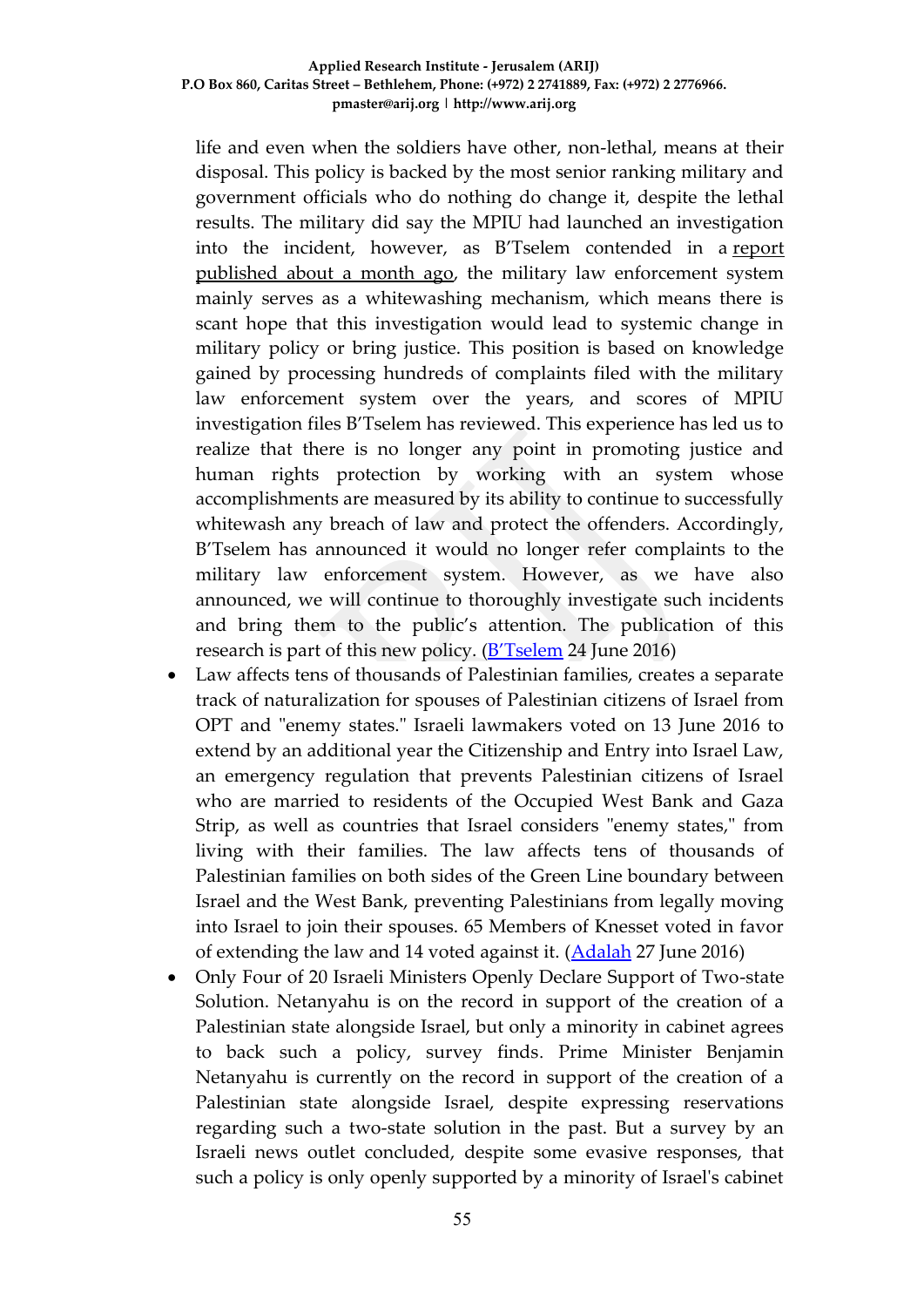ministers. The informal poll conducted by Walla News showed that only four ministers were clearly on the record in support, nine are clearly against and the position of the seven others remains unknown. If all of the seven ultimately come out in support, and if Netanyahu himself remains supportive of a two-state solution, there would be a cabinet majority for the policy, the website noted, but the seven currently seem to hold the balance of power . The two-state solution is a cornerstone of international diplomacy on the Israeli-Palestinian issue and is expected to feature in a forthcoming report by the Middle East Quartet, the grouping consisting of the United States, the United Nations, the European Union and Russia. The prime minister's most prominent expression of support for a Palestinian state came in a speech at Bar-Ilan University in 2009. Some ministers declined to respond to the poll, including three from Netanyahu's Likud party: Gilad Erdan, Yuval Steinitz and Yisrael Katz, along with two Shas party ministers, Arye Dery and David Azoulay. Although the new defense minister, Avigdor Lieberman, was similarly evasive, he is, at least on the record, in support of a Palestinian state. Ministers Moshe Kahlon, Yoav Galant and Tzachi Hanegbi, have also expressed support in one form or another. But the largest group of ministers who have expressed themselves on the issue have voiced their opposition, including Likud ministers Ze'ev Elkin, Ofir Akunis, Gila Gamliel, Yariv Levin, Yisrael Katz and Miri Regev. Also known to oppose a two-state solution are Ministers Naftali Bennett, Ayelet Shaked and Uri Ariel, all of the Habayit Hayehudi party. [\(Haaretz](http://www.haaretz.com/israel-news/1.727431) 28 June 2016)